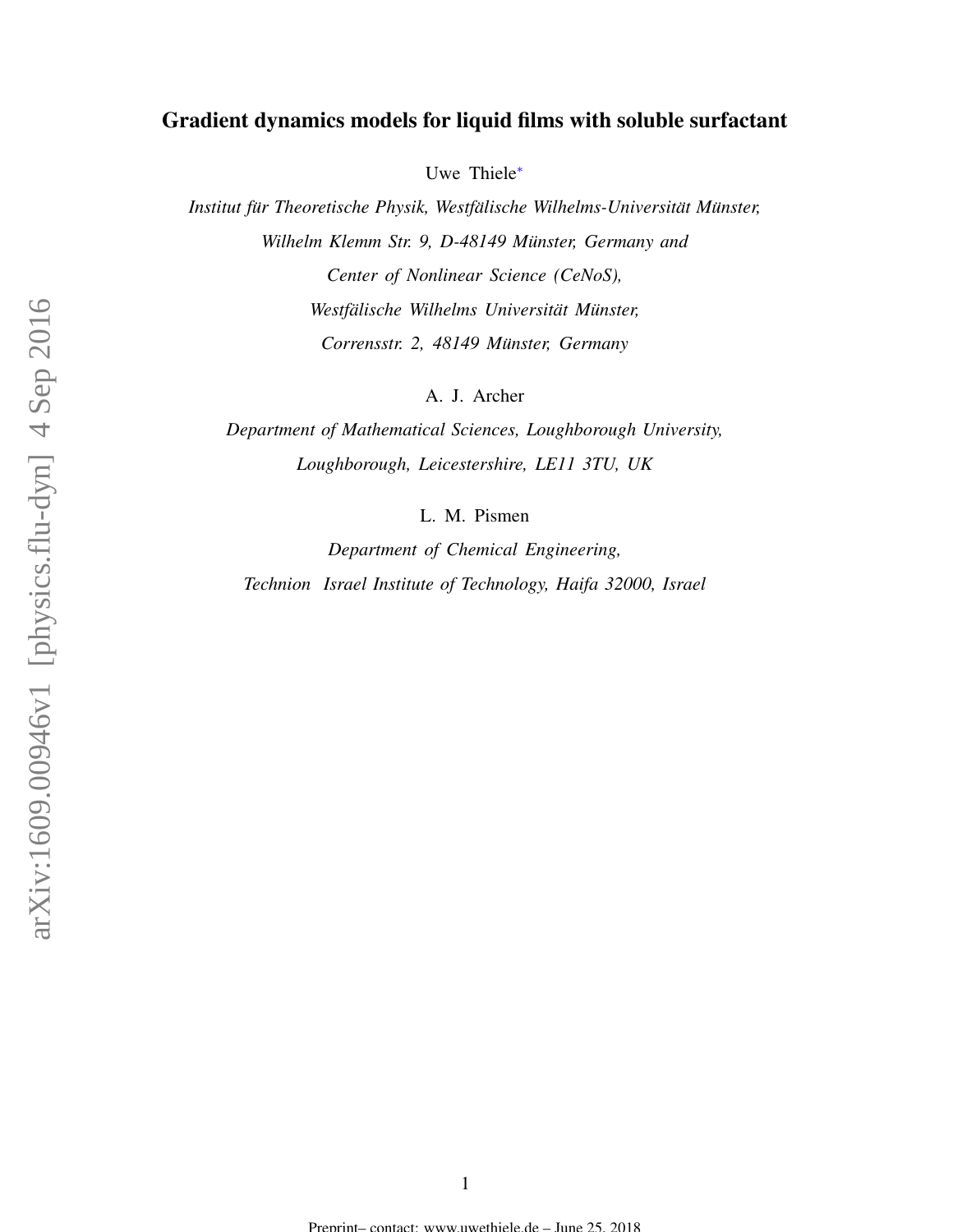## Abstract

<span id="page-1-0"></span>In this paper we propose equations of motion for the dynamics of liquid films of surfactant suspensions that consist of a general gradient dynamics framework based on an underlying energy functional. This extends the gradient dynamics approach to dissipative non-equilibrium thin film systems with several variables, and casts their dynamic equations into a form that reproduces Onsager's reciprocity relations. We first discuss the general form of gradient dynamics models for an arbitrary number of fields and discuss simple well-known examples with one or two fields. Next, we develop the gradient dynamics (three field) model for a thin liquid film covered by soluble surfactant and discuss how it automatically results in consistent convective (driven by pressure gradients, Marangoni forces and Korteweg stresses), diffusive, adsorption/desorption, and evaporation fluxes. We then show that in the dilute limit, the model reduces to the well-known hydrodynamic form that includes Marangoni fluxes due to a linear equation of state. In this case the energy functional incorporates wetting energy, surface energy of the free interface (constant contribution plus an entropic term) and bulk mixing entropy. Subsequently, as an example, we show how various extensions of the energy functional result in consistent dynamical models that account for nonlinear equations of state, concentration-dependent wettability and surfactant and film bulk decomposition phase transitions. We conclude with a discussion of further possible extensions towards systems with micelles, surfactant adsorption at the solid substrate and bioactive behaviour.

<sup>∗</sup>Electronic address: [u.thiele@uni-muenster.de;](mailto:u.thiele@uni-muenster.de) URL: <http://www.uwethiele.de>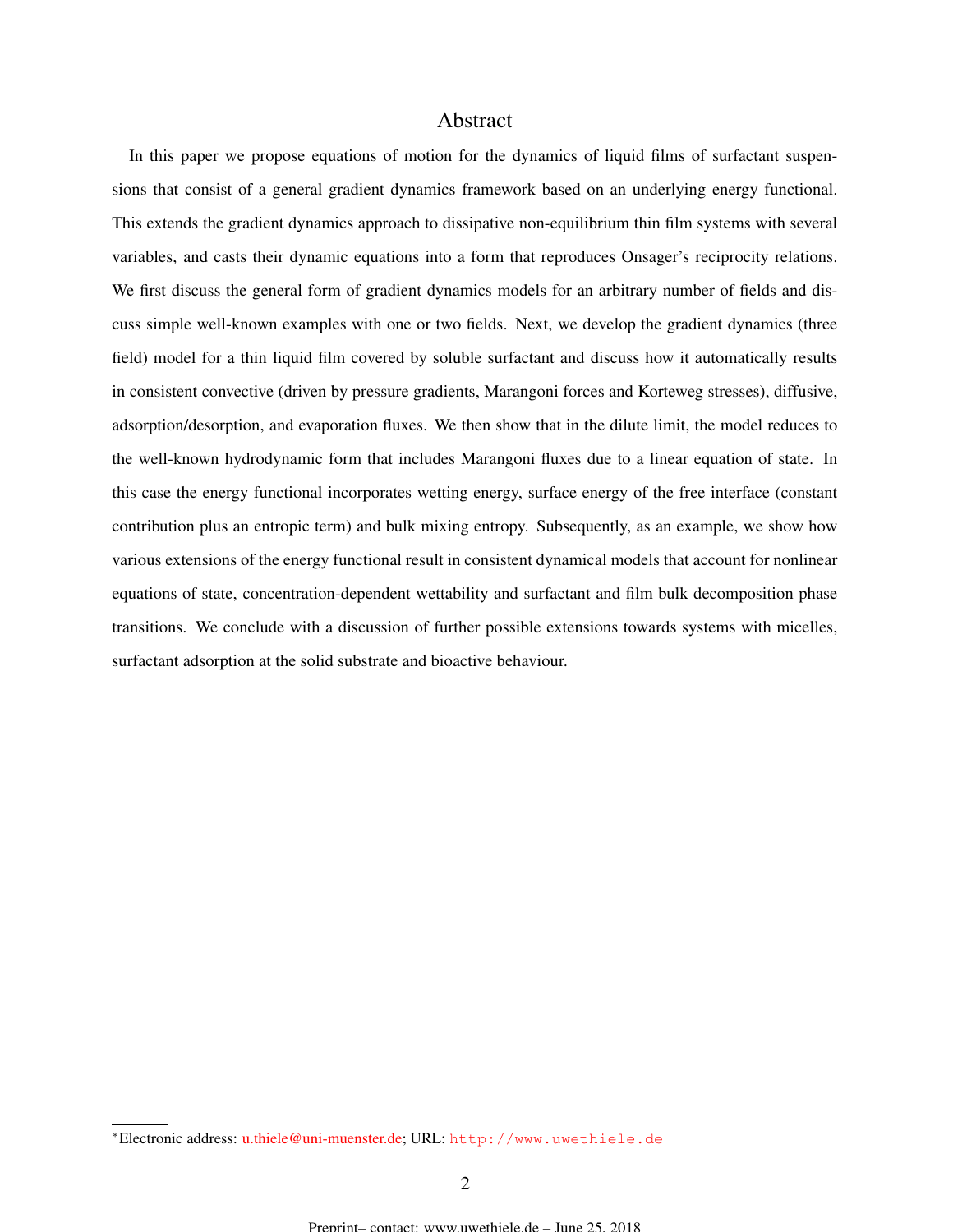## <span id="page-2-0"></span>I. INTRODUCTION

Onsager's evolution equations [\[1,](#page-37-0) [2\]](#page-37-0), based on the principle of detailed balance embedded in Onsager's reciprocity relations, became a key tool for understanding the relaxational approach to equilibrium in a variety of physical processes. More recently, Doi [\[3\]](#page-37-0) extended the range of this approach to processes in macroscopic soft matter systems, such as the swelling of gels and the dynamics of liquid crystals. It is less obvious that a similar approach can also be applied to processes out of equilibrium in spatially extended open systems. A well known example is the dynamics of single layer thin films in the long-wave (or lubrication) approximation [\[4,](#page-37-0) [5\]](#page-38-0) where a single variable – the layer thickness – is sufficient for a description of the system. In this case, it is not a-priori obvious that an energy functional of thermodynamic origin exists for the system. Nevertheless, as noticed by Mitlin [\[6\]](#page-38-0) for dewetting films and by Rosenau and Oron for thin films heated from below [\[7\]](#page-38-0), the dynamic equation for the layer thickness  $h$  can be cast into a gradient dynamics form

$$
\partial_t h = \nabla \cdot \left[ Q^c \nabla \frac{\delta \mathcal{F}}{\delta h} \right] - Q^{\text{nc}} \left( \frac{\delta \mathcal{F}}{\delta h} - p_{\text{vap}} \right), \tag{1}
$$

showing that the evolution can be derived from a certain "energy" functional  $\mathcal{F}[h]$ .  $p_{\text{vap}}$  is the pressure of the vapour phase that may instead be incorporated into  $\mathcal F$ . Here and in the following  $\partial_t$  denotes partial time derivatives and  $\nabla$  is the two-dimensional (2D) spatial gradient operator. Eq. (1) is the general form in which the dynamics has both a conserved and a non-conserved contributions with mobilities  $Q^c(h) \ge 0$  and  $Q^{nc}(h) \ge 0$ , respectively [\[8\]](#page-38-0).

The usual procedure of irreversible thermodynamics is thereby reversed: first comes a dynamic equation obtained through a series of simplifications, and then a suitable functional is assigned, ensuring a dissipative evolution toward a minimum of this energy. However, in the case of dewetting the energy functional is the "interface Hamiltonian" that is obtained via a systematic coarsegraining procedure from the microscale interaction energies [\[9\]](#page-38-0). Sometimes, even systems that are permanently out of equilibrium can be accommodated, as in the case of sliding droplets on an infinitely extended incline, where the correct thin film model can be brought into the form of a gradient dynamics with an underlying energy functional that includes potential energy [\[10\]](#page-38-0).

Besides long-wave thin film equations, other examples of one-field gradient dynamics are the Cahn-Hilliard equation describing the demixing of a binary mixture, i.e., a purely conserved dynamics ( $Q<sup>nc</sup> = 0$ ) [\[11–13\]](#page-38-0) and the Allen-Cahn equation that models, for instance, the purely non-conserved dynamics ( $Q^c = 0$ ) of the Ising model in the mean field continuum limit [\[13\]](#page-38-0). In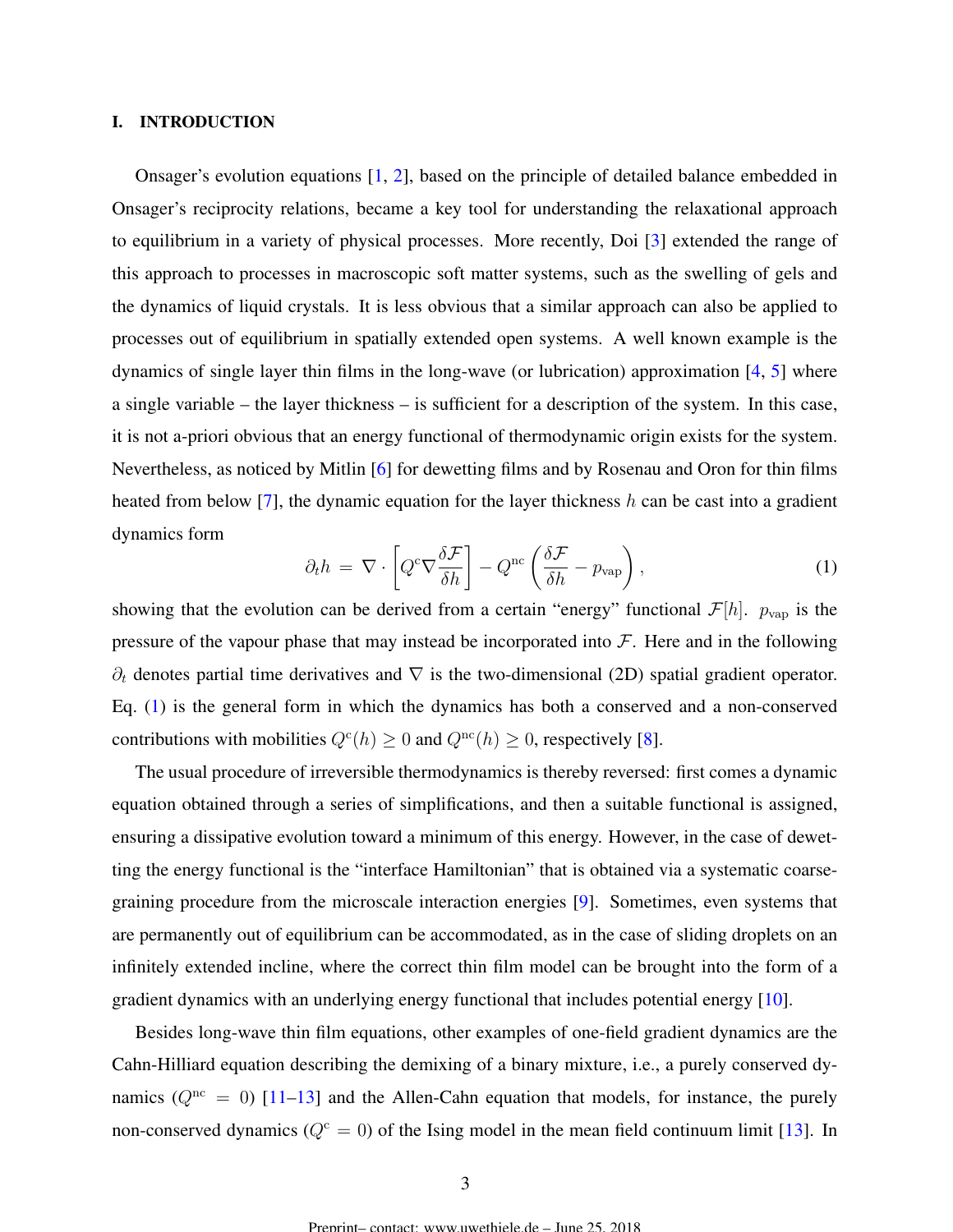general, equations of the form [\(1\)](#page-2-0) are ubiquitous. They appear with various choices of  $\mathcal{F}$ , not only in the context of the dynamics of films of non-volatile and volatile liquids on solid substrates [\[4,](#page-37-0) [6,](#page-38-0) [14,](#page-38-0) [15\]](#page-38-0), but also as evolution equations for surface profiles in epitaxial growth [\[8,](#page-38-0) [16](#page-38-0)[–19\]](#page-39-0), and, indeed, as models of one-component lipid bilayer adhesion dynamics [\[20\]](#page-39-0). Another field of application is in dynamical density functional theory (DDFT), describing the dynamics of the density distribution of colloidal particles [\[21–24\]](#page-39-0).

Furthermore, many hydrodynamic two- and more-field long-wave models were developed that describe, e.g., the evolution of multilayer films, films of mixtures or surfactant-covered films [\[5\]](#page-38-0). Normally, they are not written in the gradient dynamics form. However, recently, the gradient dynamics approach was extended to several two-field models, namely, for the dewetting of twolayer films [\[25,](#page-39-0) [26\]](#page-39-0), for the coupled decomposition and dewetting of a film of a binary mixture [\[27,](#page-39-0) [28\]](#page-39-0) and for the evolution of a layer of insoluble surfactant on a thin liquid film [\[29\]](#page-39-0). In all these cases, energies with a clear physical meaning can be given that may also be obtained via the coarse-graining procedures of statistical physics. Note though that the description of a thin two layer-film heated from below cannot be brought into the Onsager form [\[30\]](#page-39-0), marking the single layer case as a fortuitous 'accident'. Nonetheless, certain out of equilibrium phenomena can be described via the addition of appropriate potential energies to the energy functional or, as in the case of dip coating and Langmuir–Blodgett transfer through "comoving frame terms" that account for a moving substrate that is withdrawn from a bath [\[31\]](#page-39-0). Similar two-field gradient dynamics models exist for the dynamics of membranes [\[32,](#page-39-0) [33\]](#page-40-0) or as DDFTs for mixtures [\[34,](#page-40-0) [35\]](#page-40-0).

The aim of this paper is to extend the gradient dynamics approach to describe the nonequilibrium dissipative dynamics of thin film systems with several variables, and to cast the dynamic equations into a form that reproduces Onsager's reciprocity relations. A further aim is to incorporate interphase exchange processes, such as evaporation and surfactant dissolution to derive equations combining conserved (Cahn–Hilliard-type) and non-conserved (reaction-diffusion, or Allen–Cahn-type) terms. In doing so, several limitations of the known two-field models are alleviated. The particular example treated in detail is a thin liquid film that is covered by a soluble surfactant and rests on a solid substrate. The gradient dynamics model then describes the coupled evolution of the film height profile, the amount of surfactant within the film and the surface concentration dynamics (three field) model for the case of a thin liquid film covered by a soluble surfactant as sketched in Fig. [1.](#page-4-0)

This paper is structured as follows: In the following section  $\Pi$  we discuss the general form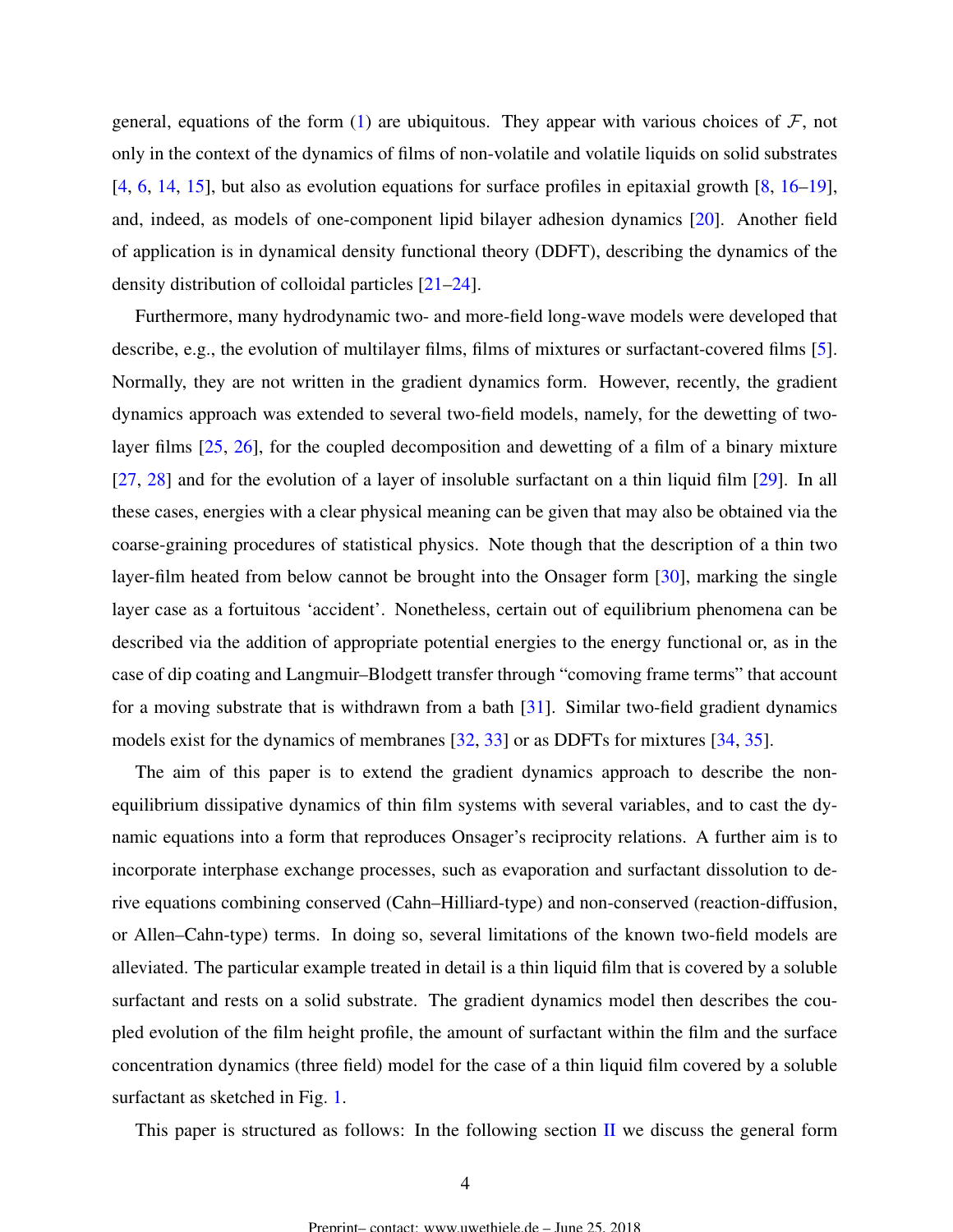

<span id="page-4-0"></span>FIG. 1: Sketch of the system under consideration. It consists of a film of liquid on a surface of thickness  $h(x, t)$ , that varies with location on the surface x and with time t. On the liquid film free surface are surfactant molecules, with local density  $\Gamma(x, t)$ . The surfactant molecules have some solubility in the liquid and the local concentration within the body of the liquid is  $\phi(x, t)$ . We assume that  $\phi$  does not vary vertically and only varies horizontally and with t. This is equivalent to treating  $\phi$  as a height-averaged concentration. Over time there is exchange of surfactant molecules between the surface of the liquid and the bulk. There can also be condensation or evaporation of the liquid to vapour in the air above.

of gradient dynamics models, first, for an arbitrary number of fields in section II A and then in section [II B](#page-6-0) we write the diffusion equation and the thin film equation as gradient dynamics and discuss known two-field models. Next, in section [III](#page-9-0) we develop the gradient dynamics (three field) model for the case of a thin liquid film covered by a soluble surfactant and discuss in section [IV](#page-20-0) special cases and extensions. We draw our conclusions in section [V.](#page-27-0) [A](#page-32-0)ppendices A and [B](#page-34-0) clarify an issue in the comparison of hydrodynamic long-wave approach and the present variational approach and give the variations of the energy functional in the most general case covered by the present work, respectively.

## II. GENERAL N-FIELD MODEL AND KNOWN APPLICATIONS

## A. General model

The dynamics of a spatially extended system may be characterised by the coupled evolution of N scalar state variable fields (order parameter fields)  $\mathbf{u} = (u_1, u_2, ..., u_n)^\text{T}$ . Not too far from equilibrium, the dynamics is governed by a single equilibrium free energy functional  $\mathcal{F}[\mathbf{u}]$ , i.e., it is a gradient dynamics. Using Einstein's index notation that presumes summation over repeated indices, the coupled evolution equations read

$$
\partial_t u_a = \nabla_\alpha \left[ Q_{ab}^c \nabla_\alpha \frac{\delta \mathcal{F}}{\delta u_b} \right] - Q_{ab}^{\text{nc}} \frac{\delta \mathcal{F}}{\delta u_b} \tag{2}
$$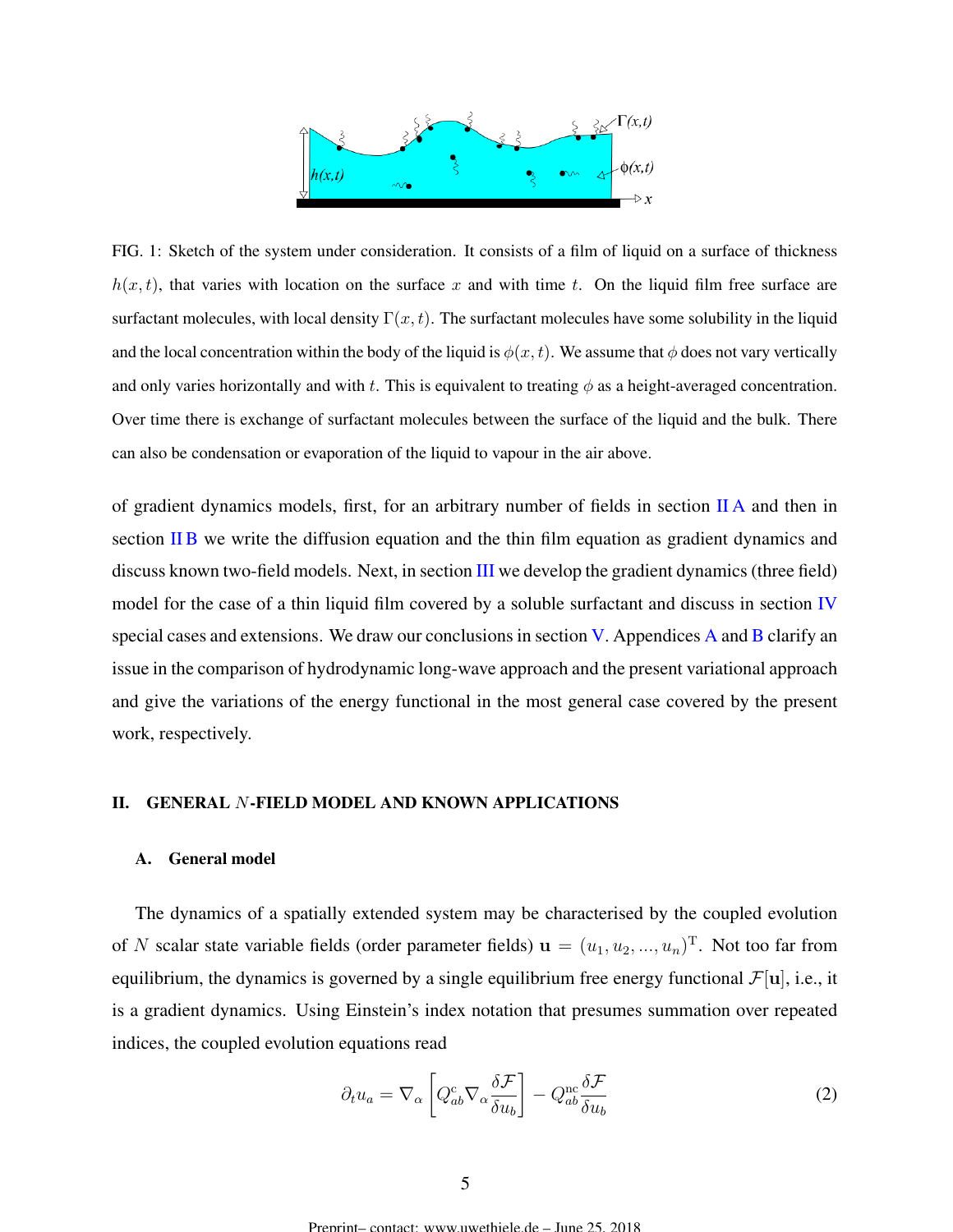<span id="page-5-0"></span>where  $\alpha = 1, 2, \ldots, d$  refers to spatial coordinates and  $a, b = 1, \ldots, n$  refer to the different order parameter fields that might have a conserved, or non-conserved, or mixed dynamics. Here,  $Q_{ab}^{\rm c}(\mathbf{u})$  and  $Q_{ab}^{\rm nc}(\mathbf{u})$  represent  $n \times n$  dimensional *positive definite* and *symmetric* mobility matrices for the conserved and non-conserved parts of the dynamics, respectively. The mobilities  $Q_{ab}^c$ govern the fluxes  $j_a = -Q_{ab}^c \nabla (\delta \mathcal{F}/\delta u_b)$  of the conserved part of the dynamics for all order parameters  $u_a$ . These are given as linear combinations of the influences of all thermodynamic forces  $-\nabla(\delta \mathcal{F}/\delta u_b)$ , i.e. are linear in the thermodynamic forces. In contrast, the coefficients  $Q_{ab}^{\text{nc}}$ give the transition rates between fields and are also linear combinations of the thermodynamic potentials  $\delta \mathcal{F}/\delta u_a$ .

It is straightforward to show that the free energy  $\mathcal{F}[u_1, \ldots, u_n]$  is a Lyapunov functional, i.e., it monotonically decreases in time:

$$
\frac{d}{dt}\mathcal{F}[u_1,\ldots,u_n] = \int_{\Omega} \frac{\delta \mathcal{F}}{\delta u_a} \frac{\partial u_a}{\partial t} d^d x \n= \int_{\Omega} \frac{\delta \mathcal{F}}{\delta u_a} \nabla_{\alpha} \left[ Q^c_{ab} \nabla_{\alpha} \frac{\delta \mathcal{F}}{\delta u_b} \right] d^d x - \int_{\Omega} \frac{\delta \mathcal{F}}{\delta u_a} Q^{nc}_{ab} \frac{\delta \mathcal{F}}{\delta u_b} d^d x \n= - \int_{\Omega} \left( \nabla_{\alpha} \frac{\delta \mathcal{F}}{\delta u_a} \right) Q^c_{ab} \left( \nabla_{\alpha} \frac{\delta \mathcal{F}}{\delta u_b} \right) d^d x - \int_{\Omega} \frac{\delta \mathcal{F}}{\delta u_a} Q^{nc}_{ab} \frac{\delta \mathcal{F}}{\delta u_b} d^d x \le 0.
$$
\n(3)

where  $\Omega$  is the domain in which the system is defined. Above we used Eq. [\(2\)](#page-4-0) and partial integration, assuming periodic or no-flux boundary conditions.

A further advantage of the general formulation is the ease with which one may change the choice of variables  $u_a$ . If new order parameter fields  $\tilde{u}_a$  are introduced via a linear transformation  $\tilde{u}_a = R_{ab}u_b$  the kinetic equations for the new fields are

$$
\partial_t \tilde{u}_a = \nabla_\alpha \left[ \widetilde{Q}_{ab}^c(\tilde{u}_1, \dots, \tilde{u}_n) \nabla_\alpha \frac{\delta \mathcal{F}}{\delta \tilde{u}_b} \right] - \widetilde{Q}_{ab}^{\text{nc}}(\tilde{u}_1, \dots, \tilde{u}_n) \frac{\delta \mathcal{F}}{\delta \tilde{u}_b} \tag{4}
$$

with  $Q_{ab}^i = R_{ad}Q_{de}^i R_{be}$  (i = c, nc) where we take into account that  $\delta \mathcal{F}/\delta u_a = R_{ba}\delta \mathcal{F}/\delta \tilde{u}_b$ . For two conserved fields, similar relations were already given in Refs. [\[31,](#page-39-0) [36\]](#page-40-0).

Up to here, we have not specified the free energy  $\mathcal{F}[u_1, \ldots, u_n]$  that can, in principle, be an arbitrary functional of the order parameter fields. If  $\mathcal F$  is a multiple integral, Eq. [\(2\)](#page-4-0) becomes a system of integro-differential equations, as is often the case in DDFT for colloids [\[23\]](#page-39-0). However, often the kernel is expanded in derivatives of the order parameter fields and Eq. [\(2\)](#page-4-0) corresponds to a system of partial differential equations. Examples are Phase Field Crystal (PFC) models [\[37\]](#page-40-0) and membrane models [\[33,](#page-40-0) [38\]](#page-40-0) where the highest order terms in the energy are  $\sim (\Delta u)^2$ . Here we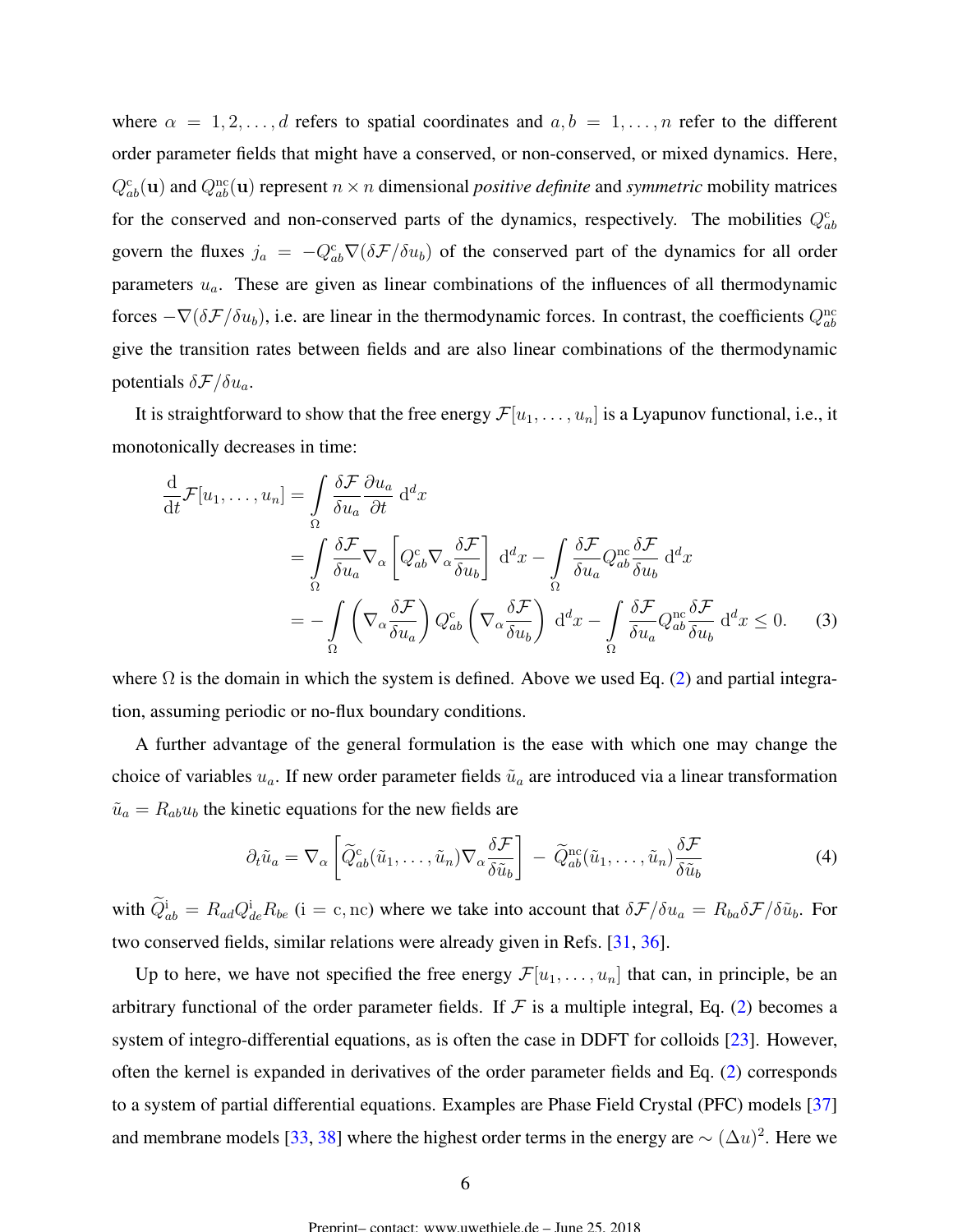<span id="page-6-0"></span>restrict our attention to a lower order and only consider models where the highest order terms are  $\sim (\nabla u)^2$ . Then the general form is

$$
\mathcal{F}[u_1,\ldots,u_n] = \int\limits_{\Omega} \left[\frac{1}{2}(\nabla_\alpha u_a) \Sigma_{ab} (\nabla_\alpha u_b) + f(u_1,\ldots,u_n)\right] d^d x, \tag{5}
$$

where we have introduced in the free energy a symmetric  $n \times n$  dimensional gradient interaction matrix  $\Sigma_{ab}$  that, in principle, may itself also depend on u. The integrand may also contain metric factors (see below).

Before we come in Section [III](#page-9-0) to the case of liquid films that are covered with a soluble surfactant, we briefly review in Section II B some basic examples where only one or two order parameter fields are involved.

## B. Specific known examples of gradient dynamics

## *1. Diffusion equation*

In the dilute limit, the diffusion of a species with part-per-volume concentration  $c$  in a quiescent carrier medium can be represented as the conserved gradient dynamics

$$
\partial_t c = \nabla \cdot \left[ Q_{cc}^c \nabla \frac{\delta \mathcal{F}}{\delta c} \right],\tag{6}
$$

with the purely entropic Helmholtz free energy functional

$$
\mathcal{F}[c] = \frac{kT}{l^3} \int c[\ln c - 1] dV,\tag{7}
$$

where  $k$  is Boltzmann's constant,  $T$  is the temperature and  $l$  is a molecular length scale. The mobility function in Eq. (6) is  $Q_{cc}^c = \overline{D}c$  and can be obtained via Onsager's variational principle [\[3,](#page-37-0) [36,](#page-40-0) [39\]](#page-40-0). Here,  $\tilde{D}$  is the molecular mobility. This corresponds to  $\partial_t c = -\nabla \cdot j_{\text{diff}}$  where Fick's law takes the form  $j_{\text{diff}} = -\tilde{D}c\nabla\mu = -D\nabla c$  with the chemical potential  $\mu = \delta\mathcal{F}/\delta c =$  $(kT/l^3) \ln c$ , i.e.  $D = \tilde{D}c \, d\mu/dc = \tilde{D}kT/l^3$ .

The equivalence of Eq. (6) and the standard diffusion equation has been easily shown, and now allows one to use the advantages of the gradient dynamics form, namely, the straightforward way to account for free energies that are not purely entropic. If, for instance, one replaces the integrand in  $\mathcal{F}[c]$  of Eq. (7) by the sum of a double-well potential and a squared gradient term, one obtains the Cahn-Hilliard equation (then using a constant  $Q_{cc}^c$ ) [\[12\]](#page-38-0).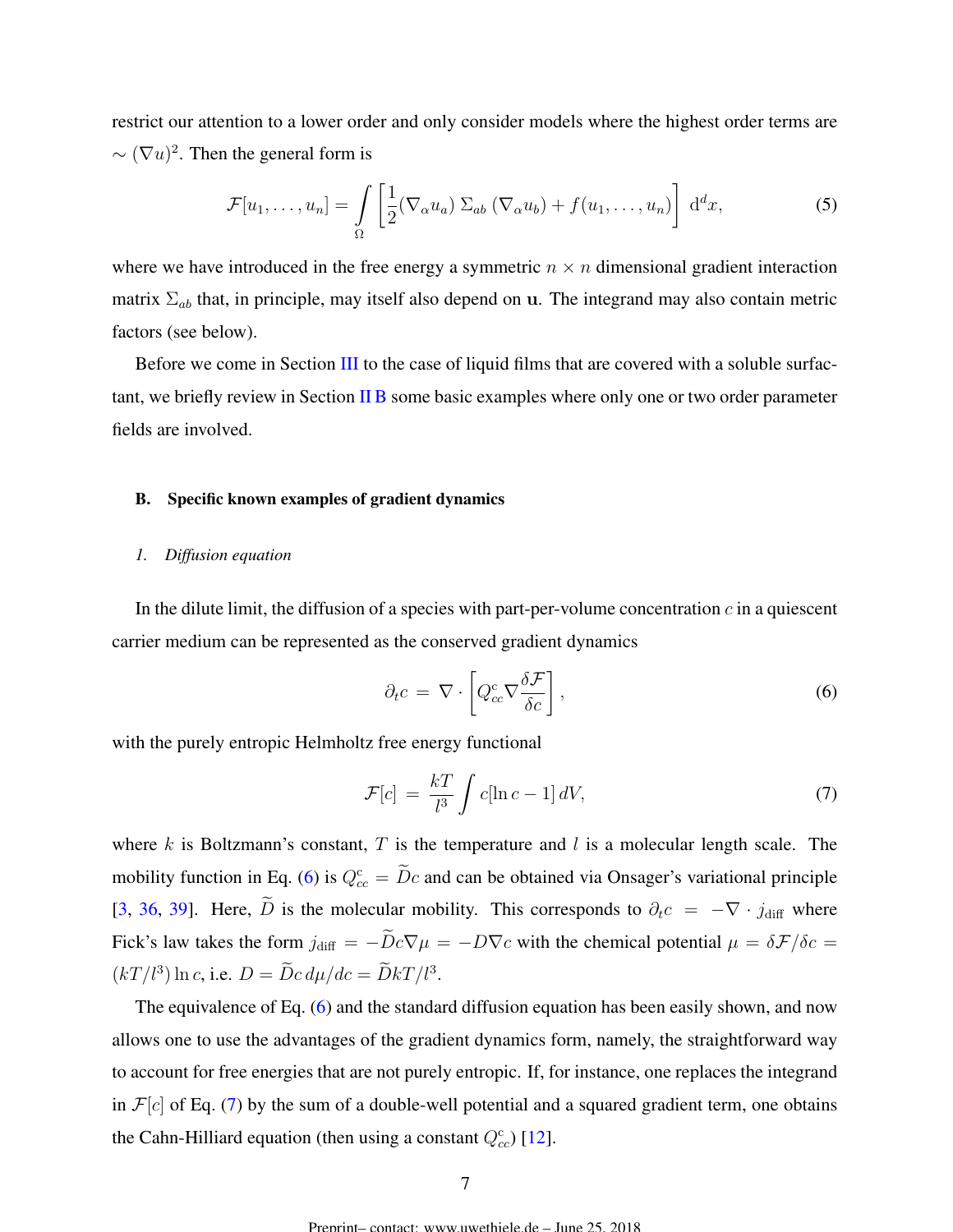## <span id="page-7-0"></span>*2. Thin films of simple liquids*

As discussed above, Eq. [\(1\)](#page-2-0) describes the evolution of the height profile of a thin liquid film on a solid substrate for non-volatile  $(Q^{\text{nc}}(h) = 0)$  or volatile  $(Q^{\text{nc}}(h) \ge 0)$  liquids. Detailed discussions of the various physical situations treated can be found in [\[4,](#page-37-0) [8,](#page-38-0) [15\]](#page-38-0). In the most basic case of mesoscopic hydrodynamics, only the influence of capillarity and wettability is considered. The corresponding free energy  $\mathcal{F}[h]$  is then

$$
\mathcal{F}[h] = \int \left[\frac{\gamma}{2} (\nabla h)^2 + g(h)\right] d^2 x,\tag{8}
$$

where  $\gamma$  is the surface tension of the liquid and  $g(h)$  is a local free energy (wetting or adhesion energy, or binding potential), related to the Derjaguin (or disjoining) pressure  $\Pi(h)$  by  $\Pi = -dg(h)/dh$  [\[40\]](#page-40-0). Note, that varying sign conventions are used throughout the literature. For particular forms of Π, see, e.g., Refs. [\[4,](#page-37-0) [6,](#page-38-0) [14,](#page-38-0) [40–42\]](#page-40-0). Similar expressions are obtained as "interface Hamiltonians" in the context of wetting transitions [\[9\]](#page-38-0). Therefore mesoscopic thin film (or two-dimensional) hydrodynamics might be considered as a gradient dynamics on the underlying interface Hamiltonian. Note that recently such mesoscopic wetting energies have been extracted via parameter passing methods from different microscopic models (molecular dynamics and den-sity functional theory) [\[43,](#page-40-0) [44\]](#page-40-0). Without slip at the substrate,  $Q^c \equiv Q_{hh}^c = h^3/3\eta$ , where  $\eta$  is the dynamic viscosity. Different slip models can be accommodated by alternative choices of  $Q_{hh}^c$  [\[45\]](#page-40-0). Although several functions  $Q^{nc}(h)$  are discussed in the literature for the case of volatile liquids (see, e.g.,  $[15]$ ), often a constant is used  $[46]$ ).

## *3. Two-field models*

In the context of thin film hydrodynamics, two-field gradient dynamics models were presented and analysed (i) for dewetting two-layer films on solid substrates, i.e., staggered layers of two immiscible fluids [\[25,](#page-39-0) [26,](#page-39-0) [30\]](#page-39-0), (ii) for decomposing and dewetting films of a binary liquid mixture (with non-surface active components)  $[27, 28]$  $[27, 28]$  $[27, 28]$ , and (iii) for the dynamics of a liquid film that is covered by an insoluble surfactant  $[29]$ . In all three cases, the model has the form  $(2)$  with  $a, b = 1, 2$  and all  $Q_{ab}^{\text{nc}} = 0$  (purely conserved dynamics). The conserved fields  $u_1$  and  $u_2$  represent in case (i) the lower layer thickness  $h_1$  and overall thickness  $h_2$ , respectively [\[25,](#page-39-0) [26,](#page-39-0) [30\]](#page-39-0) or the lower and upper layer thickness [\[47\]](#page-41-0) (the transformation between the two formulations follows from the discussion around Eq. [\(4\)](#page-5-0)). In case (ii),  $u_1$  and  $u_2$  represent the film height h and the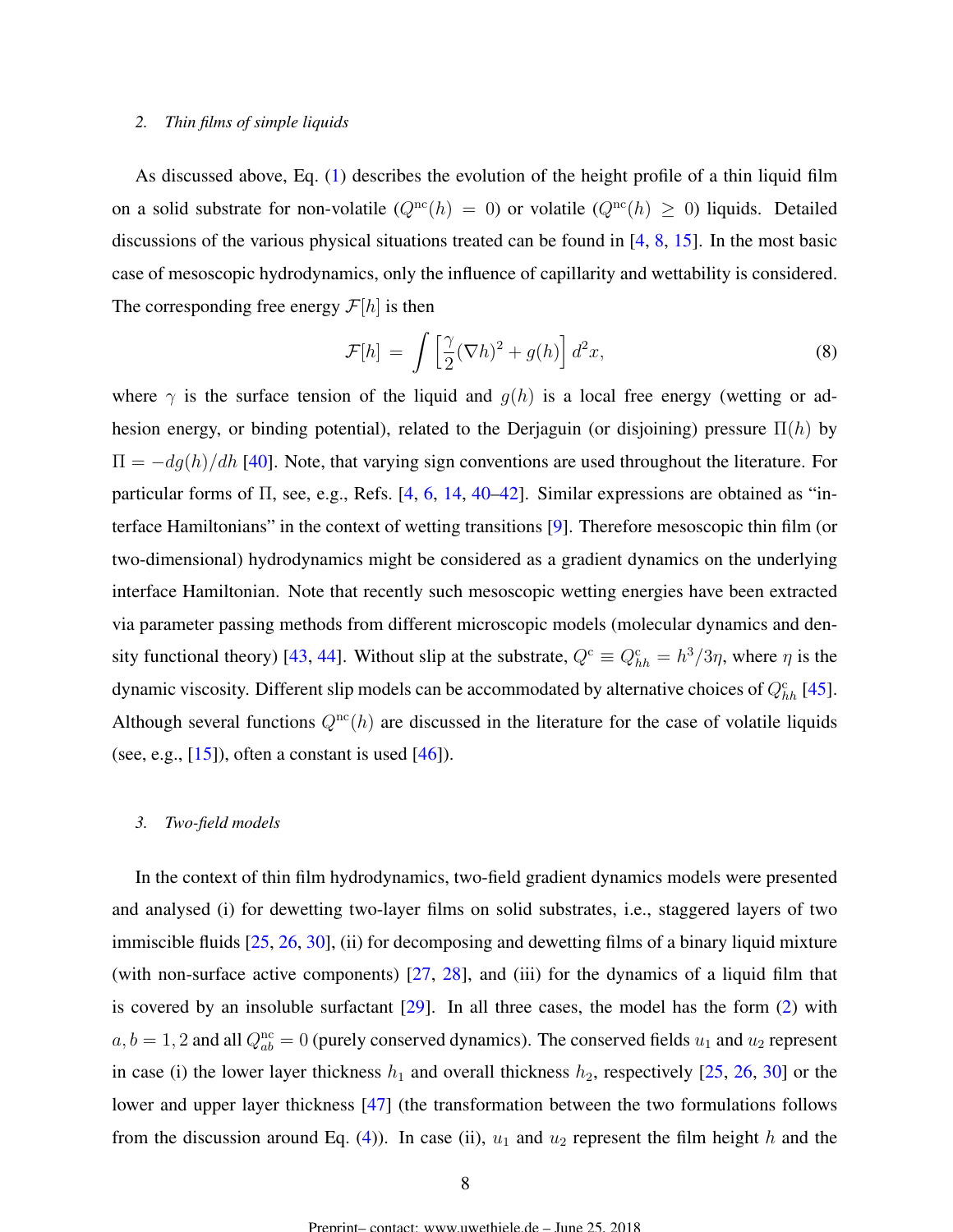effective solute height  $\psi = ch$ , respectively, where c is the height averaged concentration. Finally, in case (iii),  $u_1$  and  $u_2$  represent the film height h and the surfactant coverage  $\tilde{\Gamma}$  (that is projected on the cartesian substrate plane), respectively [\[29\]](#page-39-0).

As already emphasised, a crucial point in cases (ii) and (iii) is the choice of the two fields that can be varied independently of each other. This is not the case if, e.g., film height  $h$  and height averaged concentration  $c$  are used in case (ii), since then a variation in the height for fixed particle number per substrate area implies that c varies [\[27\]](#page-39-0). In case (iii), the projected coverage  $\widetilde{\Gamma}$  has to be used since the surfactant coverage  $\Gamma$  on the free surface and the height profile h are not independent [\[29\]](#page-39-0): If the slope of h changes locally, the surface area changes and so also Γ. Therefore, for a fixed local number of surfactant molecules, the local concentration changes without any surfactant transport. If one uses dependent fields, one is not able to employ the general form [\(2\)](#page-4-0). Note that in Refs.  $[48, 49]$  $[48, 49]$  $[48, 49]$  case (ii) has been treated employing a gradient dynamics for h and c. For a further comparison with the approach employed in [\[27,](#page-39-0) [28\]](#page-39-0), see Ref. [\[15\]](#page-38-0). In all three cases (i) to (iii) the underlying free energy functionals have a clear thermodynamic significance. They may be seen as extensions of the interface Hamiltonian for a single adsorbed layer, and the individual terms may be obtained from equilibrium statistical physics. As expected, the mobility matrices  $Q<sup>c</sup>$  are positive definite and symmetric [\[25,](#page-39-0) [28,](#page-39-0) [29,](#page-39-0) [47\]](#page-41-0). All their entries are low order polynomials in the respective fields  $u_1$  and  $u_2$ . In particular, in cases (ii) and (iii), one has

$$
\mathbf{Q}^{\text{c}} = \frac{1}{3\eta} \begin{pmatrix} u_1^3 & qu_1^2 u_2 \\ qu_1^2 u_2 & ru_1 u_2^2 + 3\widetilde{D} \eta u_2 \end{pmatrix} . \tag{9}
$$

where  $\tilde{D}$  is a respective molecular mobility related to diffusion, and  $q = r = 1$  in case (ii) and  $q = 3/2$ ,  $r = 3$  in case (iii). Actually, in the parametrisation of Ref. [\[26\]](#page-39-0), the mobility matrix  $Q<sup>c</sup>$ of case (i) also agrees with case (iii) if the diffusion term  $3D\eta u_2$  is replaced by  $\eta_r u_2^3$  where  $\eta_r$  is the viscosity ratio of the two layers.

Note in particular that cases (ii) and (iii) in the respective low concentration limit give the known hydrodynamic thin film equations coupled to the equation for the solute / surfactant as discussed in detail in Refs. [\[27\]](#page-39-0) and [\[29\]](#page-39-0), respectively. It recovers also a number of other special cases and can be employed to devise models that incorporate various energetic cross-couplings in a thermodynamically consistent manner. Examples include wetting energies that depend on solute or surfactant concentration, effects of surface rigidity for surfactant covered films, free energies of mixing/decomposition including gradient contributions, etc. It also allows one to discuss the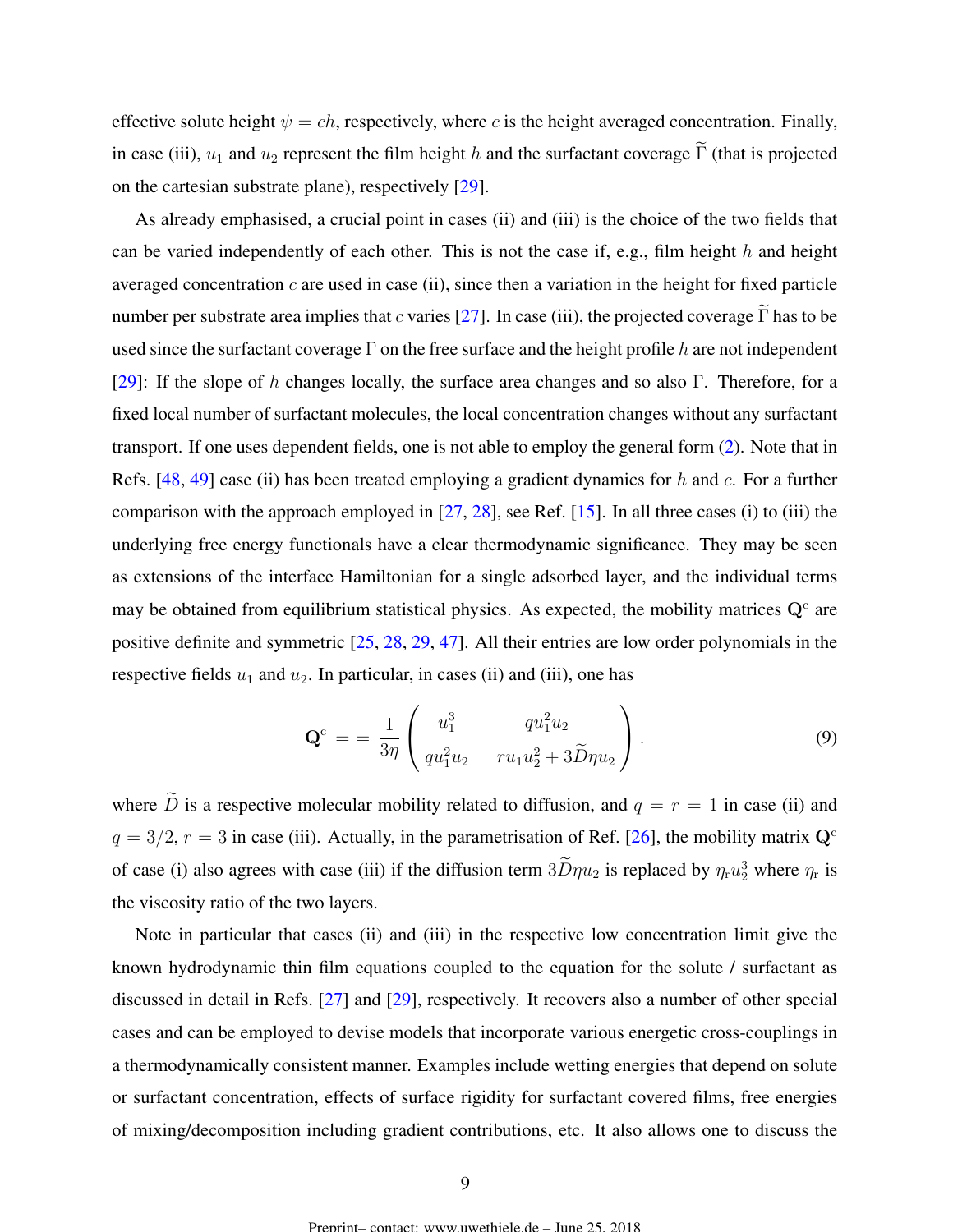<span id="page-9-0"></span>influence of solutes / surfactants on evaporation.

Note that the discussion above mixes the possible extensions in cases (ii) and (iii) that are separately discussed in [\[27\]](#page-39-0) and [\[29\]](#page-39-0), respectively. It was noted in [\[28\]](#page-39-0) that the two-field model for a film of a mixture cannot accommodate a solutal Marangoni effect by simply incorporating a concentration-dependent surface tension since this breaks the gradient dynamics structure. Another disadvantage of the two-field model is that most surfactants are soluble, a situation that cannot be treated via case (iii). In the following, we develop a three-field model that alleviates all the mentioned problems.

## III. SOLUBLE SURFACTANT - GRADIENT DYNAMICS MODEL

## A. Energy functional

We consider a thin film of liquid of thickness  $h$  on a solid substrate with a free surface that is covered by a soluble surfactant, i.e., part of the surfactant is dissolved in the bulk of the film and part is adsorbed at the free surface – see Fig. [1.](#page-4-0) We neglect adsorption at the solid-liquid interface and micelle formation but discuss in teh conclusion how they can be incorporated. The surfactant concentration  $\phi$  within the film represents a height-averaged concentration, i.e., it is assumed that the concentration is nearly uniform over the film layer thickness. The system is considered in relaxational situations, i.e., the boundary conditions do not sustain energy or mass fluxes. Therefore, we expect the system dynamics to follow a pathway that approaches a static equilibrium. In the absence of evaporation and surfactant exchange between the interface and the bulk solution, the approach to equilibrium can be described by gradient dynamics for three *independent fields*: the film thickness  $h(\mathbf{r}, t)$ , the local amount of dissolved surfactant  $\psi(\mathbf{r}, t) =$  $h(\mathbf{r}, t) \phi(\mathbf{r}, t)$ , and the surfactant concentration at the interface projected onto a cartesian reference plane  $\Gamma(\mathbf{r}, t)$ . The surfactant concentration on the interface is given by  $\Gamma = \Gamma / \Gamma$ √  $\overline{a}$  where  $a$  is the determinant of the surface metric tensor (see below). Here  $\mathbf{r} = (x, y)$  are "horizontal" coordinates in the substrate plane. The fields  $\phi$  and  $\Gamma$  are expressed as volume fraction and area fraction concentrations, respectively, i.e., they are both dimensionless. As emphasised in section [II B 3](#page-7-0) for the two-field cases, variations in  $h$ ,  $\phi$  and  $\Gamma$  are not independent, whilst variations with respect to h,  $\psi$  and  $\widetilde{\Gamma}$  are independent.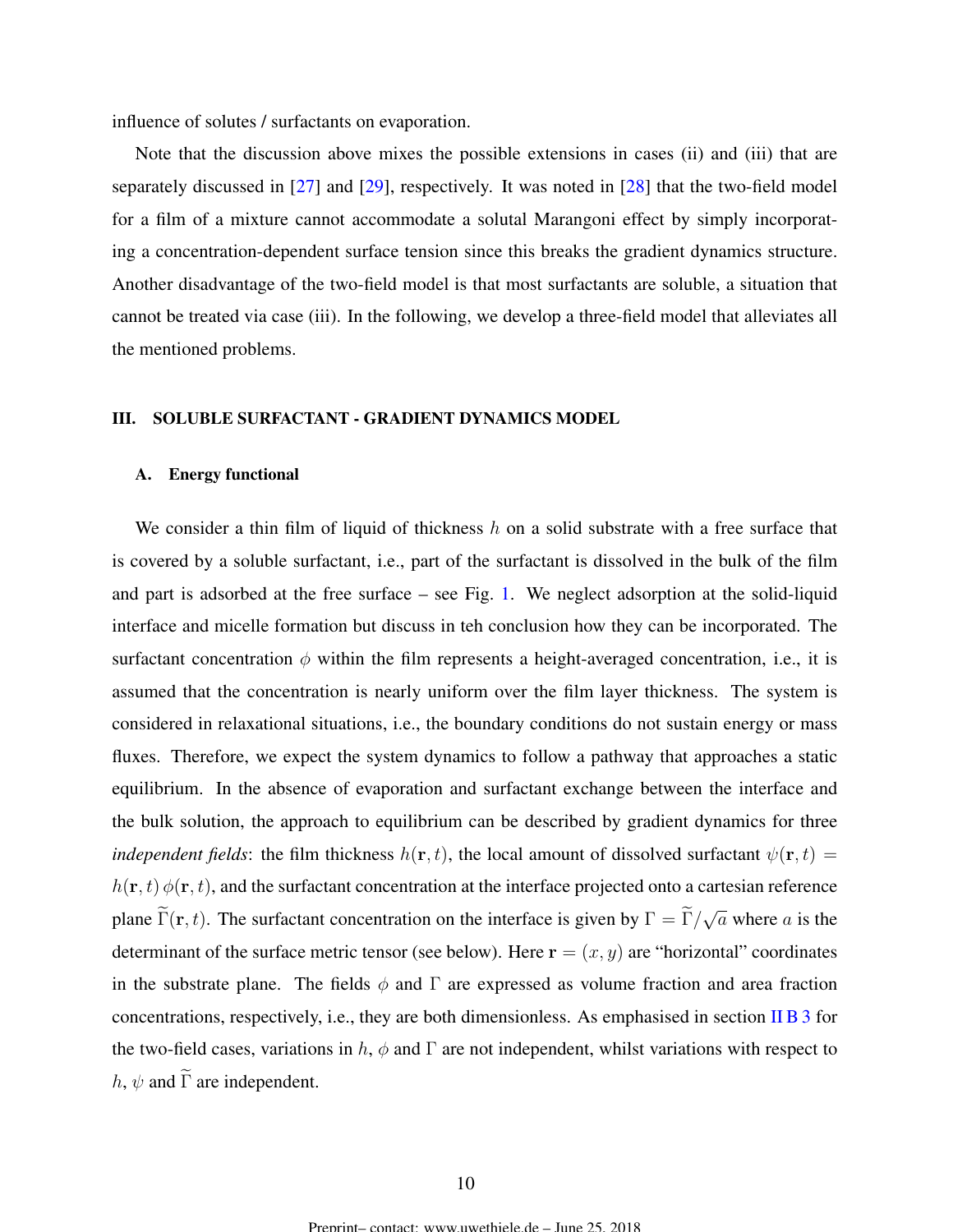<span id="page-10-0"></span>The general expression for the energy includes surface and bulk contributions:

$$
\mathcal{F} = \mathcal{F}_{\rm s} + \mathcal{F}_{\rm b} = \int (\mathcal{L}_{\rm s} + \mathcal{L}_{\rm b}) dx dy, \qquad (10)
$$

$$
\mathcal{L}_{\rm s} = \left[ \frac{\kappa_{\rm s}}{2} a^{\alpha \beta} (\partial_{\alpha} \Gamma)(\partial_{\beta} \Gamma) + f_{\rm s}(\Gamma) \right] \sqrt{a} + g(h), \tag{11}
$$

$$
\mathcal{L}_{\mathrm{b}} = h \left[ \frac{\kappa}{2} |\nabla \phi|^2 + f(\phi) \right]. \tag{12}
$$

The interfacial terms in Eq. (11) depend on the surface metric tensor  $a_{\alpha\beta} = \delta_{\alpha\beta} + \partial_\alpha h \partial_\beta h$  [where we exclude overhangs in order to use a Monge representation  $h(x, y)$  and its inverse  $a^{\alpha\beta}$ ; a is the determinant of  $a_{\alpha\beta}$  and determines the extension of the interface, and  $\delta_{\alpha\beta}$  is the Cartesian metric of the planar substrate or a planar surface  $h = \text{const.}$  Distinction between lower (covariant) and upper (contravariant) indices is essential for a non-Euclidean surface metric. The wetting potential  $q(h)$  in Eq. (11) describes the interactions with the substrate that determine the Derjaguin (or disjoining) pressure  $\Pi(h) = -dg(h)/dh$  (cf. Section [II B 2\)](#page-7-0). The first terms in parentheses in Eqs. (11) and (12) contain the interfacial and bulk rigidity coefficients  $\kappa_s$  and  $\kappa$ , respectively, and penalize surfactant concentration gradients. The second terms in the parentheses in each case takes account of molecular interactions.  $f_s(\Gamma)$  contains the free energy contribution due to the presence of surfactant molecules at the interface. In the limit  $\Gamma \to 0$ , then this is just the pure liquid-vapour surface tension, i.e.  $f_s(\Gamma \to 0) = \gamma_0$ , but more generally

$$
f_{s}(\Gamma) = \gamma_0 + \frac{kT}{l_s^2} \Gamma[\ln \Gamma - 1] + f_s^{ex}(\Gamma). \tag{13}
$$

The second term is the contribution to the free energy when the amount of surfactant on the surface is low enough that interactions between molecules are negligible and can be treated as a 2D idealgas.  $l_s$  is a molecular length scale related to the size of the adsorbed surfactant molecules  $(l_s^2$  is the area on the surface occupied by a surfactant molecule). As the surface coverage Γ increases, then the excess free energy  $f_s^{ex}(\Gamma)$  gives an increasing contribution. For example, treating the surfactant on the surface via a lattice-gas approximation, one would write

$$
f_s^{ex}(\Gamma) = \frac{kT}{l_s^2} [\Gamma + (1 - \Gamma) \ln(1 - \Gamma)] - \frac{b}{2} \Gamma^2
$$
 (14)

where the first (entropic) excluded volume term comes from assuming only one surfactant molecule can occupy a site of area  $l_s^2$  on the surface and the final term is a simple mean-field term coming from the attraction between pairs of neighbouring surfactant molecules. If the attraction strength parameter  $b > 0$  is sufficiently large, then surface phase transitions may occur. An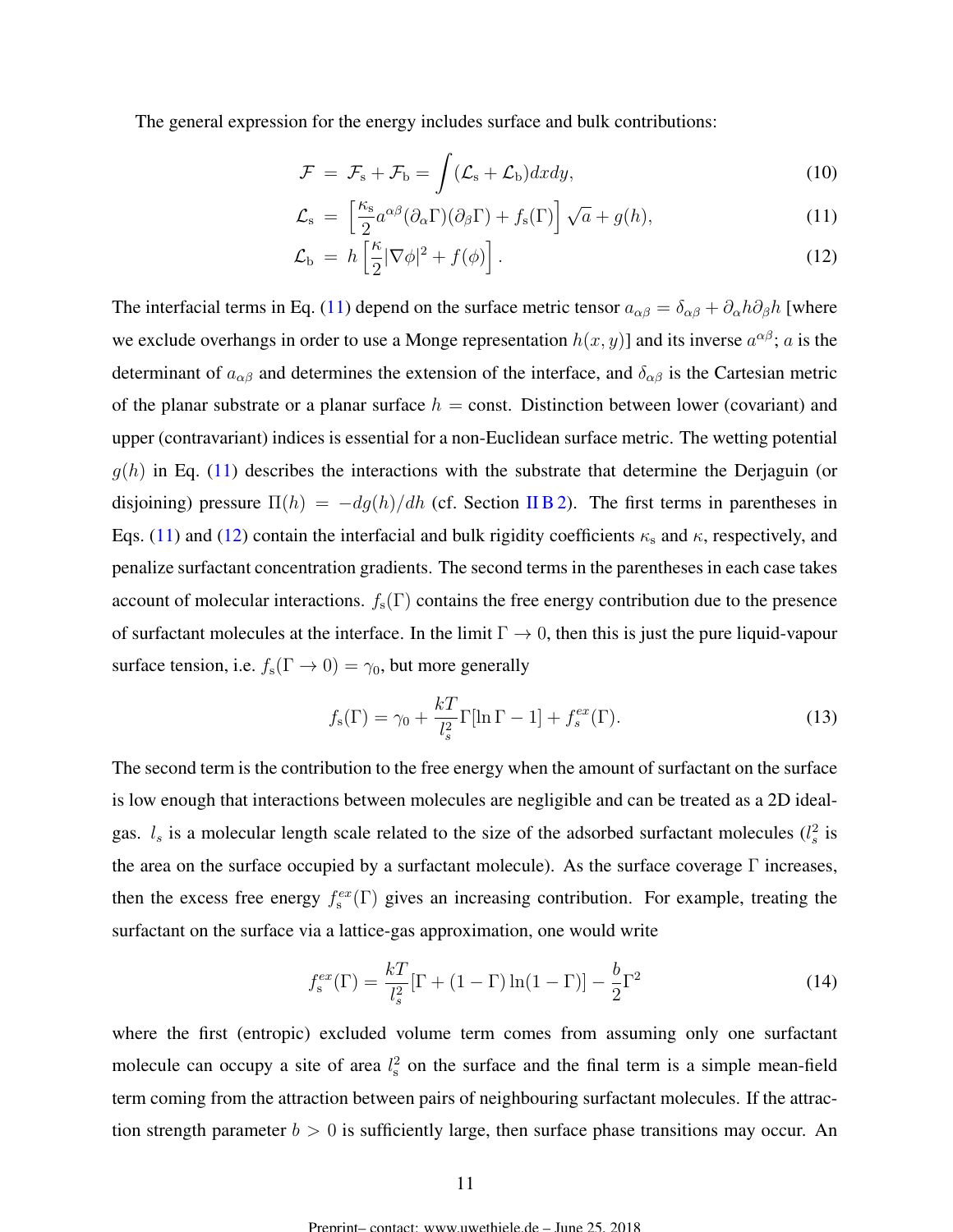<span id="page-11-0"></span>alternative approximation might be  $f_s^{ex}(\Gamma) = f_{hd}(\Gamma) - b\Gamma^2/2$ , where  $f_{hd}$  is the hard-disk excess free energy – see for example the approximations in Refs. [\[50,](#page-41-0) [51\]](#page-41-0).

Similarly, the bulk free energy in Eq. [\(12\)](#page-10-0) can be written as:

$$
f(\phi) = \frac{k}{l^2} \phi[\ln \phi - 1] + f_b^{ex}(\phi),
$$
 (15)

where  $l$  is a molecular length scale related to the surfactant molecules in solution ( $l^3$  is the volume occupied by a surfactant molecule). The simplest approximation is to assume  $l_s = l$ .  $f_b^{ex}(\phi)$ is the bulk excess contribution which in general may be written as a virial expansion  $f_b^{ex}(\phi)$  =  $\sum_{i=2}^{\infty} c_i \phi^i$ , with coefficients  $c_i$  that depend on the temperature. Alternatively one may approximate, e.g. by assuming a lattice-gas free energy

$$
f_b^{ex} = \frac{kT}{l^2} [\phi + (1 - \phi) \ln(1 - \phi)] - \frac{b_b}{2} \phi^2,
$$
 (16)

where  $b_b > 0$  is an inter-surfactant molecule attraction strength parameter. Or, instead one could assume  $f_b^{ex}(\phi) = f_{cs}(\phi) - b_b \phi^2/2$ , where  $f_{cs}(\phi)$  is the Carnahan-Starling approximation for the hard-sphere excess free energy [\[52\]](#page-41-0). Specific cases for the excess contributions  $f_s^{ex}(\Gamma)$  and  $f_{ex}(\phi)$ will be discussed below in Section [III E 2.](#page-17-0)

#### B. Pressures, chemical potentials and surface stress

The expression for pressure  $p = \delta \mathcal{F}/\delta h$  is obtained by calculating the variation of Eq. [\(10\)](#page-10-0) with respect to h for fixed  $\tilde{\Gamma}, \psi$ . The variation of  $\mathcal{F}_s$  depends on the surface metric and uses the relations

$$
\delta a = a \, a^{\alpha\beta} \delta a_{\alpha\beta} = -a \, a_{\alpha\beta} \delta a^{\alpha\beta}, \quad g \delta a_{\alpha\beta} = g \delta (\partial_\alpha h \partial_\beta h) = -[\partial_\alpha (g \partial_\beta h) + \partial_\beta (g \partial_\alpha h)] \delta h, \quad (17)
$$

where g is an arbitrary function of the surface coordinates. Also note that  $a^{\alpha\beta}a_{\alpha\beta} = \delta_\alpha^\alpha = 2$ . As mentioned above, Γ changes with surface extension or contraction, so that before the variation of  $\mathcal{F}_s$  is computed one needs to replace  $\Gamma = \Gamma / \Gamma$ √  $\overline{a}$ , where  $\Gamma$  is a reference surfactant coverage of a planar interface, or coverage per substrate area [\[29\]](#page-39-0). Similarly, one must replace  $\phi \to \psi/h$  before the variation of  $\mathcal{F}_{\text{b}}$  is computed [\[27\]](#page-39-0). This yields

$$
p = \frac{\delta \mathcal{F}}{\delta h} = -\partial_{\alpha} \left( \sqrt{a} \, \sigma^{\alpha \beta} \partial_{\beta} h \right) - \Pi(h) + p_{\rm b},\tag{18}
$$

$$
p_{\rm b} = \frac{\delta \mathcal{F}_{\rm b}}{\delta h} = p_{\rm osm} + \kappa \left[ \frac{1}{2} |\nabla \phi|^2 + \frac{\phi}{h} \nabla \cdot (h \nabla \phi) \right], \quad p_{\rm osm} = f(\phi) - \phi f'(\phi). \tag{19}
$$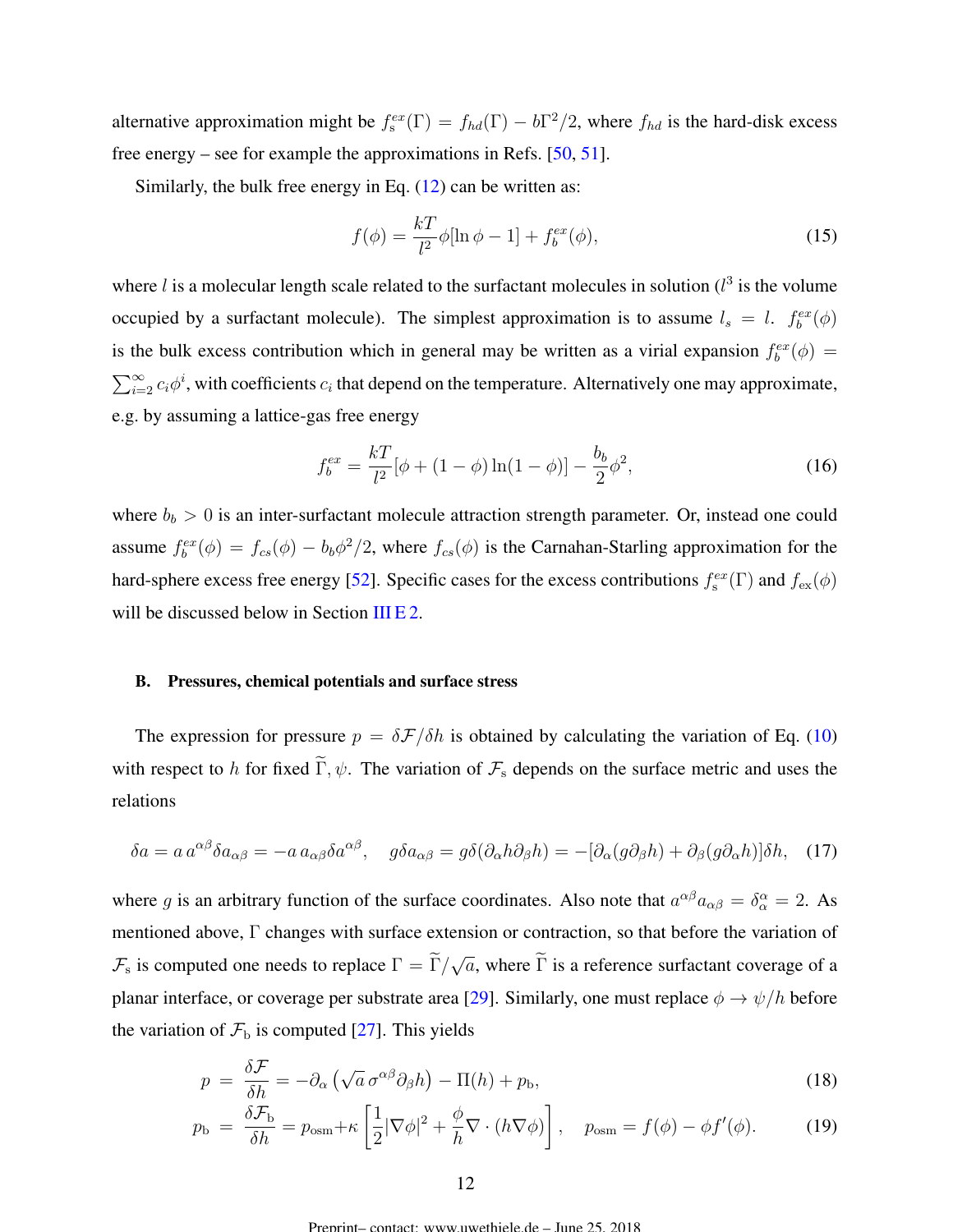<span id="page-12-0"></span>where  $p_{\text{osm}}$  is the bulk osmotic pressure. With solely the ideal-gas (entropic) terms in Eq. [\(15\)](#page-11-0), it becomes  $p_{\text{osm}} = -kT\phi/l^3$ . Note too that  $\nabla$  is the 2D gradient operator, and  $\nabla^2$  is the 2D Laplacian. The second term in Eq. [\(18\)](#page-11-0) is the disjoining pressure, while the first term contains the interfacial stress

$$
\sigma^{\alpha\beta} = \frac{\delta \mathcal{F}_s}{\delta a_{\alpha\beta}} = \frac{1}{2} a^{\alpha\beta} [f_s(\Gamma) - \Gamma f_s'(\Gamma)] - \frac{\kappa_s}{4} a^{\alpha\beta} a^{\gamma\delta} \partial_\gamma \Gamma \partial_\delta \Gamma + \frac{\kappa_s \Gamma}{4} a^{\alpha\beta} [\partial_\gamma (\sqrt{a} a^{\gamma\delta} \partial_\delta \Gamma) + \partial_\delta (\sqrt{a} a^{\gamma\delta} \partial_\gamma \Gamma)].
$$
\n(20)

In particular, the standard surface tension is defined as

$$
\gamma(\Gamma) = a_{\alpha\beta} (\sigma^{\alpha\beta})_{\kappa_{\rm s}\to 0} = f_{\rm s}(\Gamma) - \Gamma f_{\rm s}'(\Gamma). \tag{21}
$$

The function  $f_s$  in Eq. [\(13\)](#page-10-0) with Eq. [\(14\)](#page-10-0) for  $b = 0$  results then in what is sometimes called the Langmuir equation of state [\[53,](#page-41-0) [54\]](#page-41-0) or the Von Szyckowski equation [\[55\]](#page-41-0)

$$
\gamma = \gamma_0 + \frac{k}{l_s^2} \ln(1 - \Gamma),\tag{22}
$$

i.e., for  $\Gamma \ll 1$  one has  $\gamma \approx \gamma_0 - kT\Gamma/l_s^2 = \gamma_0 - \gamma_\Gamma \Gamma$ , where we introduced the Marangoni coefficient  $\gamma_{\Gamma} = kT/l_s^2$  for the resulting linear solutal Marangoni effect. Note that with  $b \neq 0$  in Eq. [\(14\)](#page-10-0) one obtains the Frumkin equation of state as given in [\[53\]](#page-41-0) and further discussed below in section [III E 2.](#page-17-0)

The surface chemical potential  $\mu_s$  is obtained by varying Eq. [\(10\)](#page-10-0) with respect to  $\Gamma$ :

$$
\mu_{\rm s} = \frac{\delta \mathcal{F}}{\delta \widetilde{\Gamma}} = \frac{df_{\rm s}}{d\Gamma} - \frac{\kappa_{\rm s}}{2} \left[ \partial_{\alpha} \left( a^{\alpha \beta} \partial_{\beta} \Gamma \right) + \partial_{\beta} \left( a^{\alpha \beta} \partial_{\alpha} \Gamma \right) \right]. \tag{23}
$$

Finally, the bulk chemical potential is [\[56\]](#page-41-0)

$$
\mu = \frac{\delta \mathcal{F}}{\delta \psi} = f'(\phi) - \kappa h^{-1} \nabla \cdot (h \nabla \phi). \tag{24}
$$

The mechanical interaction between the surfactant layer and the bulk liquid is carried by the balance of the interfacial stress and the viscous stress in the bulk fluid proportional to the normal derivative of the velocity  $v^{\alpha}$  tangential to the interface and the bulk viscosity  $\eta$ :

$$
\sigma^{\alpha\beta}{}_{;\beta} = \eta v^{\alpha}{}_{;n},\tag{25}
$$

where the semicolon denotes the covariant derivative necessary when vectors defined on a curved interface are involved. This equation reduces to the commonly used tangential stress balance including the Marangoni force when the rigidity  $\kappa_{\rm s}$  is neglected.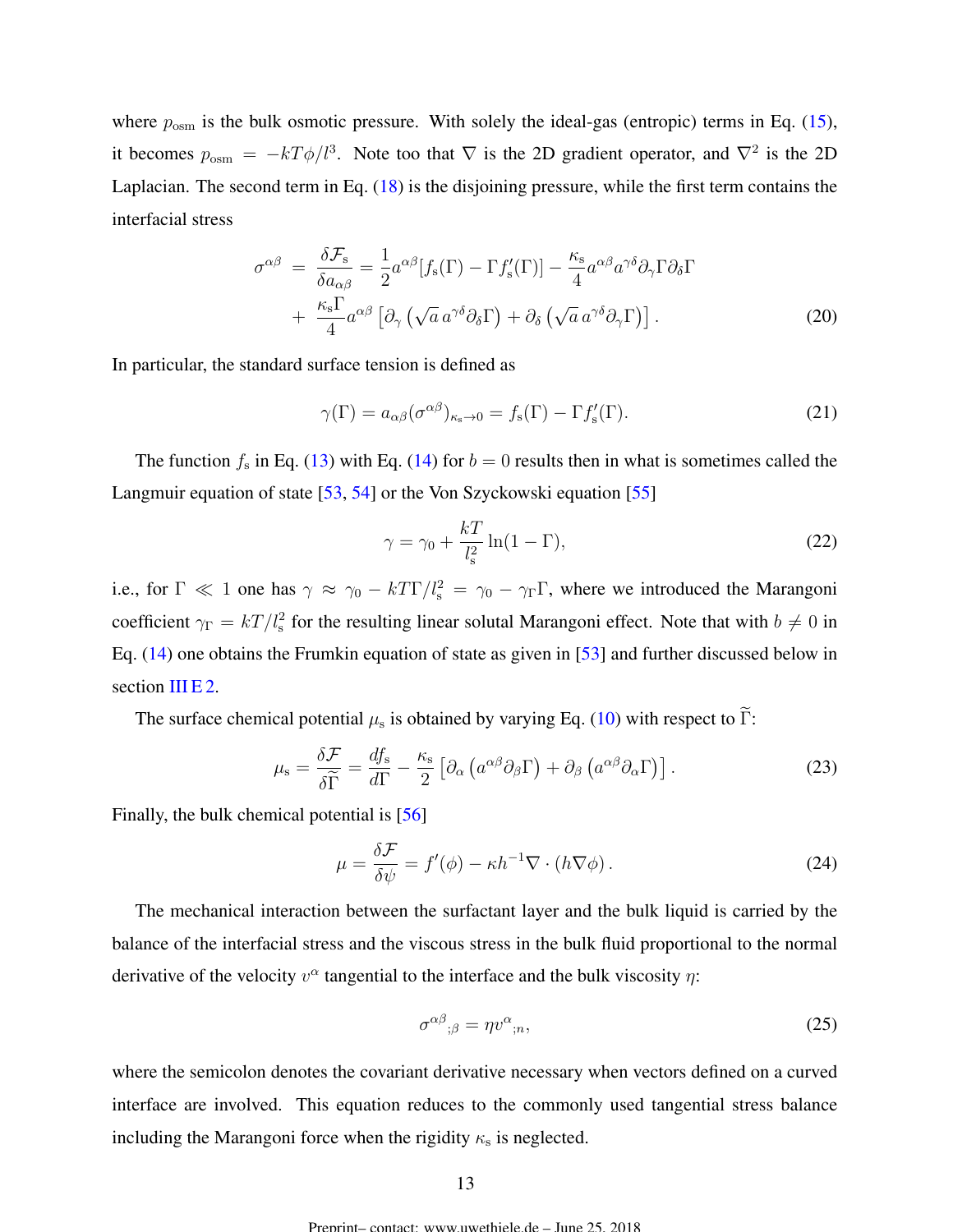## <span id="page-13-0"></span>C. Thin film hydrodynamics

The above general expressions for the surface stress and pressure can be simplified in the case when the curvature and inclination are small so that the long-wave or lubrication approximation can be made. To this end, we scale  $\partial_\alpha \sim O(\epsilon)$ ,  $v^\alpha \sim O(\epsilon)$ ,  $\partial_t \sim O(\epsilon^2)$  and retain terms up to the lowest relevant order in  $\epsilon \ll 1$ . With this scaling,  $a_{\alpha\beta}$  differs from the Cartesian surface metric  $\delta_{\alpha\beta}$ by  $O(\epsilon^2)$ , so that  $a_{\alpha\beta} = \delta_{\alpha\beta} + \epsilon^2 \partial_\alpha h \partial_\beta h$  and its inverse is, to leading order,  $a^{\alpha\beta} = \delta_{\alpha\beta} - \epsilon^2 \partial_\alpha h \partial_\beta h$ . Then, the above expressions can be rewritten using Cartesian coordinates  $x_{\alpha}$  spanning the plane of the substrate, whereby the distinction between covariant and contravariant tensors disappears (so that all indices can be written as subscripts) and covariant derivatives are replaced by usual partial derivatives. Retaining the leading order terms only, Eqs.  $(18) - (23)$  $(18) - (23)$  $(18) - (23)$  become

$$
p = \frac{\delta \mathcal{F}}{\delta h} = -\nabla \cdot [(\gamma_0 - p_s) \nabla h] - \Pi(h) + p_b,
$$
\n(26)

$$
p_{\rm s} = \gamma_0 - \gamma(\Gamma) - \kappa_{\rm s} \left( \Gamma \nabla^2 \Gamma - \frac{1}{2} |\nabla \Gamma|^2 \right) \tag{27}
$$

$$
\mu_{\rm s} = \frac{\delta \mathcal{F}}{\delta \widetilde{\Gamma}} = f_{\rm s}'(\Gamma) - \kappa_{\rm s} \nabla^2 \Gamma,\tag{28}
$$

where we have used  $\sigma_{\alpha\beta} = \delta_{\alpha\beta} (\gamma_0 - p_s)$  and where  $p_s$  is the surface pressure that captures the difference between reference surface tension without surfactant  $\gamma_0$  and the full concentrationdependent expression (including rigidity). Further,  $p_b$  and  $p_{osm}$  remain as in Eq. [\(19\)](#page-11-0) while  $\mu$ is still given by Eq. [\(24\)](#page-12-0).

The bulk flow field is computed by solving the modified Stokes equation, also called the momentum equation of model-H [\[57,](#page-41-0) [58\]](#page-41-0). Its relevant components are parallel to the substrate plane:

$$
\eta \mathbf{v}''(z) = \nabla p + \phi \nabla \mu. \tag{29}
$$

where v is the 2D vector of the velocities parallel to the substrate plane. An alternative form of equation (29) can be obtained using the relation

$$
\nabla p_{\rm b} = f''(\phi)\nabla\phi - \kappa\nabla\left[\frac{1}{2}|\nabla\phi|^2 + \frac{\phi}{h}\nabla\cdot(h\nabla\phi)\right] = -\phi\nabla\mu + \frac{\kappa}{h}\nabla(h|\nabla\phi|^2),\tag{30}
$$

which reduces the right-hand side of the Stokes equation (29) to

$$
\nabla (p - p_{\rm b}) + \nabla p_{\rm b} + \phi \nabla \mu = \nabla \widehat{p} + \frac{\kappa}{h} \nabla (h |\nabla \phi|^2), \tag{31}
$$

where  $\hat{p}$  is the effective pressure excluding  $p_{\rm b}$ . This shows that osmotic pressure  $p_{\rm osm}$  does not affect hydrodynamic flow (as  $\nabla p_{\text{osm}} = -\phi \nabla \mu$ ), while the contribution of the bulk rigidity is expressed by the last term in the above relation.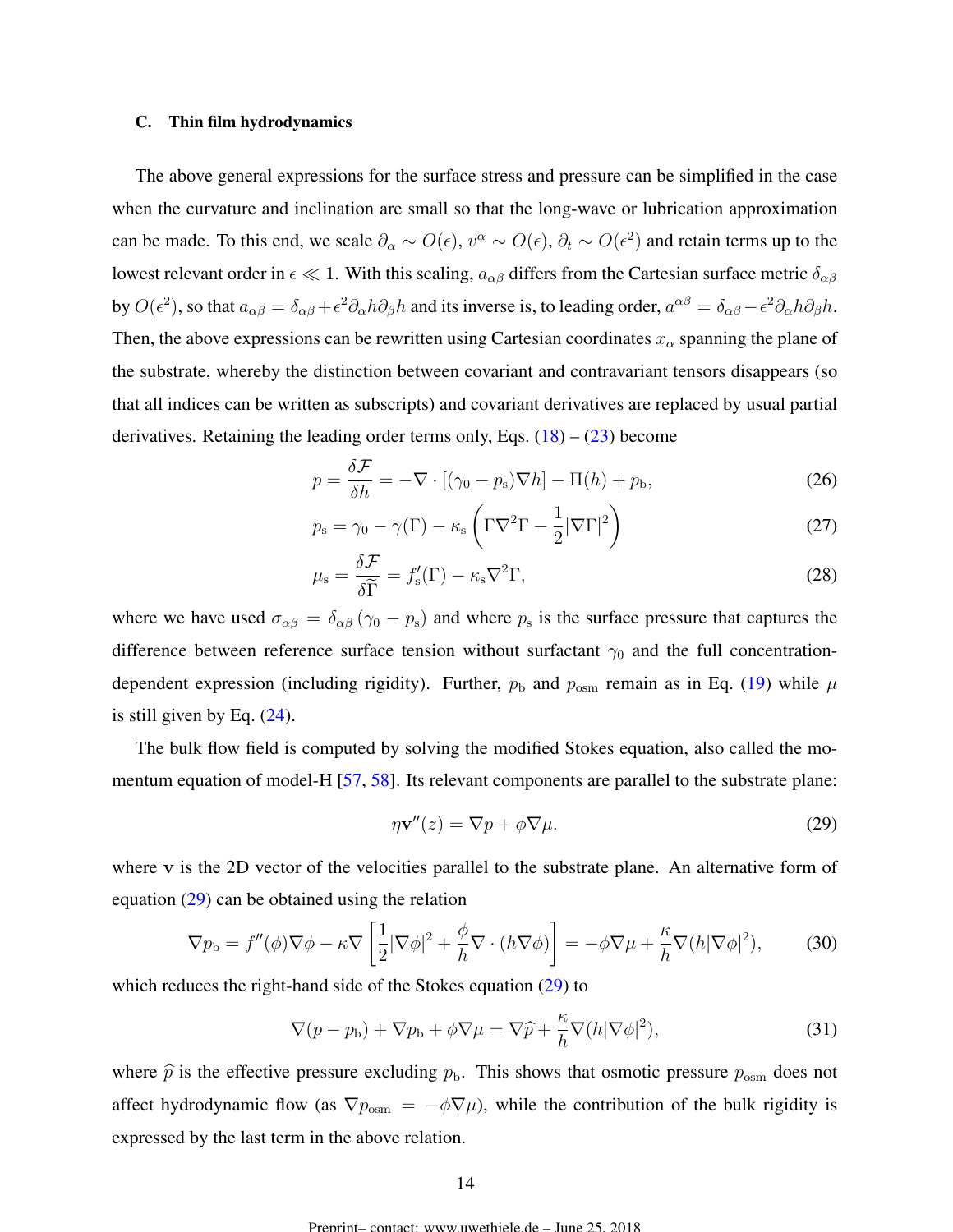<span id="page-14-0"></span>Solving Eq. [\(29\)](#page-13-0) in the lubrication approximation with the no-slip boundary condition at the substrate plane  $z = 0$  and the momentum balance condition [\(25\)](#page-12-0) at the interface  $z = h$  yields

$$
\mathbf{v} = -\frac{z}{\eta} \left[ \nabla p_{\rm s} + \left( h - \frac{z}{2} \right) \left( \nabla p + \phi \nabla \mu \right) \right]. \tag{32}
$$

Integrated over the local film thickness, this leads to the convective fluid flux

$$
\mathbf{J}_{\text{conv}} = \int_0^h \mathbf{v} dz = -\frac{h^2}{2\eta} \nabla p_{\text{s}} - \frac{h^3}{3\eta} (\nabla p + \phi \nabla \mu), \tag{33}
$$

and the interfacial velocity  $v_s = v(h)$ . Then the volume conservation condition

$$
\partial_t h = -\nabla \cdot \mathbf{J}_{\text{conv}} \tag{34}
$$

results, to leading order, in the evolution equation of the film thickness

$$
\partial_t h = \nabla \cdot \left[ \frac{h^3}{3\eta} (\nabla p + \phi \nabla \mu) + \frac{h^2}{2\eta} \nabla p_s \right] - J_{\text{ev}}(h, \Gamma, \phi), \tag{35}
$$

where we now incorporated the evaporation flux  $J_{\text{ev}}$ . The leading-order equations expressing the surface and bulk surfactant conservation laws are

$$
\partial_t \Gamma = \nabla \cdot \left( \frac{h^2}{2\eta} \Gamma(\nabla p + \phi \nabla \mu) + \frac{h}{\eta} \Gamma \nabla p_s + M_s(\Gamma) \nabla \mu_s \right) + \widetilde{J}_{\text{ad}}(\Gamma, \phi), \tag{36}
$$

$$
\partial_t \psi = \nabla \cdot \left( \frac{h^2}{3\eta} \psi (\nabla p + \phi \nabla \mu) + \frac{h}{2\eta} \psi \nabla p_s + h M(\phi) \nabla \mu \right) - J_{\text{ad}}(\Gamma, \phi), \tag{37}
$$

where  $M_s(\Gamma)$  and  $M(\phi)$  are general surface and bulk mobility functions and  $\tilde{J}_{ad} = J_{ad}/l_s$  is the net surfactant adsorption flux; surface distortions contribute to Eq. (36) as  $O(\epsilon^2)$  terms only. In the dilute limit, the mobilities can be expressed as

$$
M_{\rm s}(\Gamma) = \frac{D_{\rm s} l_{\rm s}^2 \Gamma}{kT} \quad \text{and} \quad M(\phi) = \frac{D l^3 \phi}{kT} \tag{38}
$$

where  $D_s$  and  $D$  are surface and bulk diffusivities, respectively. The lengths in the diffusion terms are introduced for convenience. They ensure that the diffusivities D's have units  $m^2/s$  as usual for diffusion constants. The conserved dynamics in Eqs. (36) and (37) have the form of conservation laws

$$
\partial_t \Gamma = -\nabla \cdot (\Gamma \mathbf{v}_s + \mathbf{J}_{\text{diff}}^{\Gamma}) \quad \text{and} \tag{39}
$$

$$
\partial_t(\phi h) = -\nabla \cdot (\phi \mathbf{J}_{\text{conv}} + \mathbf{J}_{\text{diff}}^{\phi}), \tag{40}
$$

respectively. We also take into account the relation

$$
\nabla p_{\rm s} = \Gamma f_{\rm s}''(\Gamma) \nabla \Gamma + \kappa_{\rm s} \nabla \left( \Gamma \nabla^2 \Gamma - \frac{1}{2} |\nabla \Gamma|^2 \right) = \Gamma \nabla f_{\rm s}'(\Gamma) - \kappa_{\rm s} \Gamma \nabla \nabla^2 \Gamma = \Gamma \nabla \mu_{\rm s},\tag{41}
$$

that allows us to replace the gradient of the surface pressure in Eq. (35) by  $\nabla \mu_s$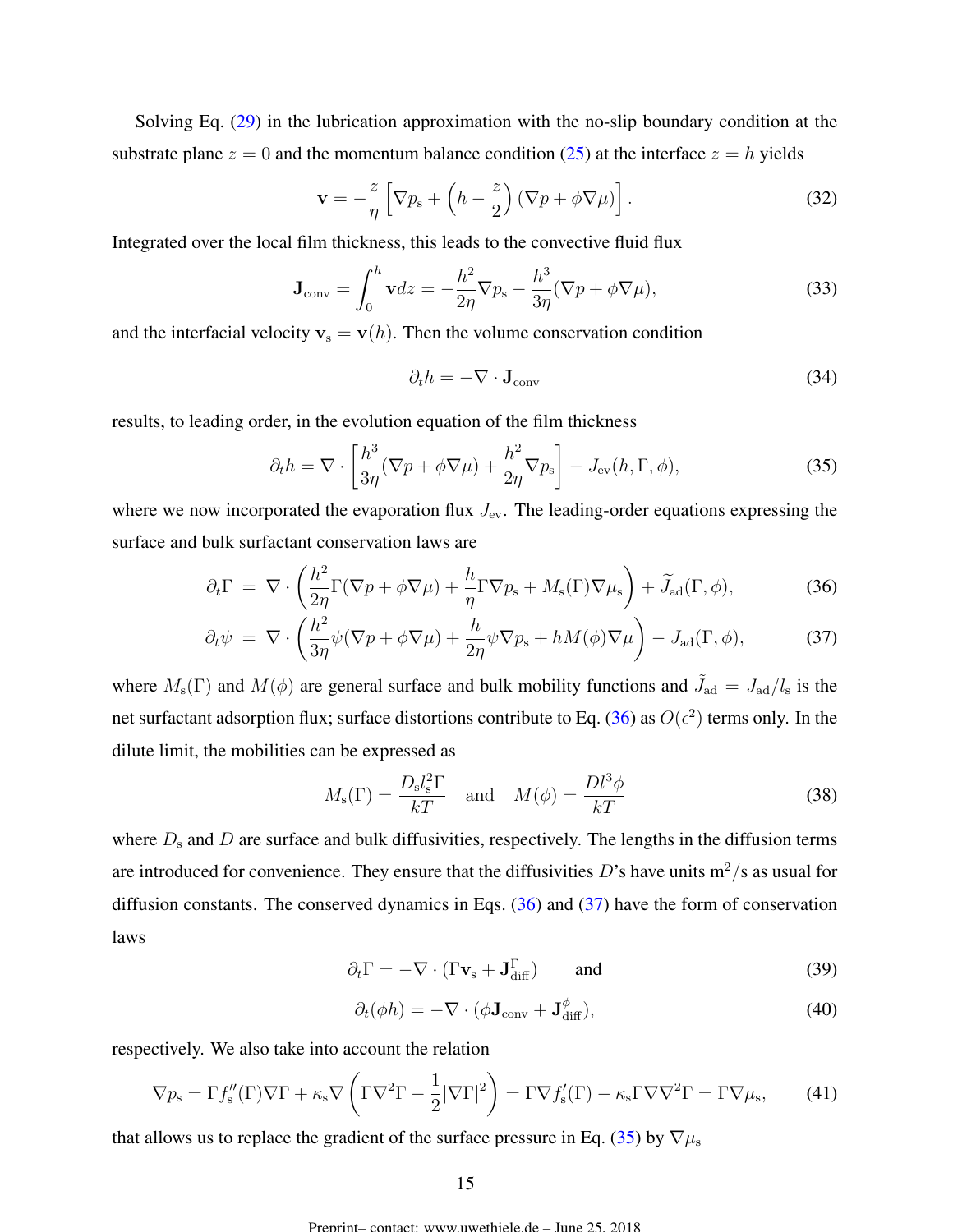## <span id="page-15-0"></span>D. Gradient dynamics formulation

Eqs. [\(36\)](#page-14-0) – [\(37\)](#page-14-0) can be now presented in the general gradient dynamics form [\(2\)](#page-4-0) with  $a, b =$ 1, 2, 3 for three fields as

$$
\partial_t h = \nabla \cdot \left( Q_{hh} \nabla \frac{\delta \mathcal{F}}{\delta h} + Q_{h\Gamma} \nabla \frac{\delta \mathcal{F}}{\delta \widetilde{\Gamma}} + Q_{h\psi} \nabla \frac{\delta \mathcal{F}}{\delta \psi} \right) - \beta_{\text{evap}} \left( \frac{\delta \mathcal{F}}{\delta h} - p_{\text{vap}} \right),\tag{42}
$$

$$
\partial_t \Gamma = \nabla \cdot \left( Q_{\Gamma h} \nabla \frac{\delta \mathcal{F}}{\delta h} + Q_{\Gamma \Gamma} \nabla \frac{\delta \mathcal{F}}{\delta \widetilde{\Gamma}} + Q_{\Gamma \psi} \nabla \frac{\delta \mathcal{F}}{\delta \psi} \right) - \beta_{\psi \Gamma} \left( \frac{1}{l_s} \frac{\delta \mathcal{F}}{\delta \widetilde{\Gamma}} - \frac{\delta \mathcal{F}}{\delta \psi} \right),\tag{43}
$$

$$
\partial_t \psi = \nabla \cdot \left( Q_{\psi h} \nabla \frac{\delta \mathcal{F}}{\delta h} + Q_{\psi \Gamma} \nabla \frac{\delta \mathcal{F}}{\delta \widetilde{\Gamma}} + Q_{\psi \psi} \nabla \frac{\delta \mathcal{F}}{\delta \psi} \right) - \beta_{\psi \Gamma} \left( l_s \frac{\delta \mathcal{F}}{\delta \psi} - \frac{\delta \mathcal{F}}{\delta \widetilde{\Gamma}} \right), \tag{44}
$$

The mobility matrix for the conserved dynamics reads

$$
\mathbf{Q}^{\mathrm{c}} = \begin{pmatrix} Q_{hh}^{\mathrm{c}} & Q_{h\Gamma}^{\mathrm{c}} & Q_{h\psi}^{\mathrm{c}} \\ Q_{\Gamma h}^{\mathrm{c}} & Q_{\Gamma \Gamma}^{\mathrm{c}} & Q_{\Gamma \psi}^{\mathrm{c}} \\ Q_{\psi h}^{\mathrm{c}} & Q_{\psi \Gamma}^{\mathrm{c}} & Q_{\psi \psi}^{\mathrm{c}} \end{pmatrix} = \begin{pmatrix} \frac{h^3}{3\eta} & \frac{h^2 \Gamma}{2\eta} & \frac{h^2 \psi}{3\eta} \\ \frac{h^2 \Gamma}{2\eta} & \frac{h \Gamma^2}{\eta} + M_{\mathrm{s}}(\Gamma) & \frac{h \psi \Gamma}{2\eta} \\ \frac{h^2 \psi}{3\eta} & \frac{h \psi \Gamma}{2\eta} & \frac{h \psi^2}{3\eta} + h M(\phi). \end{pmatrix}
$$
(45)

Note that  $Q<sup>c</sup>$  is symmetric and positive definite, corresponding to Onsager relations between the fluxes and positive entropy production, respectively. Also the mobility matrix

$$
\mathbf{Q}^{\text{nc}} = \begin{pmatrix} Q_{hh}^{\text{nc}} & Q_{h\Gamma}^{\text{nc}} & Q_{h\psi}^{\text{nc}} \\ Q_{\Gamma h}^{\text{nc}} & Q_{\Gamma \Gamma}^{\text{nc}} & Q_{\Gamma \psi}^{\text{nc}} \\ Q_{\psi h}^{\text{nc}} & Q_{\psi \Gamma}^{\text{nc}} & Q_{\psi \psi}^{\text{nc}} \end{pmatrix} = \begin{pmatrix} \beta_{\text{evap}} & 0 & 0 \\ 0 & \frac{\beta_{\psi \Gamma}}{l_s} & -\beta_{\psi \Gamma} \\ 0 & -\beta_{\psi \Gamma} & l_s \beta_{\psi \Gamma} \end{pmatrix}
$$
(46)

for the non-conserved dynamics is symmetric and positive definite. Note that the mobility functions that involve  $\Gamma$  have a dimension different from the other terms; the same applies to the variations. However, the overall contributions to the respective fluxes of course have the same dimensions.

The final non-conserved terms in Eqs. (42) to (44) correspond to  $-J_{\text{evap}}$ ,  $J_{\text{ad}} = J_{\text{ad}}/l_{\text{s}}$ , and  $-J_{\text{ad}}$ , respectively. We discuss below in Section [III E 2](#page-17-0) that in the limit of a flat surface and without rigidity terms they give exactly the expressions for adsorption/desorption most often derived in the literature from kinetic considerations [\[59,](#page-41-0) [60\]](#page-41-0). However, in contrast to these considerations, our formulation also naturally captures the influence of surface modulations and rigidity effects.

Comparing the three conserved fluxes in Eqs. (42)-(44) to the conservation laws Eqs. [\(34\)](#page-14-0), [\(39\)](#page-14-0), and [\(40\)](#page-14-0) one notes that only  $Q_1^c = Q_{hh}^c$ ,  $Q_2^c = Q_{h\Gamma}^c$  and  $Q_3^c = Q_{\Gamma\Gamma}^c$  are independent, the other mobility functions can be derived from the relation between  $J_{\text{conv}}$  and  $\phi J_{\text{conv}}$ , i.e., the mobility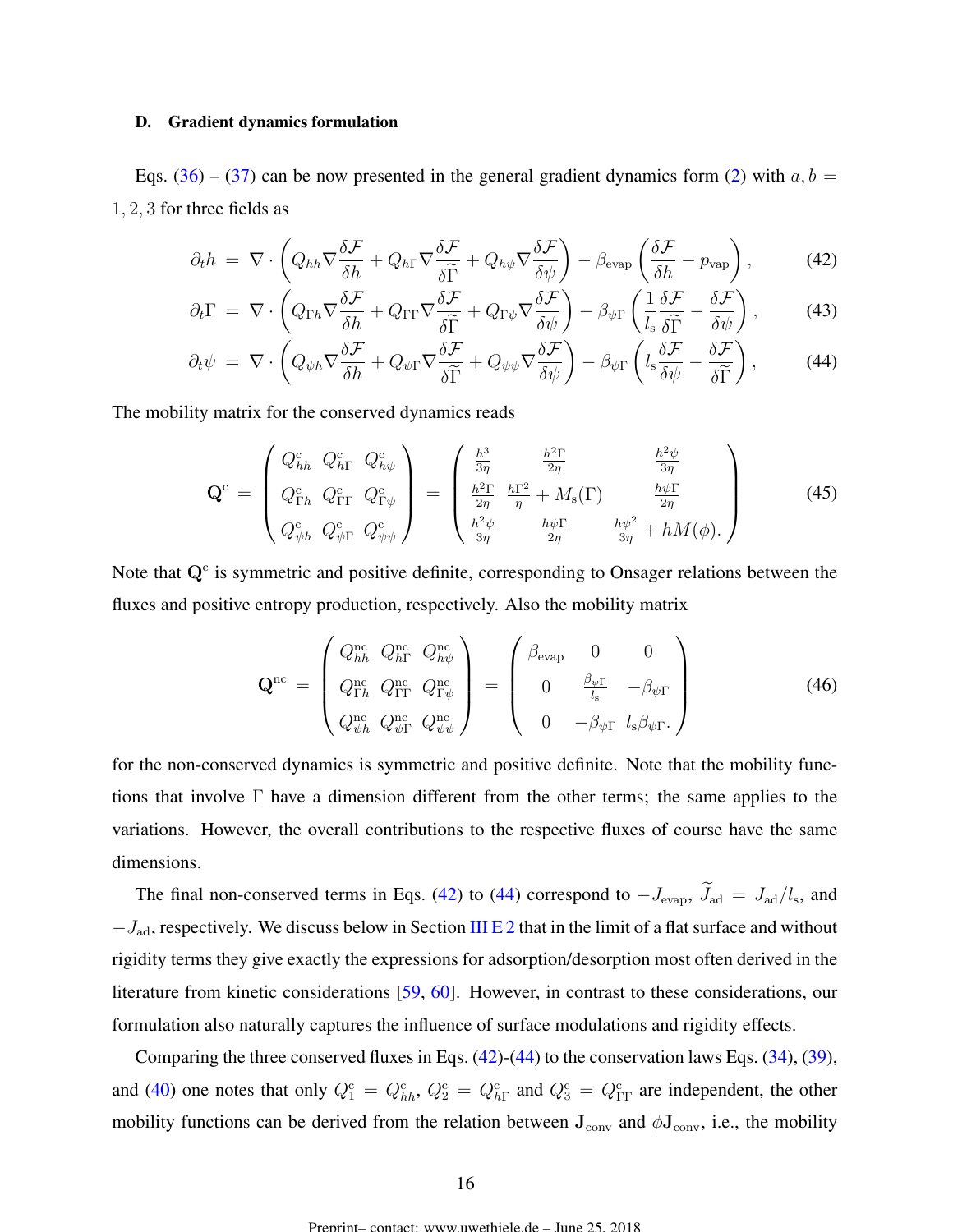<span id="page-16-0"></span>matrix is

$$
\mathbf{Q}^{\mathrm{c}} = \begin{pmatrix} Q_{1}^{\mathrm{c}} & Q_{2}^{\mathrm{c}} & \phi Q_{1}^{\mathrm{c}} \\ Q_{2}^{\mathrm{c}} & Q_{3}^{\mathrm{c}} & \phi Q_{2}^{\mathrm{c}} \\ \phi Q_{1}^{\mathrm{c}} & \phi Q_{2}^{\mathrm{c}} & \phi^{2} Q_{1}^{\mathrm{c}} \end{pmatrix}
$$
(47)

This structure ensures that for any  $f(\phi)$  the osmotic pressure in the bulk film  $p_{\text{osm}}$  does not contribute to the convective flux  $J_{\text{conv}}$ . However, it does have an influence on evaporation (see section III E). Without slip, one has  $Q_1^c = h^3/3\eta$ ,  $Q_2^c = \Gamma h^2/2\eta$  and  $Q_3^c = \Gamma^2 h/\eta$ , but slip can be easily incorporated.

## E. Non-conserved fluxes

The general gradient dynamics form in Eqs. [\(42\)](#page-15-0)-[\(44\)](#page-15-0) incorporates conserved and nonconserved fluxes. The considered non-conserved fluxes include an evaporation/condensation flux  $J_{\text{ev}}$  that only enters the equation for the film height [\(42\)](#page-15-0) and an adsorption/desorption flux  $J_{\text{ad}}$  that enters the equations for the bulk and surface concentrations [\(43\)](#page-15-0) and [\(44\)](#page-15-0). If the respective fluxes are zero the exchange processes are at equilibrium, i.e., the evaporation and condensation of the solvent balance as well as adsorption and desorption of the solute. In the following we discuss the fluxes individually.

#### *1. Evaporation and condensation*

Assuming that the solute does not influence the film height the evaporation flux is given by

$$
J_{\text{ev}}(h, \Gamma, \phi) = \beta_{\text{evap}} \left( \frac{\delta \mathcal{F}}{\delta h} - p_{\text{vap}} \right). \tag{48}
$$

With  $(26)$  and  $(19)$  this becomes

$$
J_{\text{ev}}(h,\Gamma,\phi) = \beta_{\text{evap}} \left( \nabla \cdot (p_{\text{s}} \nabla h) - \Pi(h) + p_{\text{osm}} - \kappa \left[ \frac{1}{2} |\nabla \phi|^2 + \frac{\phi}{h} \nabla \cdot (h \nabla \phi) \right] - p_{\text{vap}} \right), \tag{49}
$$

where as before  $p_{\text{osm}} = f(\phi) - \phi f'(\phi)$  and  $p_{\text{vap}}$  is the partial vapour pressure in the ambient air. Besides the known Kelvin effect (first term on the r.h.s., here with the full dependence  $p_s(\Gamma)$ ) [\[61\]](#page-42-0), wettability (second term on the r.h.s.) and osmotic pressure (third term) influence evaporation as does the bulk rigidity (fourth term). Normally, even on mesoscopic scales, the dominant term is that involving the vapour pressure (fifth term) and this term largely controls the evaporation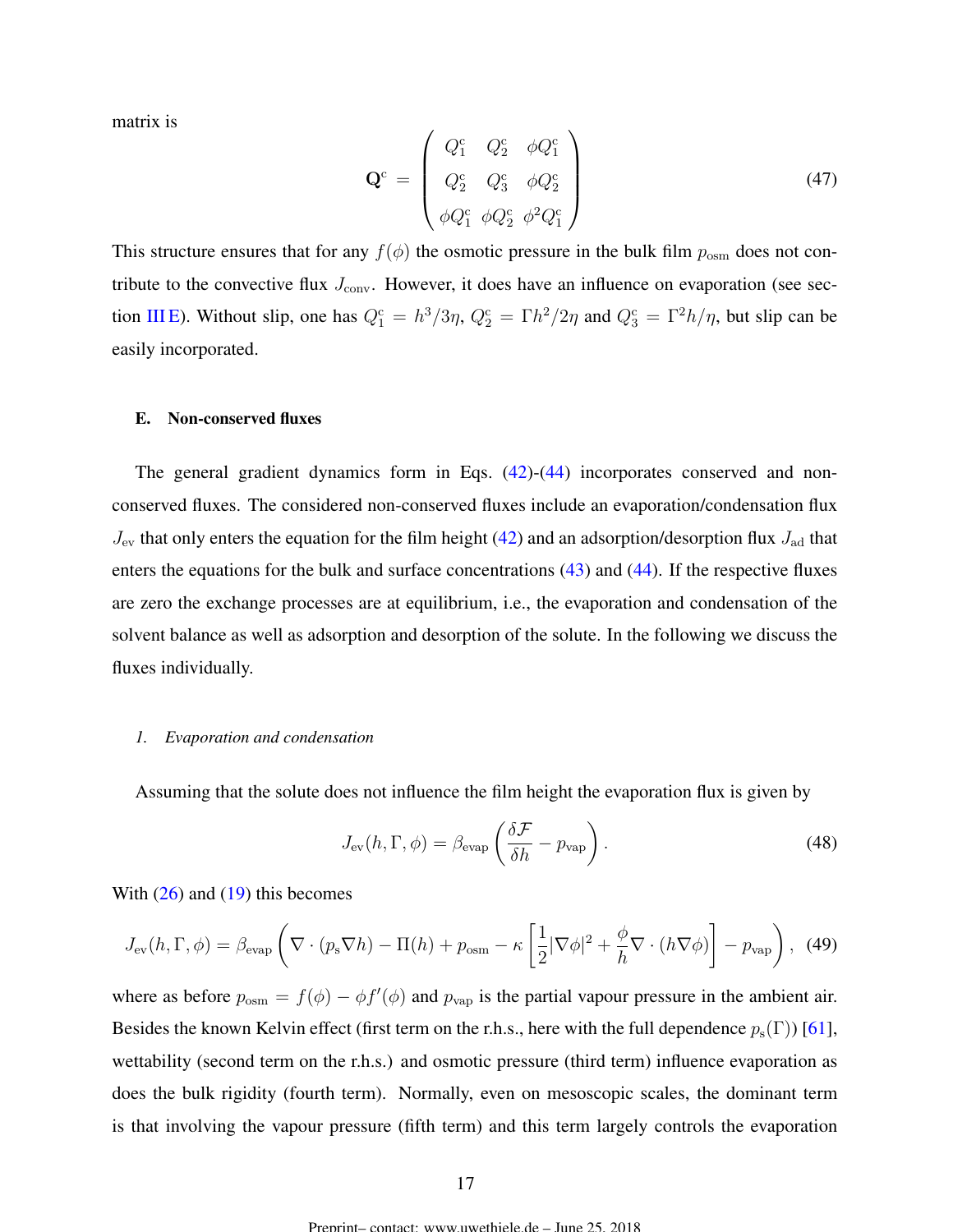<span id="page-17-0"></span>rate – see Ref. [\[15\]](#page-38-0) for further discussion on this. However, the other terms do matter close to contact lines, for nanodroplets and at diffuse interfaces of dense and dilute phases. Note that such thermodynamically consistent relations for  $J_{ev}$  are also obtained for all the model extensions discussed below in section [IV.](#page-20-0) Also note that the rate  $\beta_{\text{evap}}$  is not necessarily constant. It may depend on film height, e.g.,  $\beta_{\text{evap}} = E/(K + h)$  when incorporating effects of latent heat [\[62–64\]](#page-42-0) (see [\[15\]](#page-38-0) for more details).

Problems may arise in the limit of very high bulk concentrations of the solute, since the physical film height can then be virtually identical to the effective solute height in contradiction to the model assumption that the effective solute height is small as compared to the effective solvent height that is identified with the film height. This issue may be resolved through a solvent-solute symmetric model as proposed in  $[36]$  in the two-field case. This case of high solute concentrations will be pursued elsewhere.

## *2. Adsorption and desorption*

Besides evaporation, the non-conserved part of the gradient dynamics [\(42\)](#page-15-0)-[\(44\)](#page-15-0) also describes the dynamics of exchange of surfactant molecules between the liquid bulk and the free surface. When  $\widetilde{J}_{\text{ad}} > 0$  this corresponds to an adsorption flux of molecules attaching to the free surface, while when  $J_{ad}$  < 0 there is desorption from the free surface, i.e., it is an influx into the bulk. Overall, the exchange between the bulk and the free surface is mass conserving, i.e., it suffices to discuss  $\widetilde{J}_{ad}$ , then  $J_{ad} = l_s \widetilde{J}_{ad}$ . Within the gradient dynamics it is given by

$$
\widetilde{J}_{\rm ad}(h, \Gamma, \phi) = \beta_{\psi \Gamma} \left( \frac{\delta \mathcal{F}}{\delta \psi} - \frac{1}{l_{\rm s}} \frac{\delta \mathcal{F}}{\delta \widetilde{\Gamma}} \right)
$$
\n(50)

$$
= \beta_{\psi\Gamma} \left( \mu - \frac{1}{l_s} \mu_s \right) \tag{51}
$$

$$
= \beta_{\psi\Gamma} \left[ \frac{df}{d\phi} - \kappa h^{-1} \nabla \cdot (h \nabla \phi) - \frac{1}{l_{\rm s}} \left( \frac{df_{\rm s}}{d\Gamma} - \kappa_{\rm s} \nabla^2 \Gamma \right) \right], \tag{52}
$$

where we have used Eqs. [\(24\)](#page-12-0) and [\(28\)](#page-13-0). Note that the bulk rigidity ( $\kappa \neq 0$ ) introduces an explicit film height dependence. Without rigidity influences ( $\kappa, \kappa_s = 0$ ), the flux is  $\widetilde{J}_{ad} = \beta_{\psi\Gamma} \left[ \frac{df}{d\phi} - \frac{1}{l_s} \right]$  $l_{\rm s}$  $df_{\mathbf{s}}$  $\left. \frac{d f_{\rm s}}{d\Gamma}\right|,$ and one may now consider several particular cases.

In the dilute limit for the bulk concentration  $\phi$  we have  $f_b^{ex} = 0$  and Eq. [\(15\)](#page-11-0) becomes

$$
f(\phi) = \frac{k}{l^3} [\phi(\ln \phi - 1)].
$$
\n(53)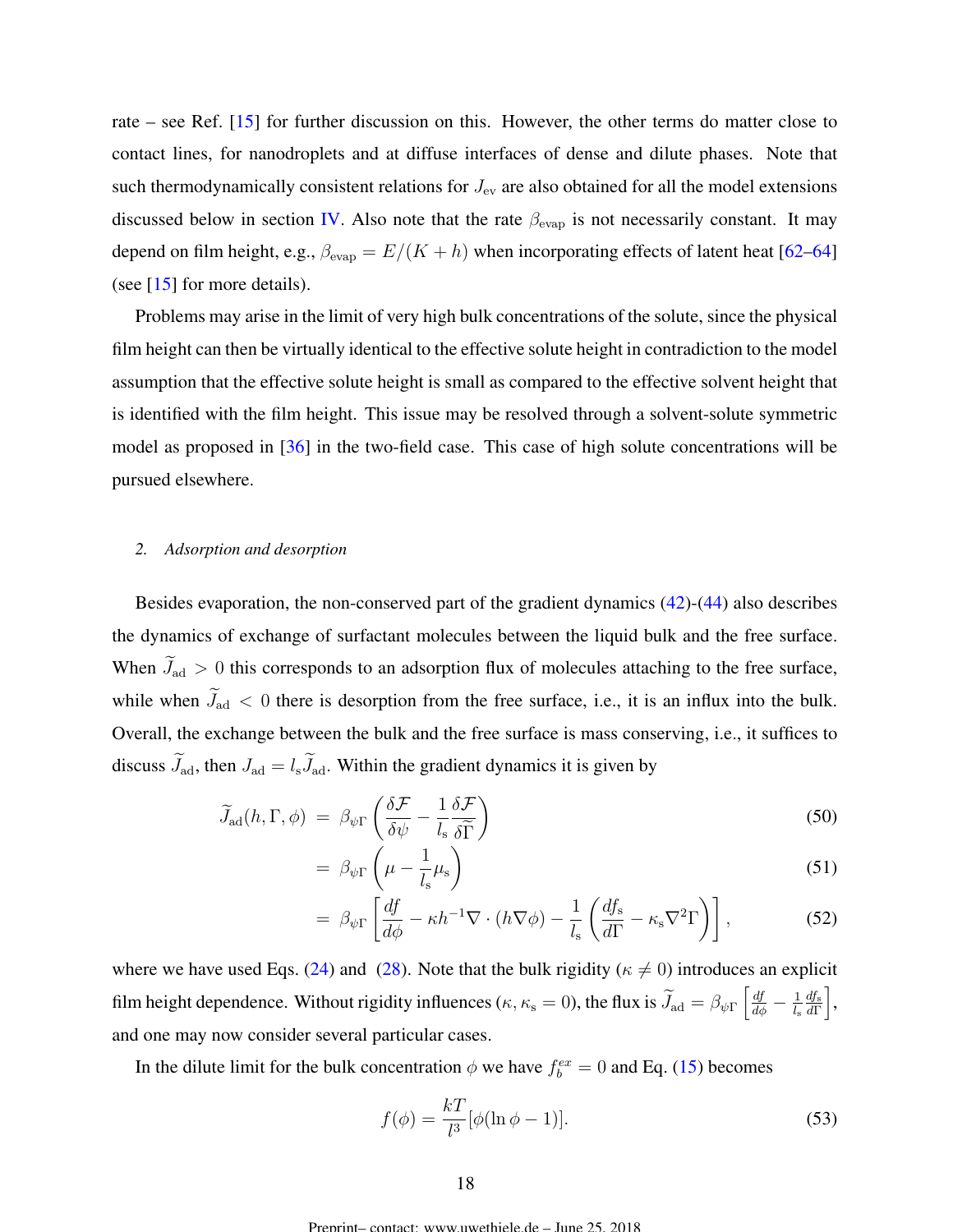<span id="page-18-0"></span>This implies that when solely entropic surface packing effects are included in  $f_s(\Gamma)$ , i.e., Eqs. [\(13\)](#page-10-0) and [\(14\)](#page-10-0) with inter-molecular attraction parameter  $b = 0$ , we obtain

$$
\widetilde{J}_{\rm ad} = \beta_{\psi\Gamma} \frac{kT}{l_s^3} \ln \frac{(1-\Gamma)\phi}{\Gamma},\tag{54}
$$

where we also assume  $l = l_s$  (otherwise  $\phi \to \phi^{l_s^3/l^3}$ ). An expression identical to (54) is given in section 2.3 of [\[65\]](#page-42-0) where a free energy approach is followed to study the kinetics of surfactant adsorption (set  $\beta = 0$  in Eq. (2.14) to recover the purely entropic case). For a full agreement with [\[65\]](#page-42-0) one needs  $\beta_{\psi\Gamma} = \widetilde{M}\phi$  where  $\widetilde{M}$  is a molecular mobility. The approximation discussed next makes it likely that there is actually a typo in [\[65\]](#page-42-0) and it should read  $\beta_{\psi\Gamma} = \widetilde{M}\Gamma$ .

In many cases, the surfactant isotherms that relate equilibrium surface concentration  $\Gamma_{\text{eq}}$  and equilibrium bulk concentration  $\phi_{\text{eq}}$  are introduced based on kinetic arguments of equal desorption and adsorption fluxes (see, e.g., Refs. [\[59,](#page-41-0) [60\]](#page-41-0)). However, the isotherm is an equilibrium property and may be directly obtained from the free energy. In the present context, one has at equilibrium  $J_{\rm ad}=0$ , i.e.,  $\phi_{\rm eq}=\Gamma_{\rm eq}/(1-\Gamma_{\rm eq})$  or  $\Gamma_{\rm eq}=\phi_{\rm eq}/(1+\phi_{\rm eq})$  corresponding to the Langmuir adsorption isotherm [\[59\]](#page-41-0). To obtain the kinetics when the system is out-of but still close to equilibrium we expand the logarithm in Eq.  $(54)$  about the equilibrium state and obtain

$$
\widetilde{J}_{\rm ad} \approx \beta_{\psi \Gamma} \frac{kT}{\Gamma l_{\rm s}^3} \left[ (1 - \Gamma) \phi - \Gamma \right]. \tag{55}
$$

This expression for the effective adsorption flux (adsorption minus desorption) agrees for  $\beta_{\psi\Gamma}$  =  $MT$  up to normalisation factors with Eqs. (6) of Ref. [\[53\]](#page-41-0) that result from kinetic considerations.

One may also go beyond purely entropic interactions, e.g., by using Eq. [\(14\)](#page-10-0) or other forms of  $f_s^{ex}(\Gamma)$ . With  $b > 0$  in Eq. [\(14\)](#page-10-0) one introduces a simple attraction between surfactant molecules at the free surface. Then

$$
\widetilde{J}_{\rm ad} = \beta_{\psi\Gamma} \frac{kT}{l_{\rm s}^3} \ln \frac{(1-\Gamma)\phi^{l_{\rm s}^3/l^3}}{\Gamma} + \beta_{\psi\Gamma} \frac{b\Gamma}{l_{\rm s}},\tag{56}
$$

where this time we retain the general  $l \neq l_s$ .

At equilibrium  $\widetilde{J}_{\text{ad}} = 0$ , i.e.,

$$
\phi_{\text{eq}} = \left(\frac{\Gamma_{\text{eq}}}{1 - \Gamma_{\text{eq}}}\right)^{(l/l_s)^3} e^{-\tilde{b}\Gamma_{\text{eq}}}
$$
\n(57)

where  $\tilde{b} = bl^3/kTl_s$ , or in an implicit form

$$
\Gamma_{\text{eq}} = \frac{\phi_{\text{eq}}^{(l_s/l)^3} e^{\tilde{b}(l_s/l)^3 \Gamma_{\text{eq}}}}{1 + \phi_{\text{eq}}^{(l_s/l)^3} e^{\tilde{b}(l_s/l)^3 \Gamma_{\text{eq}}}}.
$$
\n(58)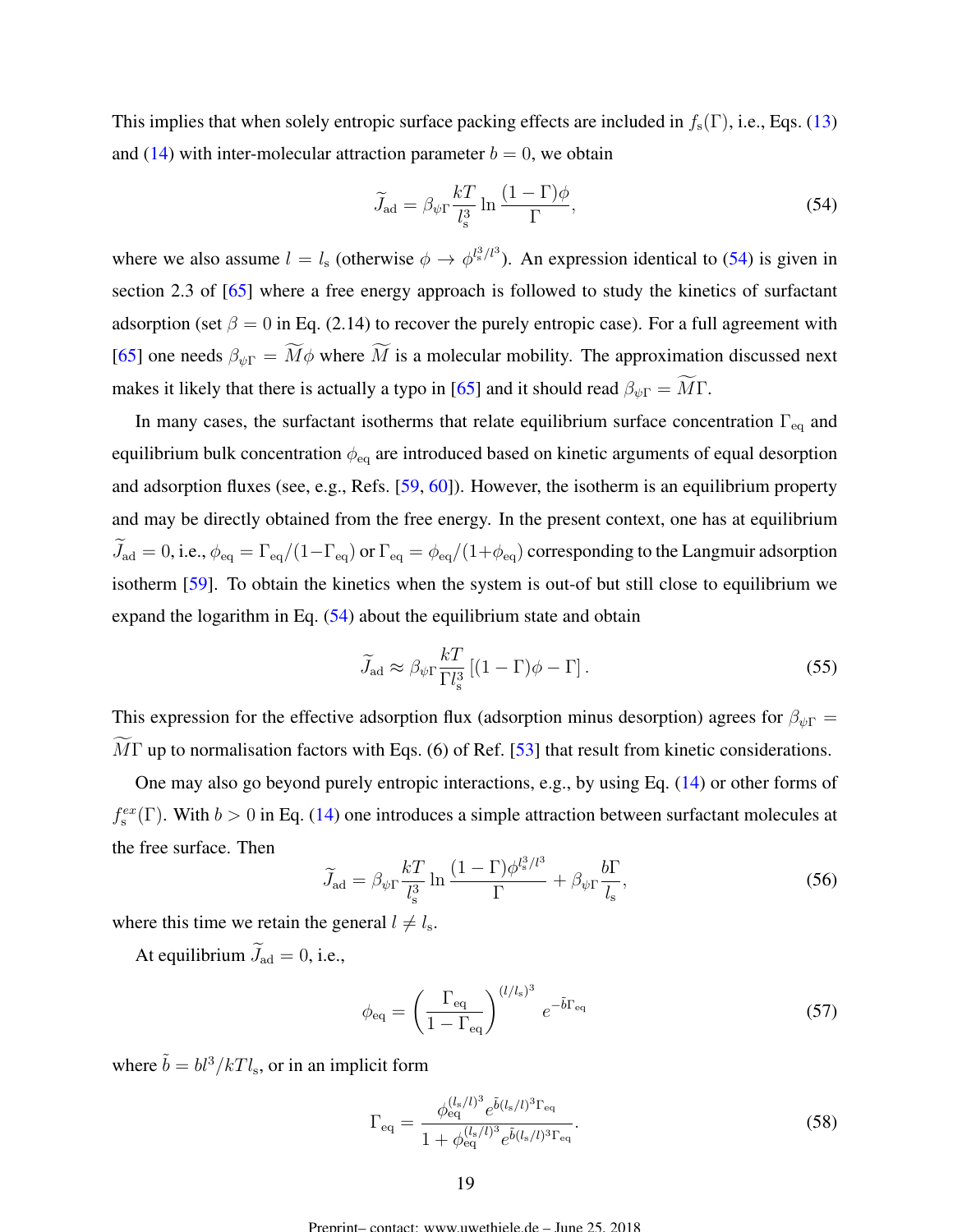Both are common in the literature [\[66\]](#page-42-0), in particular, for  $l = l_s$  they are known as the Frumkin isotherm [\[59,](#page-41-0) chap. 2.N]:

$$
\phi_{\text{eq}} = \left(\frac{\Gamma_{\text{eq}}}{1 - \Gamma_{\text{eq}}}\right) e^{-\tilde{b}\Gamma_{\text{eq}}}
$$
\n(59)

or

$$
\Gamma_{\text{eq}} = \frac{\phi_{\text{eq}}}{e^{-\tilde{b}\Gamma_{\text{eq}}} + \phi_{\text{eq}}}.
$$
\n(60)

The kinetic adsorption equation given in  $[67]$  is obtained by expanding  $(56)$  about this equilibrium state (59). The linearised flux is

$$
\widetilde{J}_{\rm ad} = \beta_{\psi\Gamma} \frac{kT}{l^3\Gamma} e^{\tilde{b}\Gamma} \left[ (1-\Gamma)\phi - \Gamma e^{-\tilde{b}\Gamma} \right]
$$
\n(61)

that has the same form as Eq. (16) of Ref. [\[67\]](#page-42-0) and implies certain  $\Gamma$ -dependencies of their mobilities  $\alpha$  and  $\beta$  or of our mobility  $\beta_{\psi\Gamma}$ . Note that the case of adhesion (their  $K < 0$ ) here corresponds to  $\tilde{b} > 0$ .

The expression in Eq. [\(49\)](#page-16-0), that is linear in the thermodynamic potentials (variations of  $\mathcal{F}$ ) must be linearised about the equilibrium state  $\widetilde{J}_{ad} = 0$  to obtain the expressions obtained in the literature based on kinetic considerations. This may imply that these kinetic considerations only capture a linearised picture of the process. Alternatively, one may introduce expressions such as  $(\phi-\Gamma)/(\log \phi - \log \Gamma)$  into the mobility  $\beta_{\psi\Gamma}$  as proposed in [\[68\]](#page-42-0) in the context of gradient dynamics formulations of reaction-diffusion dynamics. However, for the more complicated free energies discussed here this seems inadequate. Another option is to go beyond linear nonequilibrium thermodynamics, i.e., beyond the expression linear in the thermodynamic potentials in Eq. [\(49\)](#page-16-0). For activated processes, activation barriers have to be overcome and Arrhenius-type exponential factors may be appropriate. For instance, an adsorption flux

$$
\widetilde{J}_{\rm ad}(h,\Gamma,\phi) = \widehat{\beta}_{\psi\Gamma} \left( \exp \left[ -\frac{a^3}{kT} \frac{\delta \mathcal{F}}{\delta \psi} + \frac{a^3}{kTl_s} \frac{\delta \mathcal{F}}{\delta \widetilde{\Gamma}} \right] - 1 \right) \tag{62}
$$

(*a* is a microscopic length scale) with appropriately defined mobility  $\hat{\beta}_{\psi\Gamma}$  results in the same expressions for the flux as obtained via kinetic considerations.

We end this section with a side remark on the general adsorption isotherm. Using the standard definition of the surface tension given in Eq.  $(21)$ , we obtain

$$
d\gamma = -\Gamma_{\text{eq}} f''_{\text{s}} d\Gamma_{\text{eq}} = -\Gamma_{\text{eq}} f''_{\text{s}} \frac{d\Gamma_{\text{eq}}}{d(\ln \phi_{\text{eq}})} d(\ln \phi_{\text{eq}})
$$
(63)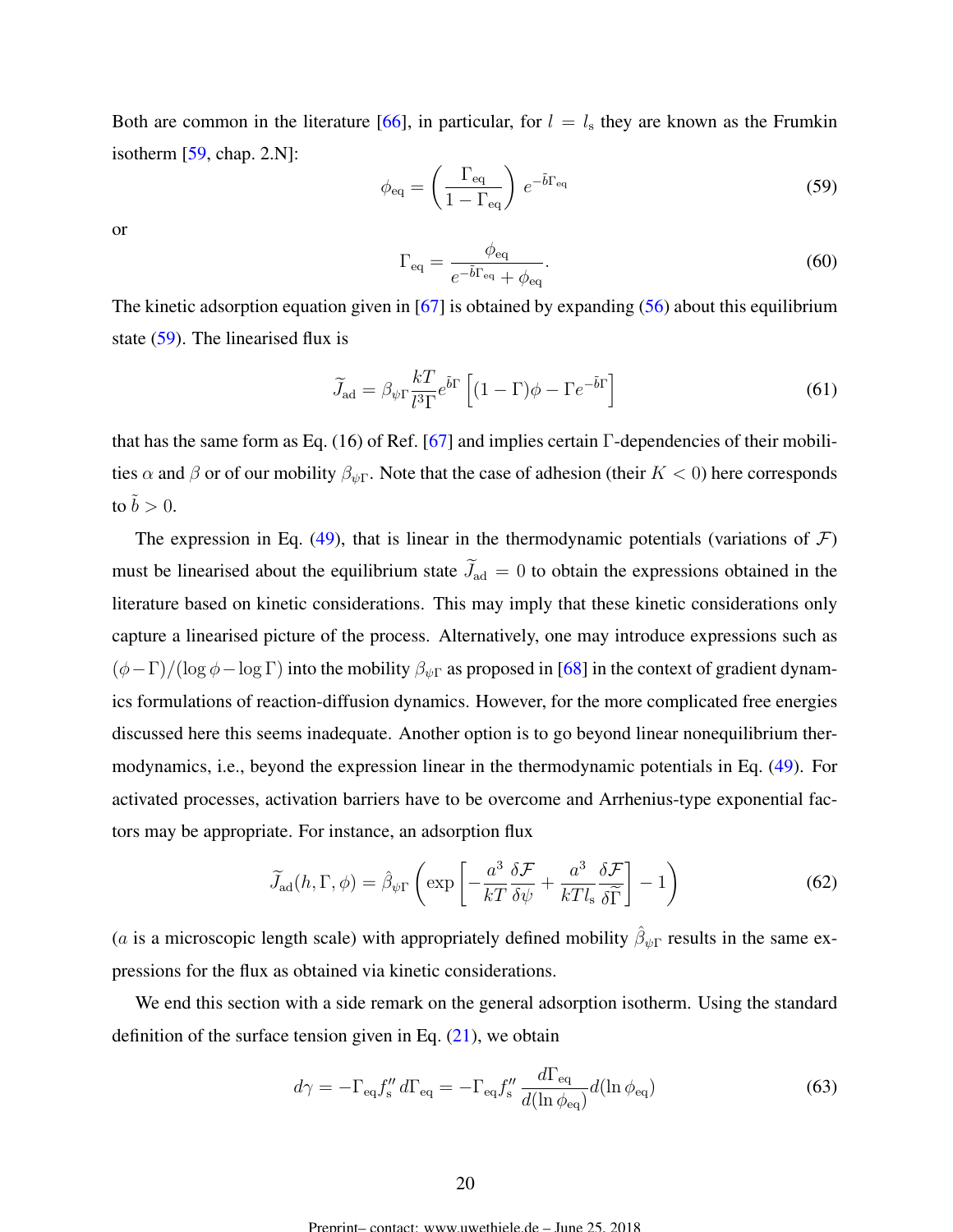<span id="page-20-0"></span>In the dilute limit of the bulk surfactant concentration, i.e. for  $f(\phi) = \frac{kT}{l^3} \phi(\ln \phi - 1)$ , the adsorption isotherm is  $(kTl_s/l^3) \ln \phi_{\text{eq}} = f'_s$ , i.e.,  $d(\ln \phi_{\text{eq}})/d\Gamma_{\text{eq}} = (l^3/kTl_s)f''_s$  implying that the Gibbs adsorption isotherm

$$
d\gamma = -\frac{kTl_s}{l^3} \Gamma_{\text{eq}} d(\ln \phi_{\text{eq}}) \tag{64}
$$

is valid for any form of  $f''_s(\Gamma)$ . However, this is not the case for more complicated expressions for  $f(\phi)$  or, indeed, when rigidity effects are included. Then Eq. [\(52\)](#page-17-0) with  $\widetilde{J}_{ad} = 0$  provides a general relation valid for heterogeneous equilibria.

## IV. SOLUBLE SURFACTANT - SPECIAL CASES AND EXTENSIONS

In this section we explore further the general gradient dynamics model [\(42\)](#page-15-0)-[\(44\)](#page-15-0). In particular, we first show that well known hydrodynamic long-wave models are recovered as limiting cases. We then discuss extensions incorporating physical effects of interest that can be described within the present framework.

## A. Hydrodynamic formulation in dilute limit

The standard hydrodynamic long-wave model employed for thin films with a soluble surfactant that is dilute within the film and also has a low coverage at the film surface [\[4,](#page-37-0) [5\]](#page-38-0) is recovered from the general gradient dynamics form [\(42\)](#page-15-0)-[\(44\)](#page-15-0) for zero rigidity ( $\kappa = 0, \kappa_s = 0$ ), and with only the low-concentration entropic (ideal-gas) terms in the energy – i.e. neglecting the nonlinear interaction terms in the energies. Then, Eqs.  $(13)$  and  $(15)$  become

$$
f_{\rm s}(\Gamma) = \gamma_0 + \frac{k}{l_{\rm s}^2} \Gamma(\ln \Gamma - 1), \quad \text{and} \quad f(\phi) = \frac{k}{l^3} \phi(\ln \phi - 1) \tag{65}
$$

respectively, where  $\gamma_0$  is a constant. The energy functional [\(10\)](#page-10-0) in the long-wave approximation is

$$
\mathcal{F} = \int \left[ hf(\phi) + f_s(\Gamma)\xi + g(h) \right] dx \, dy,\tag{66}
$$

where  $\xi = 1 + \frac{1}{2} (\nabla h)^2$ . Note that in (66) one has to write  $\phi = \psi/h$  and  $\Gamma = \tilde{\Gamma}/\xi$  to obtain the variations w.r.t. the independent fields h,  $\psi$  and  $\tilde{\Gamma}$ , as discussed at the begin of section [III A.](#page-9-0) The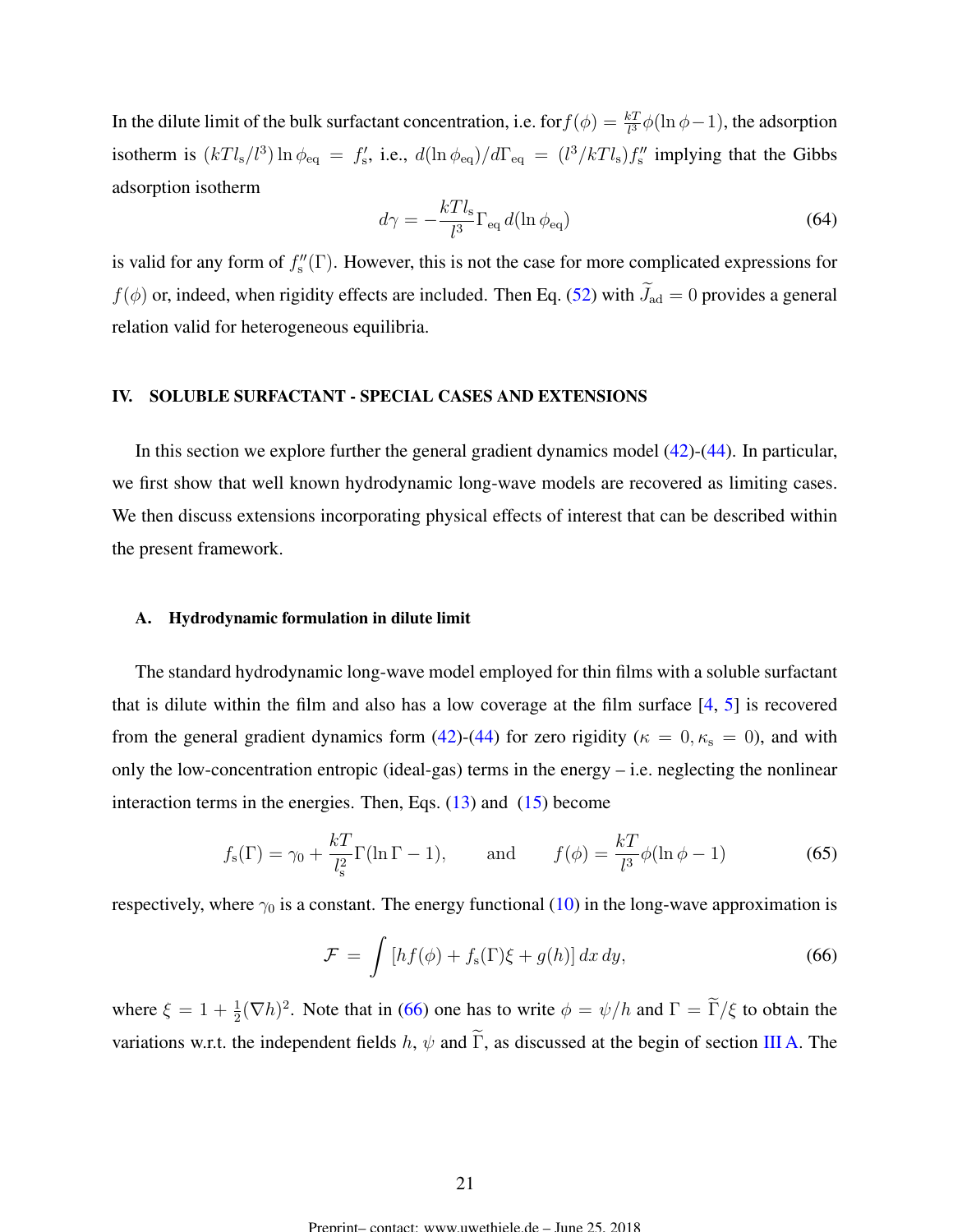<span id="page-21-0"></span>variations are

$$
p = \frac{\delta \mathcal{F}}{\delta h} = -\partial_x(\gamma(\Gamma)\partial_x h) - \Pi(h) - \frac{kT}{l^3}\phi,
$$
  
\n
$$
\mu_s = \frac{\delta \mathcal{F}}{\delta \widetilde{\Gamma}} = \frac{kT}{l_s^2} \ln \Gamma,
$$
  
\n
$$
\mu = \frac{\delta \mathcal{F}}{\delta \psi} = \frac{kT}{l^3} \ln \phi,
$$
\n(67)

where  $\gamma(\Gamma) = f_s - \Gamma f'_s = \gamma_0 - k \Gamma \Gamma / l_s^2 = \gamma_0 - \gamma_\Gamma \Gamma$ , i.e., purely entropic low-concentration contributions to the free energy result in a linear equation of state. As a result, the evolution equations  $(42)-(46)$  $(42)-(46)$  $(42)-(46)$  become

$$
\partial_t h = \nabla \cdot \left( \frac{h^3}{3\eta} \nabla \left[ -\nabla \cdot (\gamma \nabla h) - \Pi(h) \right] + \frac{\gamma_\Gamma h^2}{2\eta} \nabla \Gamma \right)
$$

$$
- \beta_{\text{evap}} \left( \hat{\mu} - \nabla \cdot (\gamma \nabla h) - \Pi(h) - \frac{kT}{l^3} \phi \right), \tag{68}
$$

$$
\partial_t \Gamma = \nabla \cdot \left( \frac{h^2 \Gamma}{2\eta} \nabla \left[ -\nabla \cdot (\gamma \nabla h) - \Pi(h) \right] + \left( \frac{\gamma_\Gamma h \Gamma}{\eta} + D_s \right) \nabla \Gamma \right) + \frac{\beta}{l} \left( \ln \phi - \ln \Gamma \right), \tag{69}
$$

$$
\partial_t \psi = \nabla \cdot \left( \frac{h^2 \psi}{3\eta} \nabla \left[ -\nabla \cdot (\gamma \nabla h) - \Pi(h) \right] + \frac{\gamma_{\Gamma} h \psi}{2\eta} \nabla \Gamma + Dh \nabla \phi \right) - \beta \left( \ln \phi - \ln \Gamma \right), \tag{70}
$$

where we have assumed  $l_s = l$ , used the mobility functions [\(38\)](#page-14-0) and introduced  $\beta = \beta_{\psi} \frac{F kT}{l^2}$ and  $\hat{\mu} = -p_{\text{vap}}$ . Note, that in the capillary terms  $\gamma = \gamma(\Gamma)$  is often replaced by  $\gamma_0$  and that  $\beta$  may still depend on the concentrations.

The model can be related to the standard hydrodynamic long-wave models for films with soluble surfactants found in the literature. In the simple case without solvent evaporation ( $\beta_{\text{evap}} = 0$ and without wettability ( $\Pi = 0$ ), it corresponds to Eqs. (117-119) of the review [\[5\]](#page-38-0) if the expression  $\ln \phi - \ln \Gamma$  in our adsorption flux is replaced by the linearised  $\phi - \Gamma$  as already discussed in section [III E 2.](#page-17-0) Eqs. (21) of  $[69]$  [also cf. Eqs. (4.29a-c) of the review  $[4]$ ] further neglect all Laplace pressure contributions (equivalent to  $\gamma \approx 0$ , but keeping Marangoni flows) and adds permeability of the substrate for the surfactant. In Ref. [\[70\]](#page-42-0) the case of a volatile solvent is studied for a surfactant-covered film on a heated substrate. Their Eqs. (50-52) add thermal Marangoni flows to our Eqs. (68) - (70), have a linearised adsorption flux and an evaporation flux  $\sim 1/(h + K)$ that in our equation corresponds to  $\beta_{\text{evap}} \sim 1/(h + K)$  and a  $\hat{\mu}$  that is much larger than the other evaporation terms.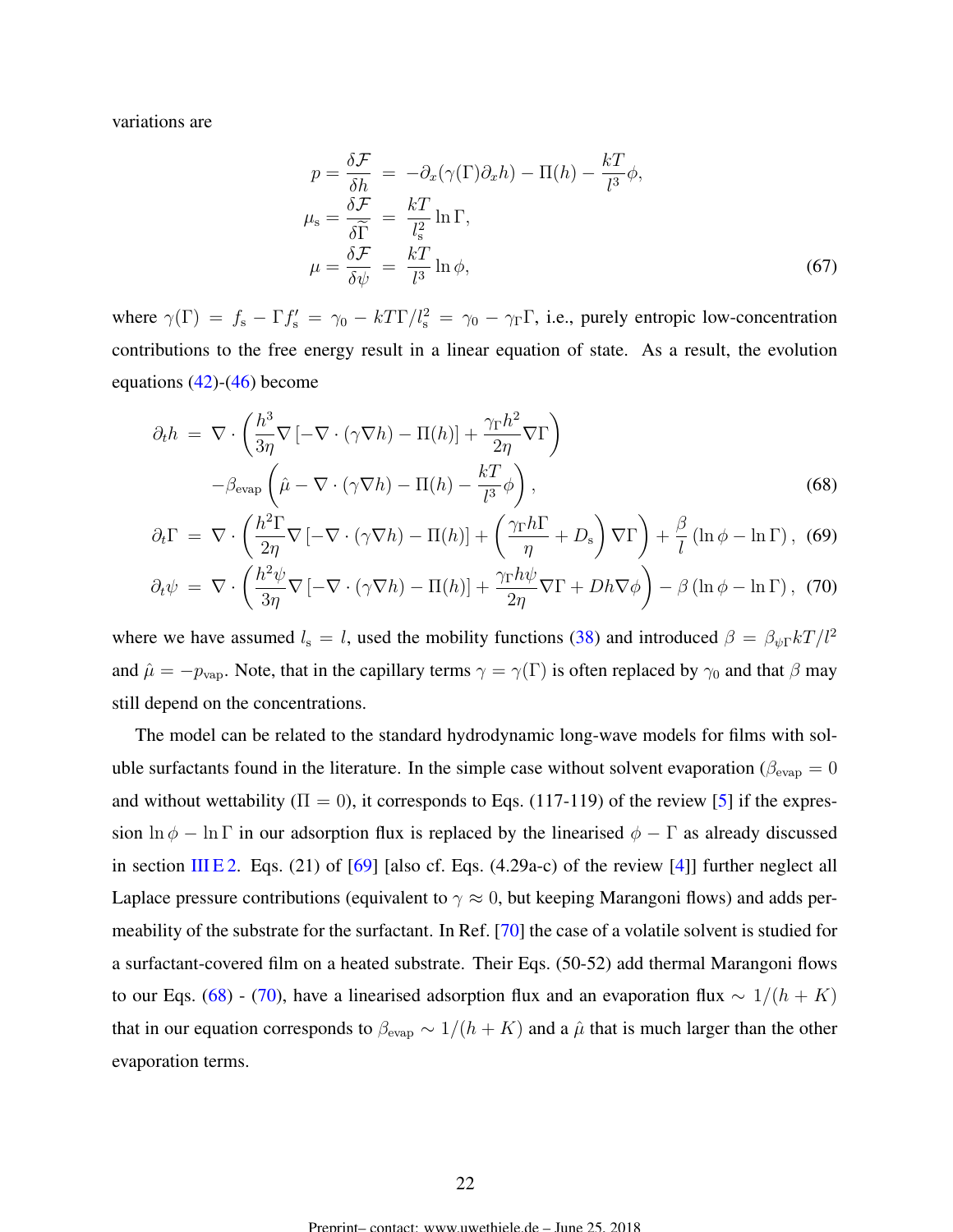### <span id="page-22-0"></span>B. Mixture of liquids without surfactant

Another important limit is the case of a liquid film of a binary mixture that consists of components that change the surface tension without forming a proper monolayer of surfactant molecules at the free surface. Refs. [\[27,](#page-39-0) [28\]](#page-39-0) presented a two-field gradient dynamics model for the evolution of a film of a liquid binary mixture on a solid substrate that allows for the description of coupled dewetting and decomposition processes for arbitrary bulk (mixing) energies including bulk rigidity terms, capillarity and wetting energies that may depend on the film height and concentration. The two fields are the film height h and the effective solute layer height  $\psi$ . The model recovers, for instance, the long-wave limit of model-H (Navier-Stokes Cahn-Hilliard equations) as derived in [\[71\]](#page-42-0), but also goes far beyond as it allows for a number of other systematic extensions [\[27,](#page-39-0) [28\]](#page-39-0).

However, this two-field model has an important shortcoming: in Ref. [\[28\]](#page-39-0) it was noted that no obvious way exists to incorporate a concentration-dependent surface tension into the model without breaking the gradient dynamics structure. This implies that introducing a Marangoni flow caused by the solutal Marangoni effect into the hydrodynamic two-field thin-film model for a mixture could break the thermodynamic consistency: If one incorporates a concentration-dependent surface tension directly into the energy functional [ $\gamma(\phi)$  in Eq. (1) of [\[28\]](#page-39-0)] that only depends on the height-averaged bulk concentration  $\phi$  and film height h, a Marangoni-like flux term is obtained, however, with the wrong prefactor in the mobility function. Therefore the use of the model in Ref. [\[28\]](#page-39-0) is limited to cases where surface activity can be neglected.

Here, in the context of the three-field model, this issue is resolved in the following way. We show that one may take the full gradient dynamics model for soluble surfactants introduced above in Section [III D](#page-15-0) and consider the limit of very fast (instantaneous) adsorption/desorption. This limit corresponds to  $\beta_{\psi\Gamma} \gg 1$  in Eqs. [\(43\)](#page-15-0) and [\(44\)](#page-15-0) implying that the non-conserved fluxes equilibrate fast. As a result, on the slower time scale of the conserved fluxes one has  $J_{\text{ad}} \approx 0$  (cf. Eq. [\(50\)](#page-17-0)-[\(52\)](#page-17-0)) and the surfactant concentration at the free surface is slaved to the one in the bulk film. The dependence corresponds to the equilibrium relations discussed in section [III E 2.](#page-17-0)

For example, in the case without rigidity one has  $f'(\phi) = f'_{s}(\Gamma)/l_{s}$  and in the limit of low concentrations  $\phi \ll 1$  *and*  $\Gamma \ll 1$  one obtains  $l_s^3 \ln \phi = l^3 \ln \Gamma$  implying  $\Gamma = \phi^{(l_s/l)^3}$ . For  $l_s = (1 + \varepsilon)l$  and  $\varepsilon \ll 1$ ,  $\Gamma = \phi + 3\varepsilon\phi \ln \phi + O(\varepsilon^2)$ . Assuming  $\Gamma \approx \phi$  (i.e.,  $l_s \approx l$ , the governing equations [\(42\)](#page-15-0)-[\(45\)](#page-15-0) with the mobility functions [\(38\)](#page-14-0), can be simplified by multiplying Eq. [\(43\)](#page-15-0) by l and adding it to Eq. [\(44\)](#page-15-0). As a result, an evolution equation for  $\widetilde{\psi} = \psi + l\Gamma = (h+l)\phi \approx h\phi = \psi$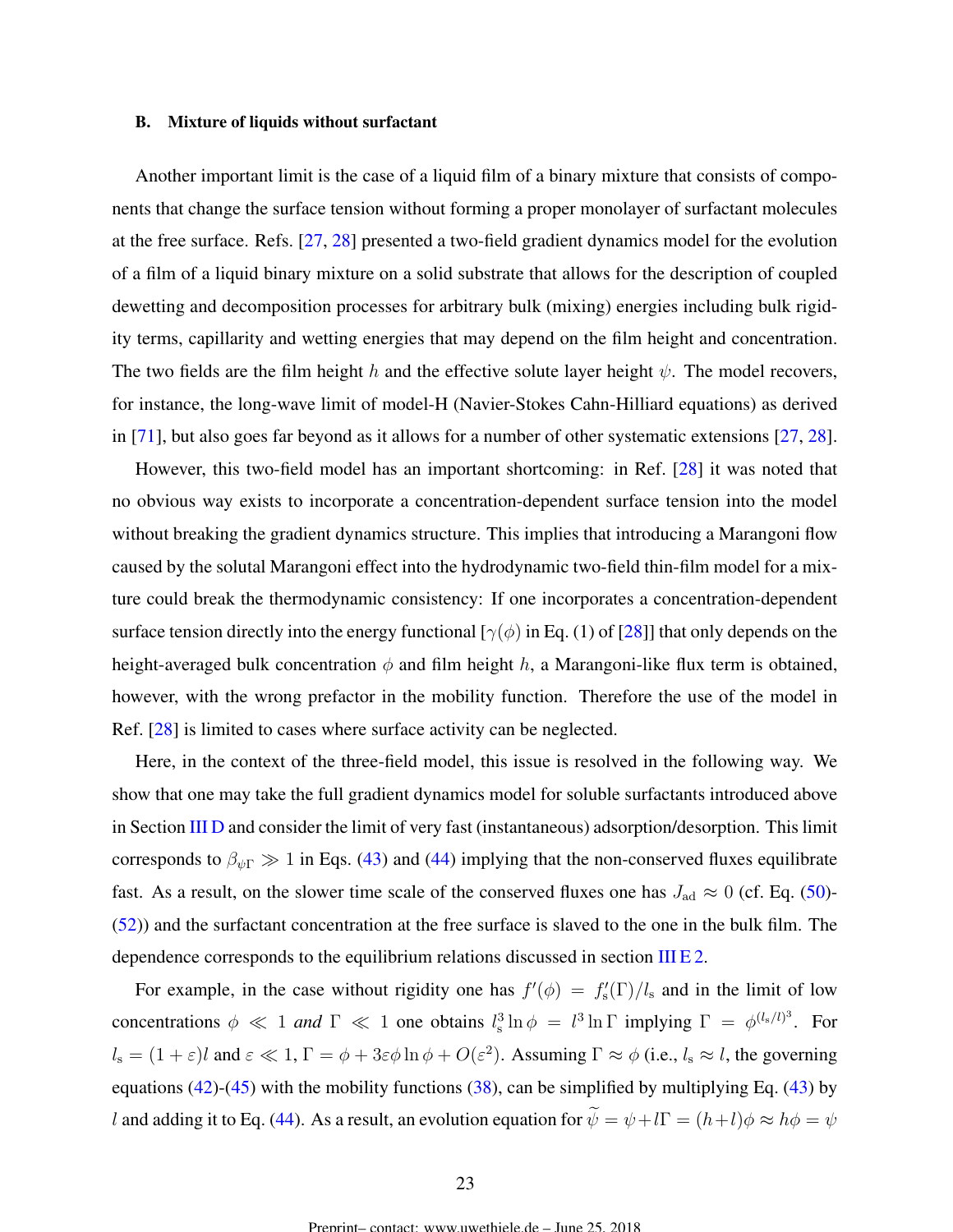<span id="page-23-0"></span>is obtained where we use  $h \gg l$ . Dropping the tilde and approximating the mobilities according to  $h \gg l$ , the equation reads

$$
\partial_t \psi = \nabla \cdot \left[ \frac{h^2 \psi}{3\eta} \nabla \frac{\delta F}{\delta h} + \left( \frac{\psi^2}{2\eta} + \frac{D_s l^3 \phi}{kT} \right) \nabla \frac{\delta F}{\delta \widetilde{\Gamma}} + \left( \frac{h \psi^2}{3\eta} + \frac{D l^3 \psi}{kT} \right) \nabla \frac{\delta F}{\delta \psi} \right].
$$
 (71)

The film height equation [\(42\)](#page-15-0) becomes

$$
\partial_t h = \nabla \cdot \left[ \frac{h^3}{3\eta} \nabla \frac{\delta F}{\delta h} + \frac{h^2 \phi}{2\eta} \nabla \frac{\delta F}{\delta \widetilde{\Gamma}} + \frac{h^2 \psi}{3\eta} \nabla \frac{\delta F}{\delta \psi} \right] - \beta_{\text{evap}} \left( \frac{\delta F}{\delta h} - p_{\text{vap}} \right). \tag{72}
$$

As we are in the dilute limit for  $f_s$ , the second term in the conserved part of  $(72)$  becomes  $\gamma_{\Gamma}h^2\nabla\phi/2$  with  $\gamma_{\Gamma} = kT/l^2$  corresponding to the standard form of the Marangoni flux. The hydrodynamic form of Eq. (72) is then

$$
\partial_t h = \nabla \cdot \left[ -\frac{h^3}{3\eta} \nabla \left( \gamma_0 \Delta h + \Pi(h) \right) + \gamma_\Gamma \frac{h^2}{2\eta} \nabla \phi \right]
$$
(73)

while Eq. (71) becomes (again with  $h \gg l$  and approximating  $\gamma$  by the reference value  $\gamma_0$  in the capillary term)

$$
\partial_t(\phi h) = \nabla \cdot \left[ -\frac{h^3 \phi}{3\eta} \nabla \left( \gamma_0 \Delta h + \Pi(h) \right) + \left( \gamma_\Gamma \frac{h^2 \phi}{2\eta} + Dh \right) \nabla \phi \right] \tag{74}
$$

with the bulk diffusion constant D. Eqs.  $(73)$  and  $(74)$  correspond exactly to the hydrodynamic thin film equations employed, e.g., in the study of coalescence and non-coalescence of sessile drops of mixtures in Ref. [\[72,](#page-42-0) [73\]](#page-42-0). We emphasise that as shown here they may be derived from the full three-field gradient dynamics model in the dilute limit. Remarkably, the resulting model can not be brought into the form of a two-field gradient dynamics. This poses the intriguing question whether there exist circumstances (consistent with the employed approximations) where the broken gradient dynamics structure can result in unphysical behaviour. This merits further consideration. We finally remark that the proposed reduction from the three-field gradient dynamics model to a two-field model also works for other choices of the energies (also with rigidities) – they only have to be consistent between bulk and surface.

## C. Nonlinear equation of state

In the literature, thin film dynamics is sometimes studied in the case of soluble surfactants with equations similar to Eqs. [\(68\)](#page-21-0) to [\(70\)](#page-21-0) but employing nonlinear equations of state  $\gamma(\Gamma)$  (e.g., Eqs. (8)-(12) of Ref. [\[74\]](#page-43-0)). Other examples of nonlinear equations of state in thin film hydrodynamics are found in Refs. [\[75–78\]](#page-43-0). Often, the nonlinearity is incorporated into the Marangoni term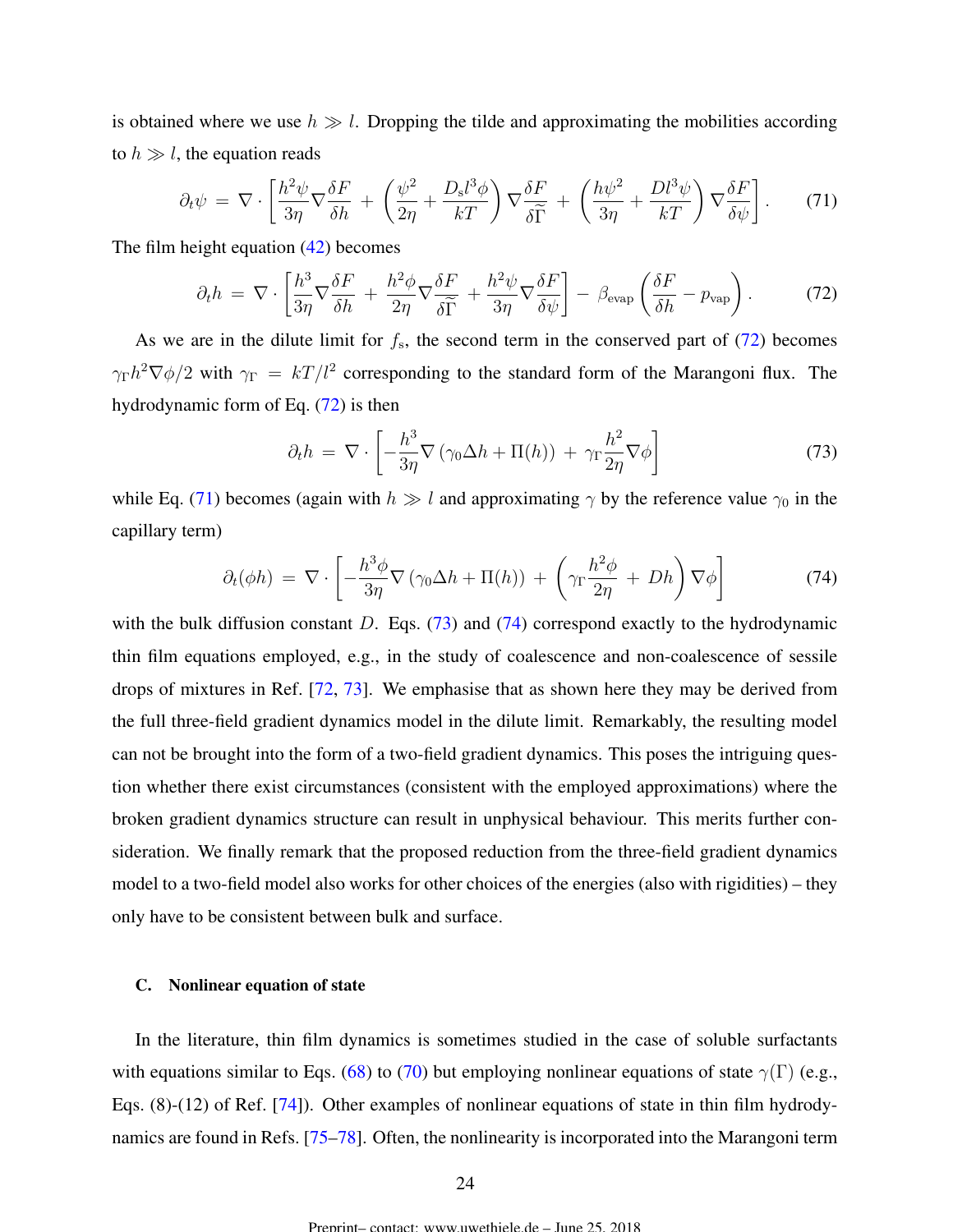and the remaining equation is left unchanged. This may lead to spurious results if the underlying gradient dynamics structure is broken [\[79\]](#page-43-0). If instead, the free energy functional is appropriately changed one finds that Marangoni flux, diffusion and adsorption/desorption terms all change in a consistent manner.

In the case without rigidity ( $\kappa = \kappa_s = 0$ ) and without evaporation the resulting equations are

$$
\partial_t h = -\nabla \cdot \left[ \frac{h^3}{3\eta} \nabla (\nabla \cdot (\gamma(\Gamma) \nabla h) + \Pi(h)) + \frac{h^2}{2\eta} \nabla \gamma(\Gamma) \right]
$$
(75)

$$
\partial_t \Gamma = -\nabla \cdot \left\{ \frac{h^2 \Gamma}{2\eta} \nabla (\nabla \cdot (\gamma(\Gamma) \nabla h) + \Pi(h)) + \left[ \frac{h\Gamma}{\eta} + \frac{D_s l_s^2}{kT} \right] \nabla \gamma(\Gamma) \right\} + \tilde{J}_{\text{ad}}(\Gamma, \phi),\tag{76}
$$

$$
\partial_t \psi = -\nabla \cdot \left\{ \frac{h^2 \psi}{3\eta} \nabla (\nabla \cdot (\gamma(\Gamma) \nabla h) + \Pi(h)) + \frac{h}{2\eta} \psi \nabla \gamma(\Gamma) + \frac{D l^3 h}{kT} \nabla p_{\text{osm}}(\phi) \right\} - J_{\text{ad}}(\Gamma, \phi) \mathfrak{Z}
$$

where we used  $\Gamma \nabla f'_s(\Gamma) = -\nabla \gamma(\Gamma)$  and  $\phi \nabla f'(\phi) = -\nabla p_{\text{osm}}$  to express surface and bulk diffusion in terms of the surface tension and osmotic pressure, respectively. For a discussion of the adsorption fluxes see section [III E 2.](#page-17-0)

Nonlinear equations of state used in the literature are, for instance, the Scheludko equation of state [\[74–76\]](#page-43-0)

$$
\gamma(\Gamma) = \frac{\gamma_0}{[1 + \theta \Gamma]^3};\tag{78}
$$

the exponential relation  $\gamma(\Gamma) = \exp(-\alpha \Gamma)$  [\[77\]](#page-43-0); and the expression  $\gamma(\Gamma) = \gamma_0 - RT\Gamma_{\infty} \ln(1 \Gamma/\Gamma_{\infty}$ ) [\[78\]](#page-43-0). If diffusion is expressed in the form of Fick's law  $j_{\text{diff}} = \widetilde{D}(\Gamma)\nabla\Gamma$ , the nonlinear 'diffusion constant'  $\widetilde{D}(\Gamma)$  should then be proportional to  $d\gamma(\Gamma)/d\Gamma$  – if a constant molecular diffusivity  $D_s$  is assumed, cf. Eq. (76). If one does not assume  $\tilde{D}(\Gamma) \sim d\gamma(\Gamma)/d\Gamma \sim -\Gamma f_s''(\Gamma)$ , as is the case in all the mentioned works, then it should be realised that implicitly a certain nonlinear dependence of the molecular diffusivity on the concentration is being assumed, that may often not be justified.

## D. Concentration-dependent wettability

The energy functional  $\mathcal F$  described above in section [III A](#page-9-0) contains well separated bulk contributions  $\mathcal{L}_{\rm b}$  and surface contributions  $\mathcal{L}_{\rm s}$ , namely Eqs. [\(12\)](#page-10-0) and [\(11\)](#page-10-0), respectively. Energetic couplings (terms that depend on more than one of the independent fields) exist due to the surface metric and the introduction of the three independent fields h,  $\tilde{\Gamma}$  and  $\psi$ . However, the bulk free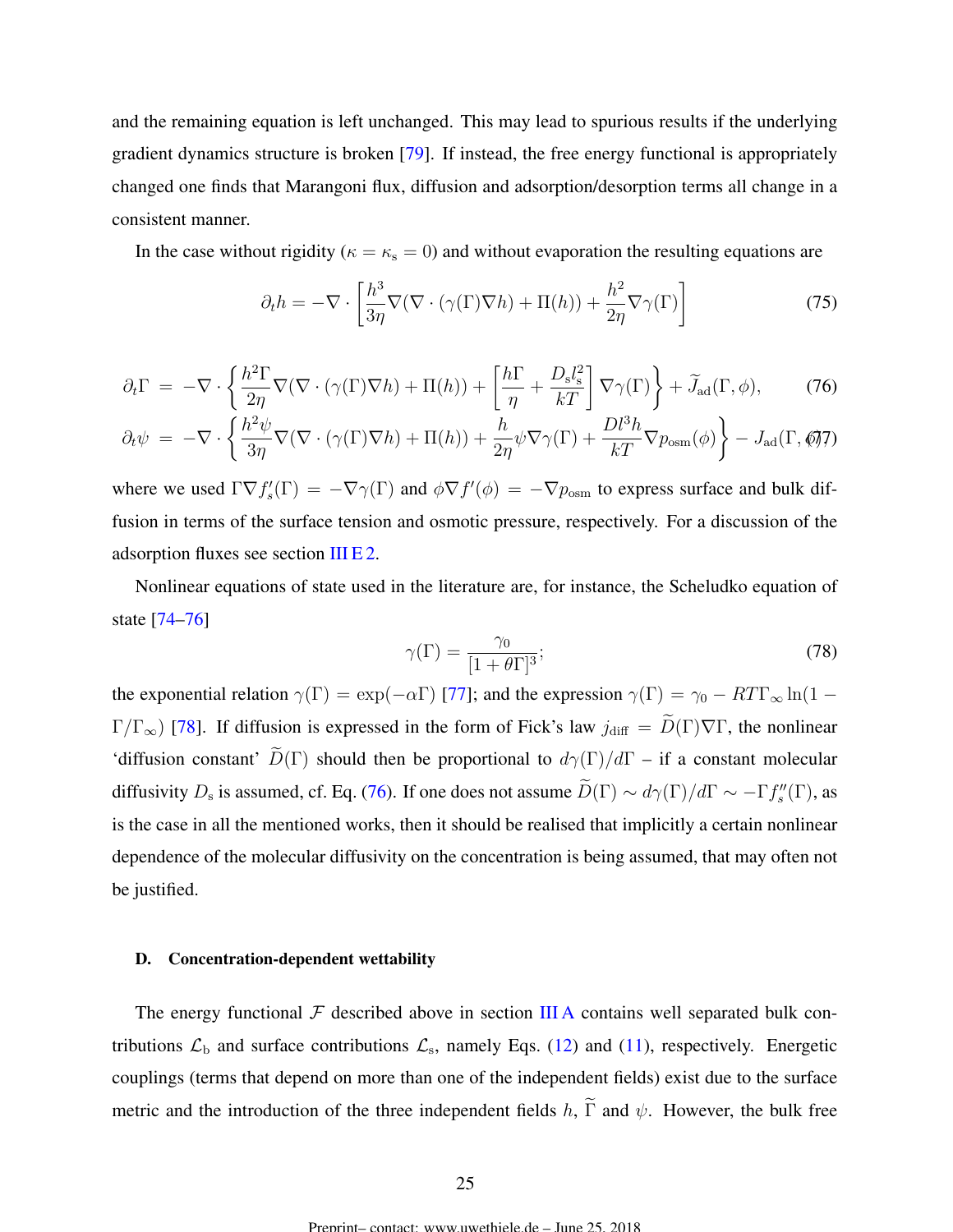<span id="page-25-0"></span>energy  $f(\phi)$ , surface free energy  $f_s(\Gamma)$  and wetting energy  $g(h)$  may also depend on the other fields. First, we discuss a concentration-dependent wetting energy.

It has been discussed several times how to incorporate such a dependency into the known hydrodynamic long-wave equations. One approach is to make the interaction constants within the Derjaguin pressure to depend on the surfactant concentration (case of insoluble surfactant) [\[80–83\]](#page-43-0). Another is to make the (structural) Derjaguin pressure to depend on the concentration of nanoparticles to model layering effects [\[84\]](#page-43-0). Ref. [\[85\]](#page-43-0) includes a concentration-dependent disjoining pressure, and accounts for surfactant layers at the free surface *and* the solid substrate. In the bulk film dissolved surfactant molecules as well as micelles are considered. Similar extensions are made in Ref. [\[82\]](#page-43-0) for a two-layer system with surfactant.

We argue that incorporating such concentration-dependence of wetting and dewetting phenomena has to start with an amended energy functional. Then, a concentration-dependent Derjaguin pressure as introduced in all the papers cited in the previous paragraph, is one natural consequence *but is not the only one.* We illustrate this by replacing  $g(h)$  in Eq. [\(12\)](#page-10-0) by the general expression  $g(h, \Gamma, \phi)$  for the case without rigidities ( $\kappa = \kappa_s = 0$ ) but keep  $f = f(\phi)$  and  $f_s = f_s(\Gamma)$ . Then the variations in long-wave approximation are

$$
p = \frac{\delta F}{\delta h} = f - \phi \partial_{\phi} f + \partial_{h} g - \frac{\phi}{h} \partial_{\phi} g - \nabla \cdot (\tilde{\omega} \nabla h)
$$
 (79)

$$
\mu_{\rm s} = \frac{\delta F}{\delta \widetilde{\Gamma}} = \partial_{\Gamma} g + \partial_{\Gamma} f_{\rm s} \tag{80}
$$

$$
\mu = \frac{\delta F}{\delta \psi} = \frac{1}{h} \partial_{\phi} g + \partial_{\phi} f \tag{81}
$$

with the generalised surface tension

$$
\tilde{\omega} = f_s - \Gamma \partial_{\Gamma} f_s - \Gamma \partial_{\Gamma} g. \tag{82}
$$

Note the new contributions that depend on  $\partial_{\phi}g$  or  $\partial_{\Gamma}g$  which appear in p,  $\mu_s$ ,  $\mu$  and  $\tilde{\omega}$ . They are often missing in the literature. The full expressions for  $\kappa \neq 0$ ,  $\kappa_s \neq 0$  and general f and  $f_s$  are given in Appendix [B.](#page-34-0)

With Eqs.  $(79)$  to  $(81)$  the general gradient dynamics form  $(42)$ - $(45)$  of the evolution equations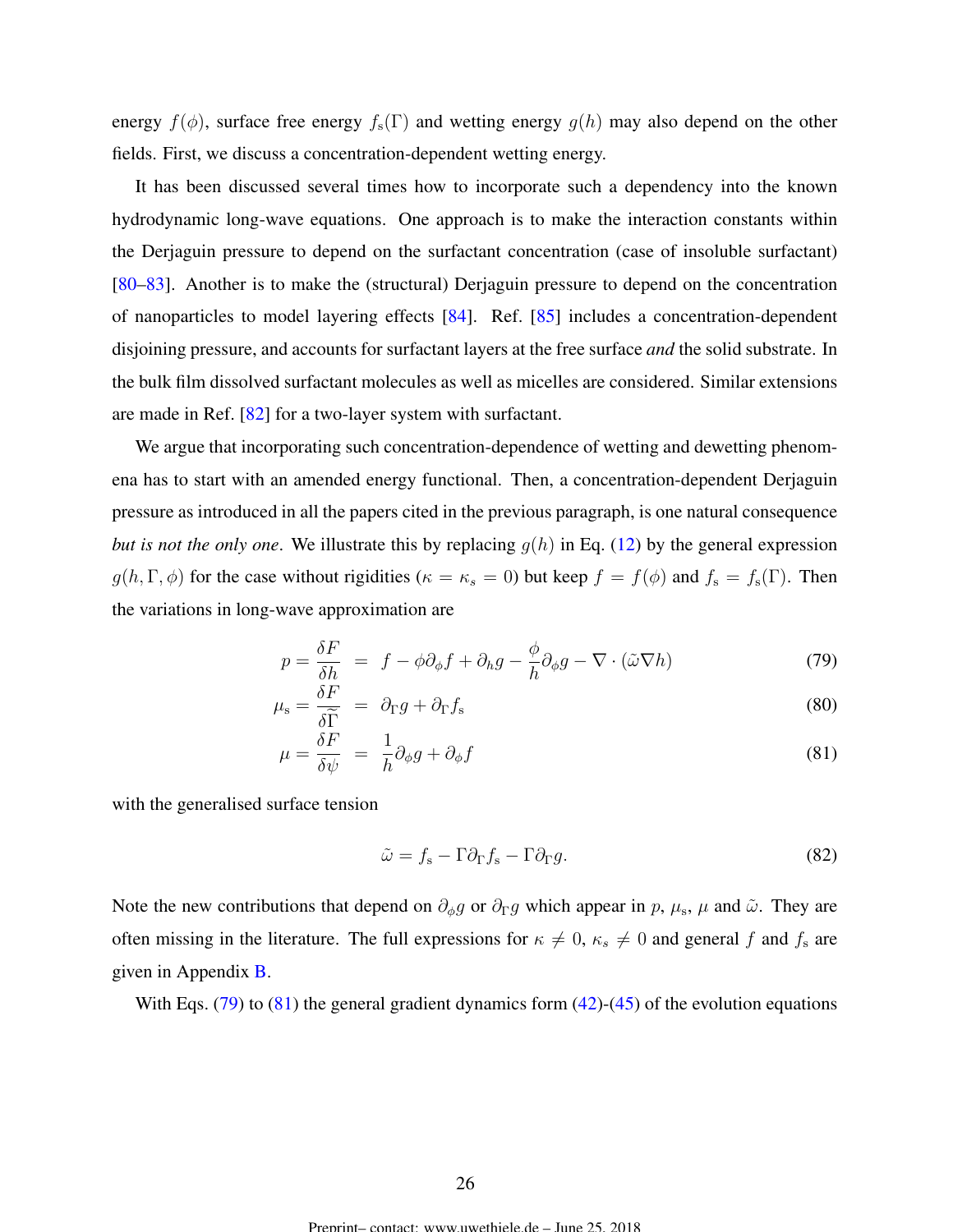becomes

$$
\partial_t h = \nabla \cdot \left( \frac{h^3}{3\eta} \left[ \nabla (\partial_h g - \nabla \cdot (\tilde{\omega} \nabla h)) - \frac{\nabla \phi}{h} \partial_\phi g \right] + \frac{h^2 \Gamma}{2\eta} \nabla [\partial_\Gamma g + \partial_\Gamma f_s] \right) - J_{\text{ev}}(h, \Gamma, \phi),
$$
\n(83)  
\n
$$
\partial_t \Gamma = \nabla \cdot \left( \frac{h^2 \Gamma}{2\eta} \left[ \nabla (\partial_h g - \nabla \cdot (\tilde{\omega} \nabla h)) - \frac{\nabla \phi}{h} \partial_\phi g \right] + \left( \frac{h \Gamma^2}{\eta} + \frac{D_s l_s^2 \Gamma}{kT} \right) \nabla [\partial_\Gamma g + \partial_\Gamma f_s] \right) + \tilde{J}_{\text{ad}}(h, \Gamma, \phi),
$$
\n(84)

$$
\partial_t \psi = \nabla \cdot \left( \frac{h^2 \psi}{3\eta} \left[ \nabla \left( \partial_h g - \nabla \cdot (\tilde{\omega} \nabla h) \right) - \frac{\nabla \phi}{h} \partial_\phi g \right] + \frac{h \psi \Gamma}{2\eta} \nabla \left[ \partial_\Gamma g + \partial_\Gamma f_s \right] + \frac{D l^3 \psi}{kT} \nabla \left[ \frac{1}{h} \partial_\phi g + \partial_\phi f \right] \right) - l_s \widetilde{J}_{\text{ad}}(h, \Gamma, \phi). \tag{85}
$$

The non-conserved terms are only written in summary form, but can be easily obtained with Eqs.  $(79)$  to  $(81)$  from Eqs.  $(49)$  and  $(50)$ .

Inspecting Eqs. (83)-(85), one notices that the above mentioned cross-coupling terms depending on  $\partial_{\phi}g$  or  $\partial_{\Gamma}g$  contribute to all conserved and-non-conserved fluxes. These terms are important for very thin films and in contact line regions where the free liquid-gas interface approaches the solid-liquid interface. There they contribute to diffusion, act as Marangoni-like driving terms of the convective flux and influence adsorption and evaporation. For drops of mixtures, a concentrationdependent wettability might, e.g., result in a local phase decomposition in the contact line region or in a single-component wetting layer (precursor films) as, e.g., observed in experiments with polymer solutions [\[86,](#page-43-0) [87\]](#page-43-0). Note that Derjaguin pressure isotherms for binary mixtures have already been discussed in Ref. [\[88\]](#page-43-0).

It is our impression that the cross-coupling terms are often missing in the literature. This is also important on general grounds since without them the gradient dynamics structure of the dynamic equations is broken. We believe that this is the reason why Ref. [\[82\]](#page-43-0) reports traveling and standing "dewetting waves" that are clearly unphysical in a relaxational setting. It seems also likely that the cusps in the dispersion curves obtained in [\[81\]](#page-43-0) result from transitions between real and complex eigenvalues. The latter could again result from a broken gradient dynamics structure. However, the character of the eigenmodes is not explicitly mentioned in Ref. [\[81\]](#page-43-0), here we only deduce this possibility from the appearance of the dispersion curves.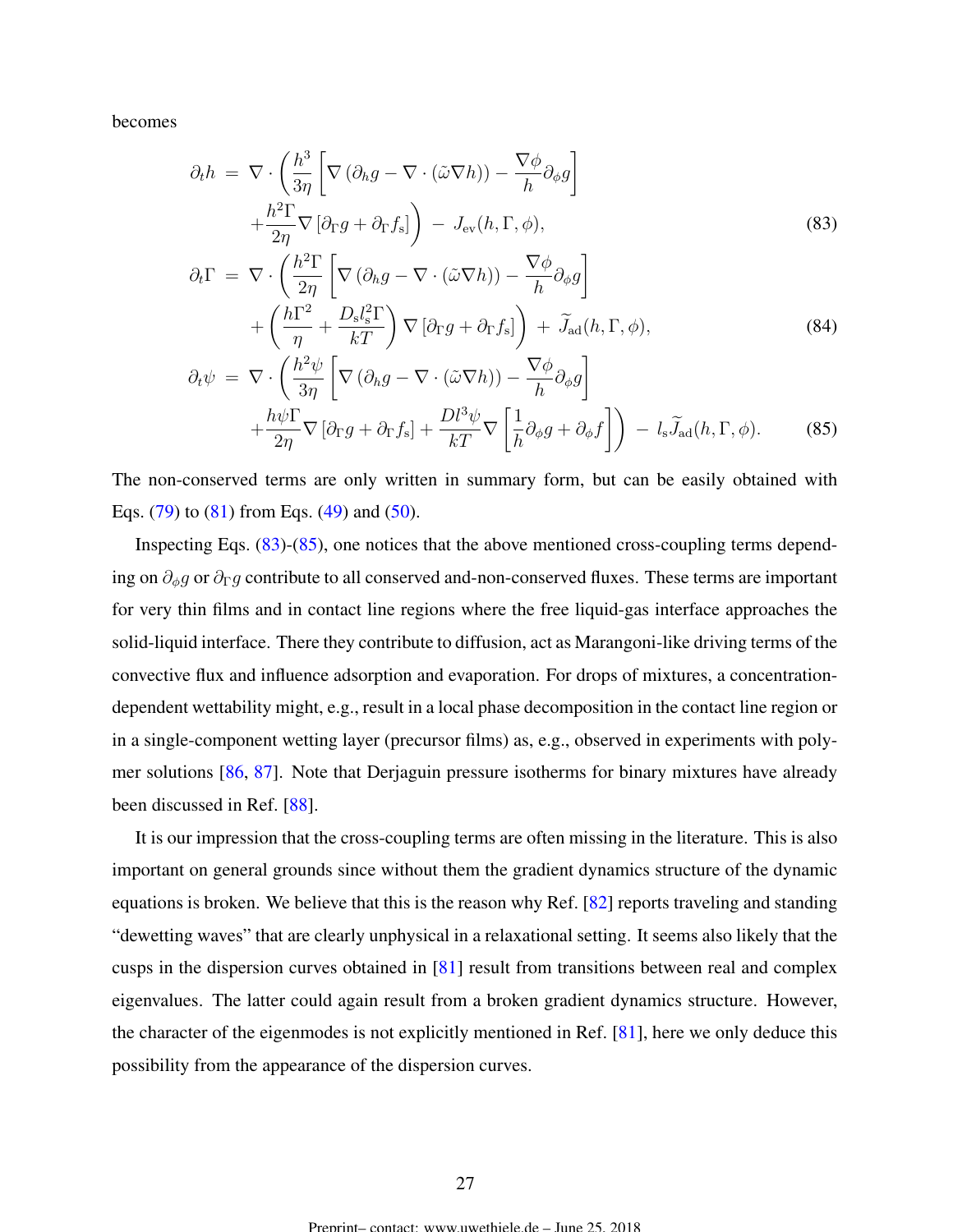### <span id="page-27-0"></span>E. Surfactant phase transitions and mixture decomposition - bulk and surface rigidity

In sections [IV B](#page-22-0) and [IV C](#page-23-0) we have discussed concentration-dependent bulk energies  $f(\phi)$  and surface energies  $f_s(\phi)$ . If these are nonlinear and exhibit negative second derivatives, then the system is thermodynamically unstable over the corresponding concentration range. In such a case a phase decomposition in the bulk film [\[89\]](#page-43-0) or a surfactant phase transition [\[90,](#page-44-0) [91\]](#page-44-0) may occur. Then a theoretical description needs to include rigidity effects, i.e.,  $\kappa \neq 0$  and/or  $\kappa_s \neq 0$  to assign an energetic cost to strong concentration gradients. Long-wave models that include these terms were already developed for non-surface active mixtures [\[28,](#page-39-0) [71\]](#page-42-0) and non-soluble surfactants [\[29,](#page-39-0) [92,](#page-44-0) [93\]](#page-44-0). In the case of constant rigidities  $\kappa_s$  and  $\kappa$ , a model for soluble surfactants essentially combines the rigidity-related expressions developed in [\[28\]](#page-39-0) and [\[29\]](#page-39-0). Therefore, here we do not explicitly write the bulky expressions. However, the variations of the energy functional in the general case are given as Eqs.  $(B24)$  to  $(B26)$  in Appendix [B,](#page-34-0) so the dynamic equations can be easily obtained by introducing them into the general gradient dynamics form [\(42\)](#page-15-0)-[\(45\)](#page-15-0). The case of concentration dependent rigidities may also be treated and these result in additional contributions to the variations. Finally, note that the effect of substrate-mediated condensation described in [\[90,](#page-44-0) [91\]](#page-44-0) naturally results in a free energy  $f(\phi, h)$  that depends on both  $\phi$  and h, that is also covered in Appendix [B.](#page-34-0)

This section ends the discussion of the special cases of the presented general model. The following conclusion includes a discussion of possible further extensions and open questions. Note, that there are two appendices: Appendix [A](#page-32-0) clarifies an issue in the comparison of hydrodynamic long-wave approach and the present variational approach and Appendix [B](#page-34-0) gives the variations of the energy functional in the most general case covered by the present work.

## V. CONCLUSIONS

We have shown that a thin film (or long-wave) model for the dynamics of liquid films on solid substrates with a free liquid-gas interface that is covered by soluble surfactants can be brought into a gradient dynamics form. Note that we always consider regimes where inertia does not enter (small Reynold number). The gradient dynamics form is fully consistent with linear nonequilibrium thermodynamics including Onsager's reciprocity relations [\[3\]](#page-37-0). In the dilute limit, the model reduces to the well-known hydrodynamic form that includes Marangoni fluxes due to a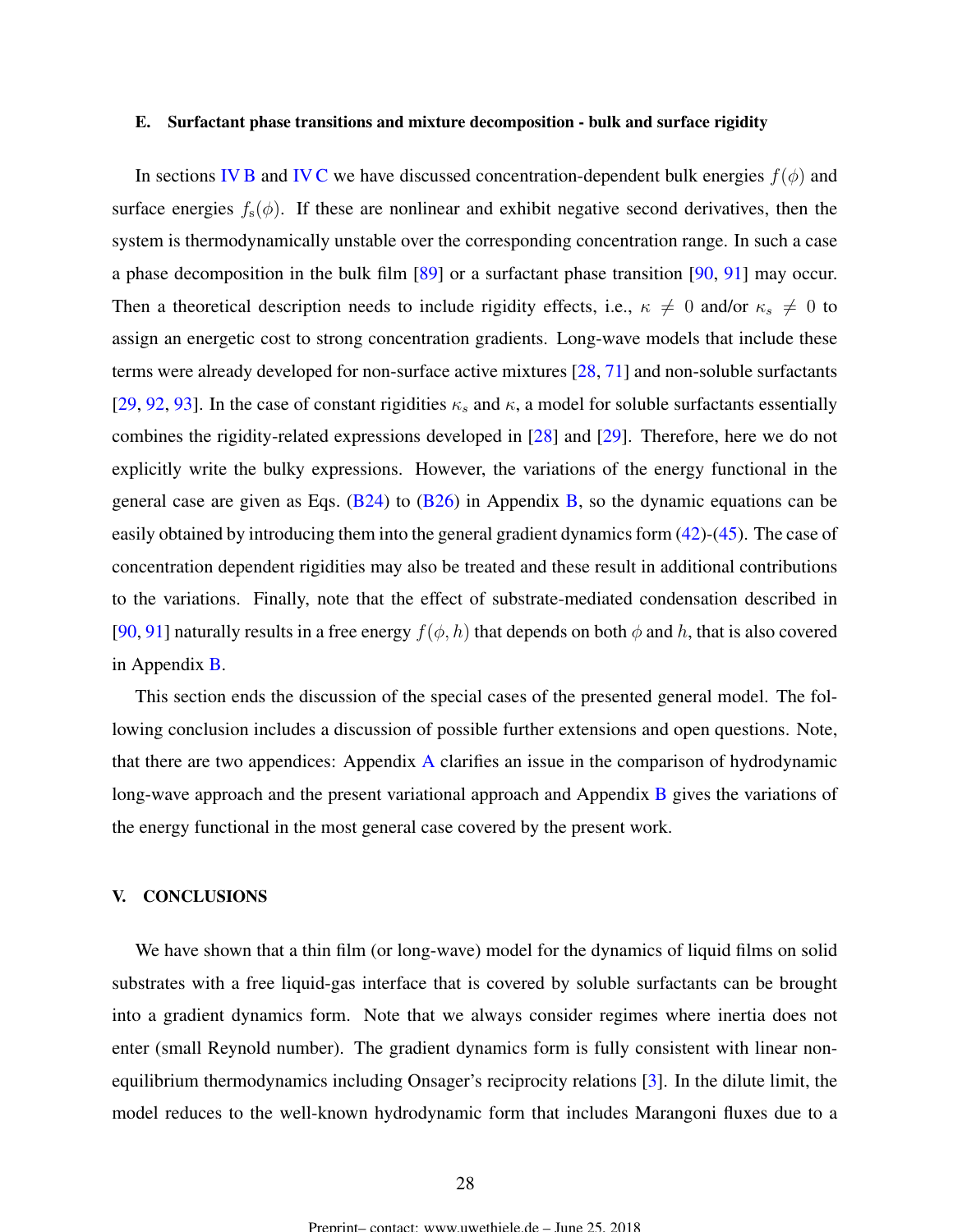linear equation of state relating surface tension and surfactant concentration at the free surface [\[5\]](#page-38-0). In this case the free energy functional incorporates wetting energy (resulting in a Derjaguin or disjoining pressure), surface energy of the free interface (constant contribution plus entropic term, resulting in capillarity - Laplace pressure - and Marangoni flux) and bulk mixing free energy consisting solely of an (ideal-gas) entropic term that results in a dependence of evaporation on osmotic pressure but does not influence the convective flux. The entropic contributions also determine surfactant diffusion within and on the film and adsorption/desorption fluxes.

The advantage of the gradient dynamics form is that one may amend the energy functional (incorporating non-entropic mixing and surface energies, bulk and surface rigidities, concentrationdependent wetting energies, etc.) and so one automatically obtains a thermodynamically consistent set of updated expressions for the Laplace and Derjaguin pressures, Marangoni, Korteweg and diffusion fluxes, and evaporation as well as adsorption/desorption terms. There are also new crosscoupling terms, e.g., in the case of a concentration-dependent wettability. The general model we have presented contains as limits the case of films of non-surface active mixtures [\[27,](#page-39-0) [28\]](#page-39-0) and insoluble surfactants [\[29\]](#page-39-0). Such models with specific energies are furthermore found in Refs. [\[71,](#page-42-0) [94\]](#page-44-0) and [\[92,](#page-44-0) [93\]](#page-44-0), respectively. However, our work has also shown that many models existing in the literature are incomplete because they directly modify the hydrodynamic long-wave equations by incorporating, e.g., concentration-dependent Derjaguin pressures or nonlinear equations of state (for examples see section [IV,](#page-20-0) but also the discussions in [\[27–29\]](#page-39-0)). Such *ad-hoc* changes should be avoided as they alter only one 'transport channel' (e.g. Marangoni flux or pressure gradient) while the underlying change of the energy functional affects all transport channels. So does, e.g., a change in the concentration-dependence of the surface free energy. This not only changes the surface equation of state and the Marangoni flux, but also affects surfactant diffusion and adsorption/desorption. A concentration-dependent wettability results in a concentration-dependent Derjaguin pressure and furthermore it gives a new Marangoni-type flux, affects diffusion, evaporation, and adsorption/desorption. We expect that our general model with appropriately adapted energies can describe the film dynamics and incorporate the effects of, e.g., the spreading of patches of high-concentration surfactants on a liquid layer, that exhibit a local concentration maximum at the advancing surfactant front [\[95,](#page-44-0) [96\]](#page-44-0), or the adsorption/desorption dynamics of nanoparticles that act as surfactant [\[97,](#page-44-0) [98\]](#page-44-0).

Besides the amendments to the energy functional that we have discussed at length, an important element of a thermodynamically-consistent gradient dynamics structure are the mobilities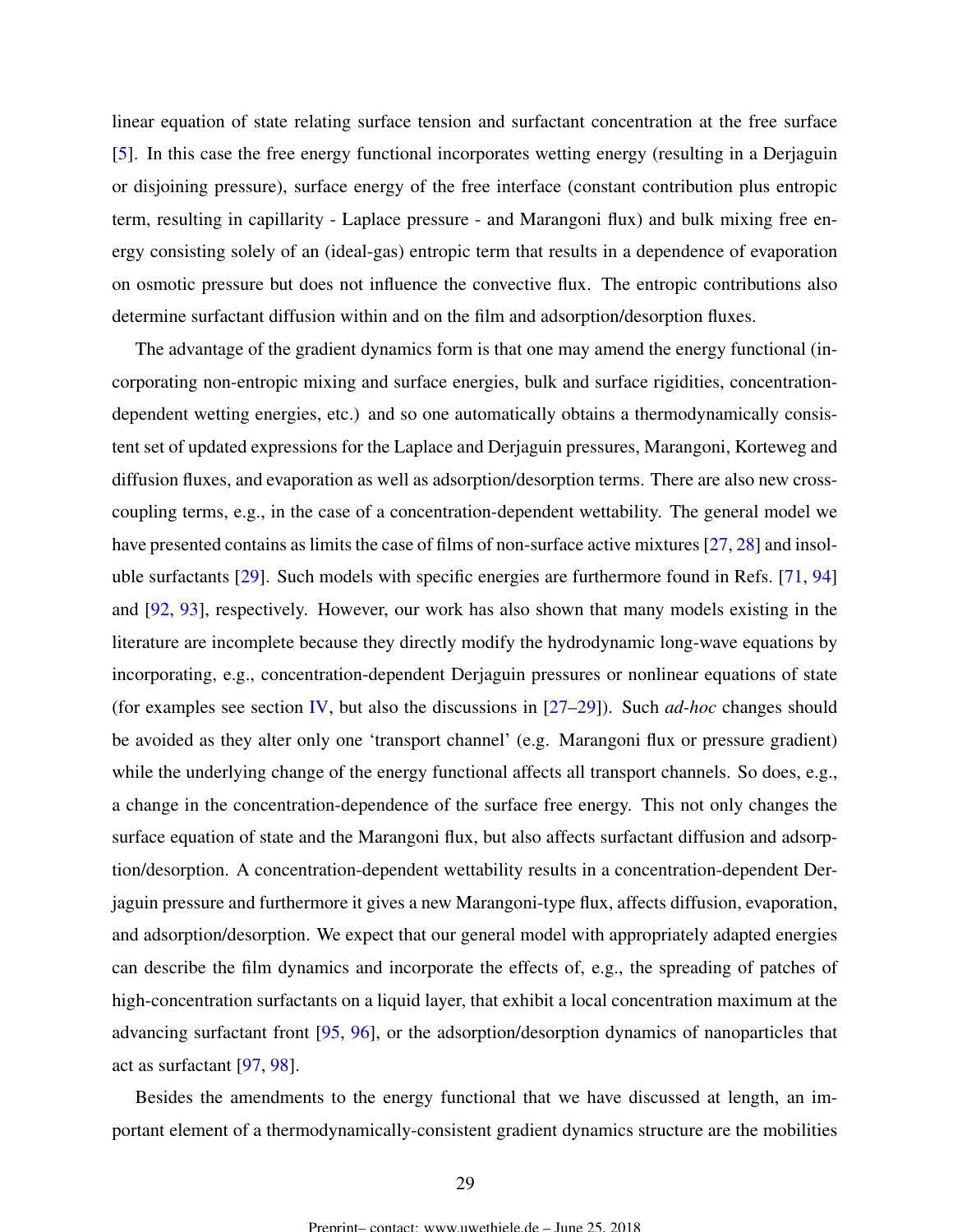that form a positive-definite (positive entropy production) and symmetric (Onsager's reciprocity relations) matrix. Whenever a similar model for a relaxational situation is derived by making a long-wave approximation, a transformation into the gradient dynamics form should result in such a mobility matrix - thereby providing a valuable check that not all models in the literature pass. Here, we have not changed the convective mobilities, but allowed for general diffusive ones,  $M(\phi)$  and  $M_s(\Gamma)$ . A further discussion of the former  $[M(\phi)]$  is found in [\[36\]](#page-40-0), where a solventsolute symmetric model is developed (without surface activity) that is valid also for high solute concentrations. However, the convective mobilities may also be amended: for instance, one can incorporate slip at the substrate or solvent diffusion along the substrate as discussed in Refs. [\[45\]](#page-40-0) and [\[99\]](#page-44-0) for films of simple liquids and layers of organic molecules, respectively. Less is known about the mobility coefficients of the non-conserved fluxes, so they are often approximated as a constant. A discussion of different mobility functions in the evaporation term is found, e.g., in [\[15\]](#page-38-0), although there also a constant is often used [\[46\]](#page-40-0). The influence of the mobilities should be further studied – in the present three-field case we expect a larger influence than in the one-field case of a film of simple liquid. There, the various convective mobilities mainly change the relative timing of the different stages of the time evolution without much change to the pathway itself [\[99\]](#page-44-0). Another important factor that we have not discussed here, is the dependence of the liquid viscosity on solute concentration. This is easy to incorporate, as long as the liquid is Newtonian. A further future task is the incorporation of surface viscosity [\[100\]](#page-44-0) that should results in changes to the mobility matrix.

The gradient dynamics approach that we have presented may also be applied to situations where more than the three fields considered here (effective bulk solute height, projected surface concentration, film height) matter. For example, systems with surfactant adsorption at the solid substrate have relevance, e.g, for chemically-driven running droplets [\[101,](#page-44-0) [102\]](#page-45-0) where the transfer of a surfactant between different media and a solid substrate plays an important role. To model such systems one needs to account for adsorption at the substrate and diffusion of the adsorbate along the substrate. This can be achieved through the incorporation of a fourth field (adsorbate concentration) into the gradient dynamics structure and an appropriate amendment of the energy functional. This leads to a fourth evolution equation that couples through additional adsorption/desorption fluxes with the dynamics of the other fields. Such considerations are also important if one is seeking to model the dependence of the fluid dynamics in the contact line region on the concentration, including the concentration-dependence of all the involved interfacial tensions and of the equilib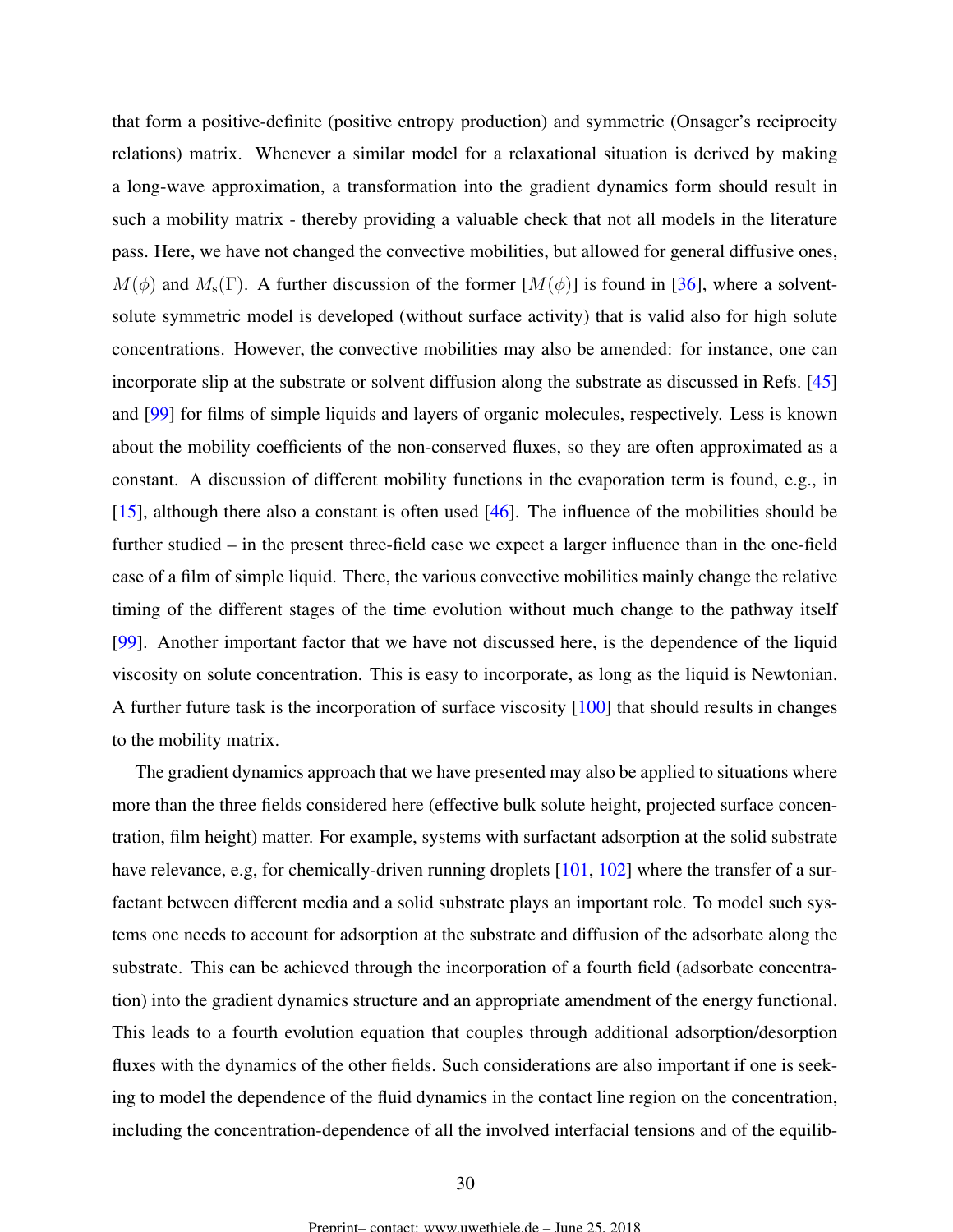rium contact angle. Such a model would allow one to describe the dynamics of effects like, e.g., surfactant-induced autophobing [\[103\]](#page-45-0).

Another important extension is the incorporation of micelle dynamics [\[104,](#page-45-0) [105\]](#page-45-0). This plays an important role, e.g., for super-spreading, as does adsorption at the substrate [\[106–108\]](#page-45-0). To do this, one must again incorporate additional fields into the gradient dynamics approach. One could employ the free energy approach of Ref. [\[109\]](#page-45-0) and combine it with the present ideas to obtain coupled equations for the film height, effective solute height, effective micellar height and surface concentrations. This is straightforward if the micelles are monodisperse in size. However, the number of equations will proliferate if the number of molecules per micelle is considered in detail. In hydrodynamic long-wave models only one size is normally considered [\[5,](#page-38-0) [105,](#page-45-0) [110\]](#page-45-0).

Since the adsorption at the substrate may be physisorption or chemisorption, the question arises whether, in general, chemical reactions may be incorporated into a gradient dynamics. Ref. [\[68\]](#page-42-0) provides such a formulation for reaction-diffusion systems that may be coupled to the present formulation of thin film hydrodynamics. Preliminary considerations show that this is possible and results, e.g., in cross-couplings between chemical reactions and wettability. However, as briefly discussed in Section [III E 2,](#page-17-0) what the correct way to construct the mobilities such that they agree with the ones obtained via kinetic considerations is still an open question.

Throughout the present work we have nearly exclusively referred to relaxational situations, i.e., experimental settings without any imposed influxes or through-flows of energy or mass, where the initial state relaxes towards a minimum of the underlying energy functional. However, the resulting gradient dynamics formulation for the time evolution can now be supplemented by well-defined (normally non-variational) terms to describe systems that are permanently out of equilibrium. Example of this are film flows and drop dynamics on inclined planes where a gradient dynamics model is obtained by incorporating the potential energy of the liquid into the energy functional [\[10\]](#page-38-0).

Other examples include models for dip-coating and Langmuir-Blodgett transfer processes where a film of solution or suspension is transfered from a bath onto a moving plate [\[31\]](#page-39-0). Then the relaxational gradient dynamics is supplemented by a dragging or comoving frame term that together with lateral boundary conditions representing the bath and the deposited layer, respectively, effectively transforms the model into a non-relaxational out-of-equilibrium model that often shows multistability or self-organised pattern formation [\[31,](#page-39-0) [93,](#page-44-0) [111,](#page-45-0) [112\]](#page-45-0). It is similar for dragged films of simple liquids (aka the Landau-Levich problem) [\[113,](#page-45-0) [114\]](#page-45-0), films and drops on/in rotating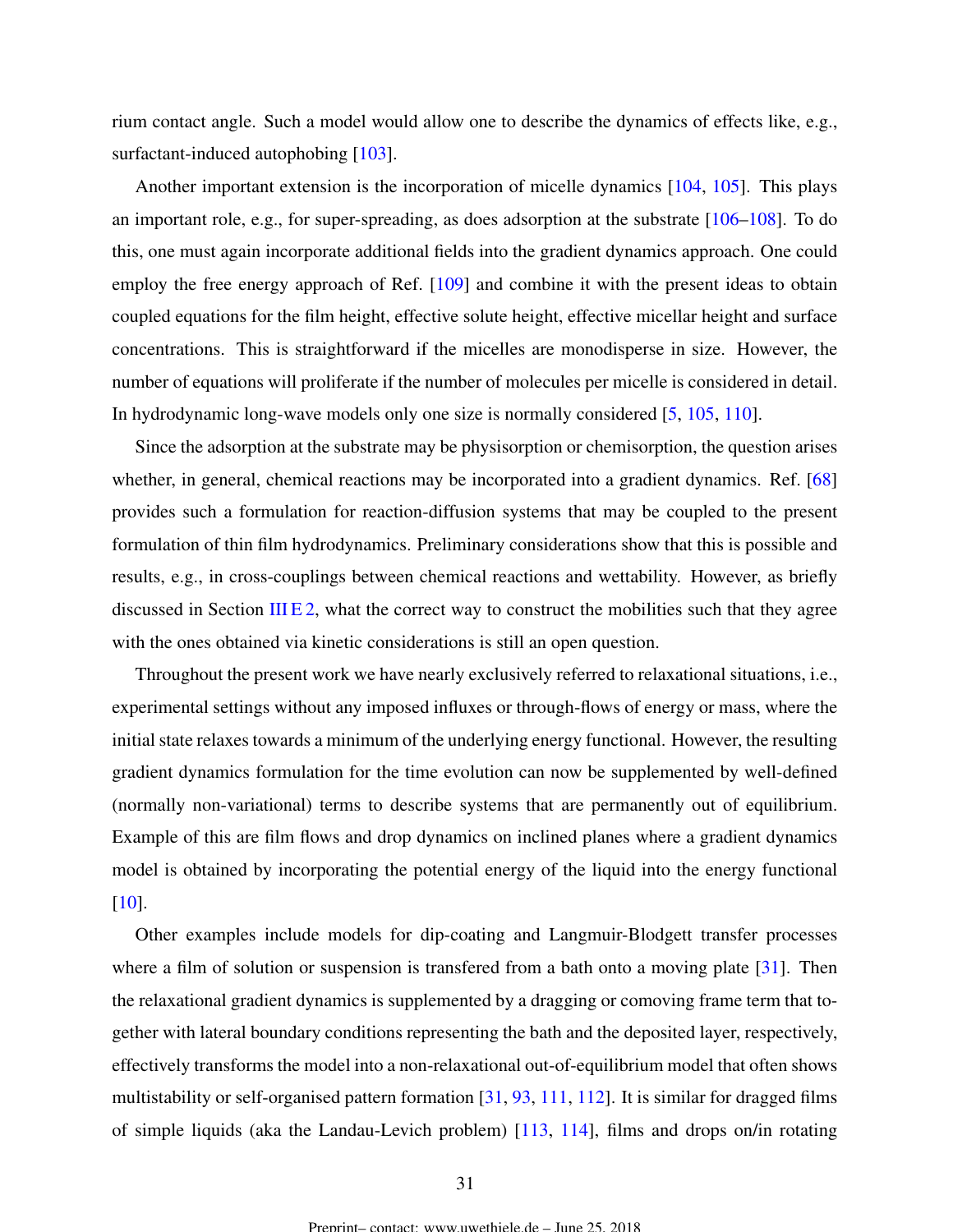cylinders [\[115,](#page-46-0) [116\]](#page-46-0) and also for evaporative dewetting of suspensions (in the comoving frame of a planar evaporation front) [\[15,](#page-38-0) [117\]](#page-46-0). Furthermore, one may impose certain in- and/or out-fluxes of material that break the gradient dynamics structure (e.g., caused by heating) [\[118\]](#page-46-0).

Finally, we point out that such an approach to interface-dominated out-of-equilibrium processes may also be applied to the modelling of (bio-)active soft matter. For instance, Ref. [\[119\]](#page-46-0) presents a model for the osmotic spreading dynamics of bacterial biofilms where a relaxational model for a mixture of aqueous solvent and biomass is supplemented by growth terms that model the proliferation of biomass. Another example considers a dilute carpet of insoluble self-propelled micro-swimmers on a liquid film and describes it using an extension of models developed for insoluble non-self-propelling surfactant particles [\[120,](#page-46-0) [121\]](#page-46-0). To describe higher concentrations of the micro-swimmers one could employ the present model of soluble surfactants and add contributions resulting from the self-propulsion.

## Acknowledgments

We acknowledge discussions with many colleagues about the concept of gradient dynamics in the context of long-wave hydrodynamic models, for instance, Richard Craster, Oliver Jensen, Michael Shearer and Tiezheng Qian. We thank the Center of Nonlinear Science (CeNoS) and the Internationalisation Funds of the Westfälische Wilhelms Universität Münster for their support of our collaborative meetings and an extensive stay of LMP at Münster, respectively. Further we would like to thank the Isaac Newton Institute for Mathematical Sciences at the University of Cambridge for the Research Program "Mathematical Modelling and Analysis of Complex Fluids and Active Media in Evolving Domains" (2013) where where many discussion with colleagues took place and the first part of this work was perceived. We are thankful to Sarah Trinschek and Walter Tewes for triple-checking part of our calculations.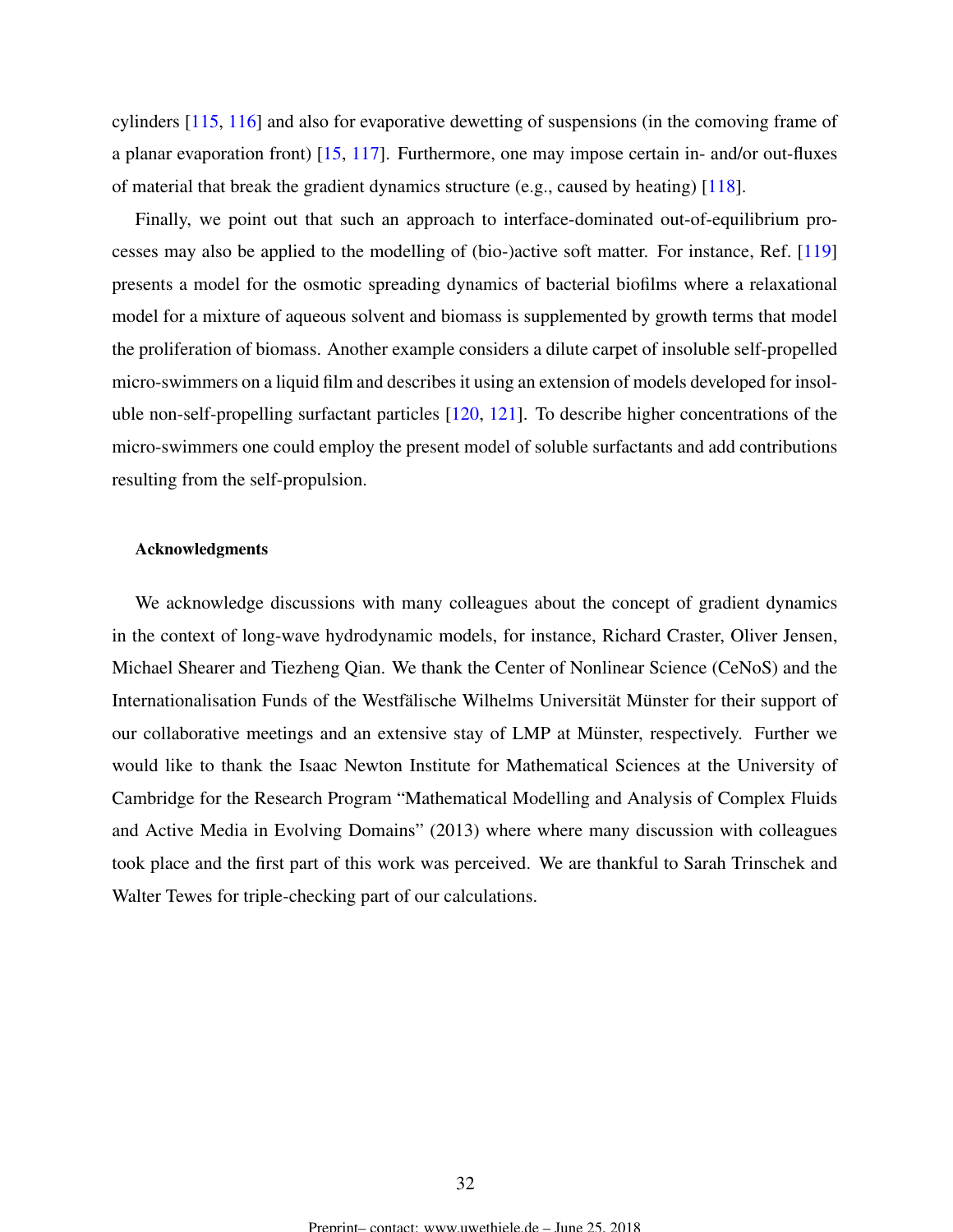#### <span id="page-32-0"></span>Appendix A: Asymptotic long-wave expansion vs. variational approach

There is an interesting issue in the variational form of the evolution equations for an insoluble layer of surfactant on a liquid layer as presented in Ref. [\[29\]](#page-39-0). There, in Eq. (15) the Laplace pressure takes the form  $-\partial_x(\gamma \partial_x h)$ , where  $\gamma = \gamma(\Gamma)$  is the surfactant concentration-dependent surface tension that emerges as the local grand potential [\[122\]](#page-46-0).

Consider the curve representing the surface of a fluid in two dimensions with surface tension  $\gamma = \gamma(s)$  as a function of arclength s. On mechanical grounds one should expect that the force on a curve element to be the derivative w.r.t. arclength of  $\gamma(s)$ t, i.e.,

$$
\frac{d}{ds}(\gamma(s)\mathbf{t}) = \frac{d\gamma(s)}{ds}\mathbf{t} + \gamma(s)\frac{d\mathbf{t}}{ds} = \frac{d\gamma(s)}{ds}\mathbf{t} + \gamma(s)K\mathbf{n}
$$
\n(A1)

where

$$
\mathbf{n} = \frac{1}{\xi}(-\partial_x h, 1)^T, \quad \mathbf{t} = \frac{1}{\xi}(1, \partial_x h)^T, \quad K = \frac{\partial_{xx} h}{\xi^3}
$$

are the normal vector, tangent vector and curvature of the surface, respectively, and  $\xi = (1 +$  $(\partial_x h)^2\big)^{1/2}.$ 

This seems to indicate that the Laplace pressure term in a long-wave model should be  $-\gamma \partial_{xx}h$ since Eq. (A1) gives the r.h.s. of the classical hydrodynamic force boundary condition (BC) at a free surface while the left hand side is  $(\tau_{in} - \tau_{out}) \cdot n$ .

We show next that the form  $-\partial_x(\gamma \partial_x h)$  in Ref. [\[29\]](#page-39-0) that also appears in all the models presented here naturally arises when projecting the force BC not onto n and t (as done for general interfaces), but onto the cartesian unit vectors  $\mathbf{e}_x = (1,0)^T$  and  $\mathbf{e}_z = (0,1)^T$ , as appropriate when performing a long-wave approximation.

The stress tensor is

$$
\tau = -p\mathbf{I} + \eta (\nabla \mathbf{v} + (\nabla \mathbf{v})^T). \tag{A2}
$$

where  $p(x, z)$  stands for the pressure field and I is the identity tensor. The force equilibrium is

$$
(\boldsymbol{\tau} - \boldsymbol{\tau}_{\text{air}}) \cdot \mathbf{n} = \gamma K \mathbf{n} + (\partial_s \gamma) \mathbf{t}
$$
 (A3)

where the surface derivative is defined by  $\partial_s = \mathbf{t} \cdot \nabla$  and we assume that the ambient air does not transmit any shear stress ( $\tau_{\text{air}} = p_{\text{gas}}$ I) and introduce  $p = p_{\text{liq}} - p_{\text{gas}}$ .

The boundary condition  $(A3)$  is of vectorial character, i.e. one can derive two scalar conditions by projecting it onto two different directions. In Refs. [\[4,](#page-37-0) [5,](#page-38-0) [123\]](#page-46-0) projections onto n and t are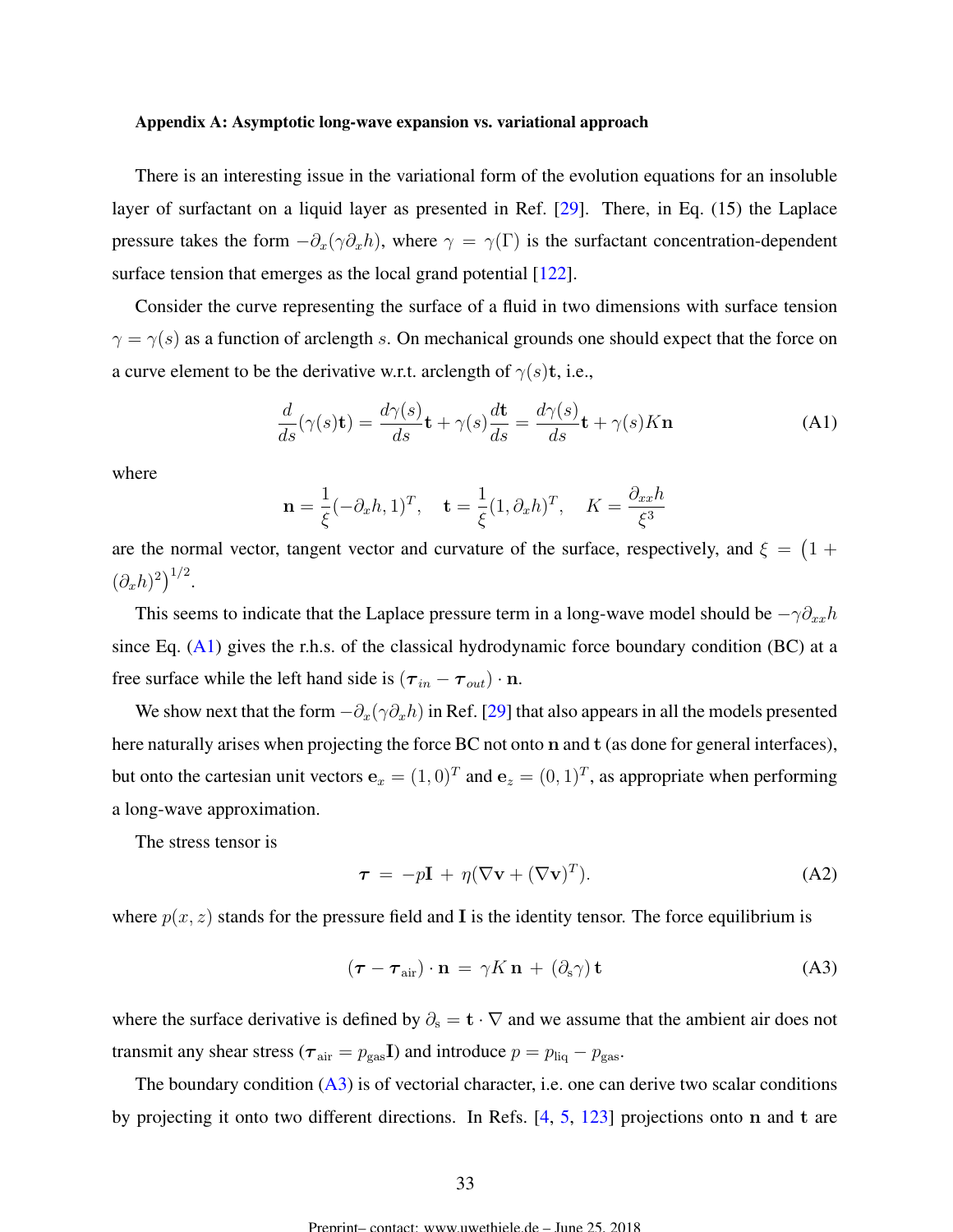used, resulting in

$$
\mathbf{t} : \eta \left[ (u_z + w_x)(1 - h_x^2) + 2(w_z - u_x)h_x \right] = \partial_s \gamma (1 + h_x^2) \tag{A4}
$$

$$
\mathbf{n} : \quad p + \frac{2\eta}{1 + h_x^2} \left[ -u_x h_x^2 - w_z + h_x (u_z + w_x) \right] = -\gamma K \tag{A5}
$$

Note that to highest order in long-wave scaling (see below) this results in BC (when keeping all the surface tension terms)  $p = -\varepsilon^2 \gamma h_{xx}$  and  $\eta u_z = \varepsilon \partial_x \gamma$ .

Here, instead, we project onto  $e_x$  and  $e_z$  obtaining

$$
\mathbf{e}_x : -h_x(2\eta u_x - p) + \eta (u_z + w_x) = -h_x \gamma K + \partial_s \gamma \tag{A6}
$$

$$
\mathbf{e}_z : -\eta h_x (w_x + u_z) + 2\eta w_z - p = \gamma K + h_x \partial_s \gamma \tag{A7}
$$

Next we introduce the long-wave scaling with length scale ratio  $\varepsilon = H/L$ . Note, that we do not non-dimensionalize. We also replace  $K \approx h_{xx}$  and  $\partial_s \gamma \approx \partial_x \gamma$  - formally introducing scaled (long-wave) variables  $x' = \varepsilon x$  and  $w' = w/\varepsilon$ . After dropping the dashes we have

$$
\mathbf{e}_x : -\varepsilon h_x (2\eta \varepsilon u_x - p) + \eta \left( u_z + \varepsilon^2 w_x \right) = -\varepsilon^3 \gamma h_x h_{xx} + \varepsilon \partial_x \gamma \tag{A8}
$$

$$
\mathbf{e}_z : -\varepsilon \eta h_x(\varepsilon^2 w_x + u_z) + 2\varepsilon \eta w_z - p = \varepsilon^2 \gamma h_{xx} + \varepsilon^2 h_x \partial_x \gamma \tag{A9}
$$

In the usual way [\[123\]](#page-46-0) one takes into account that all velocities are small, introducing  $u' = u/\varepsilon$ ,  $w' = w/\varepsilon$ ; dropping small terms with the exception of surface tension related terms. After dropping the dashes one has

$$
\mathbf{e}_x : \quad \varepsilon h_x p + \varepsilon \eta u_z = -\varepsilon^3 \gamma h_x h_{xx} + \varepsilon \partial_x \gamma \tag{A10}
$$

$$
\mathbf{e}_z : -p = \varepsilon^2 \gamma h_{xx} + \varepsilon^2 h_x \partial_x \gamma \tag{A11}
$$

Introducing Eq.  $(A11)$  into Eq.  $(A10)$  one has

$$
\varepsilon h_x(-\varepsilon^2 \gamma h_{xx} - \varepsilon^2 h_x \partial_x \gamma) + \varepsilon \eta u_z = -\varepsilon^3 \gamma h_x h_{xx} + \varepsilon \partial_x \gamma \tag{A12}
$$

i.e.

$$
\eta u_z = (1 + \varepsilon^2 h_x^2) \partial_x \gamma \approx \partial_x \gamma. \tag{A13}
$$

The second condition  $(A11)$  is identical to

$$
p = -\varepsilon^2 \partial_x (\gamma \partial_x h). \tag{A14}
$$

As the previous two equations give the BC for the bulk equations  $u_{zz} = p_x$  and  $p_z = 0$ , the involved quantities have to scale as  $O(\varepsilon^2 \gamma) = O(\partial_x \gamma) = O(p) = O(u) = O(1)$ , i.e., in other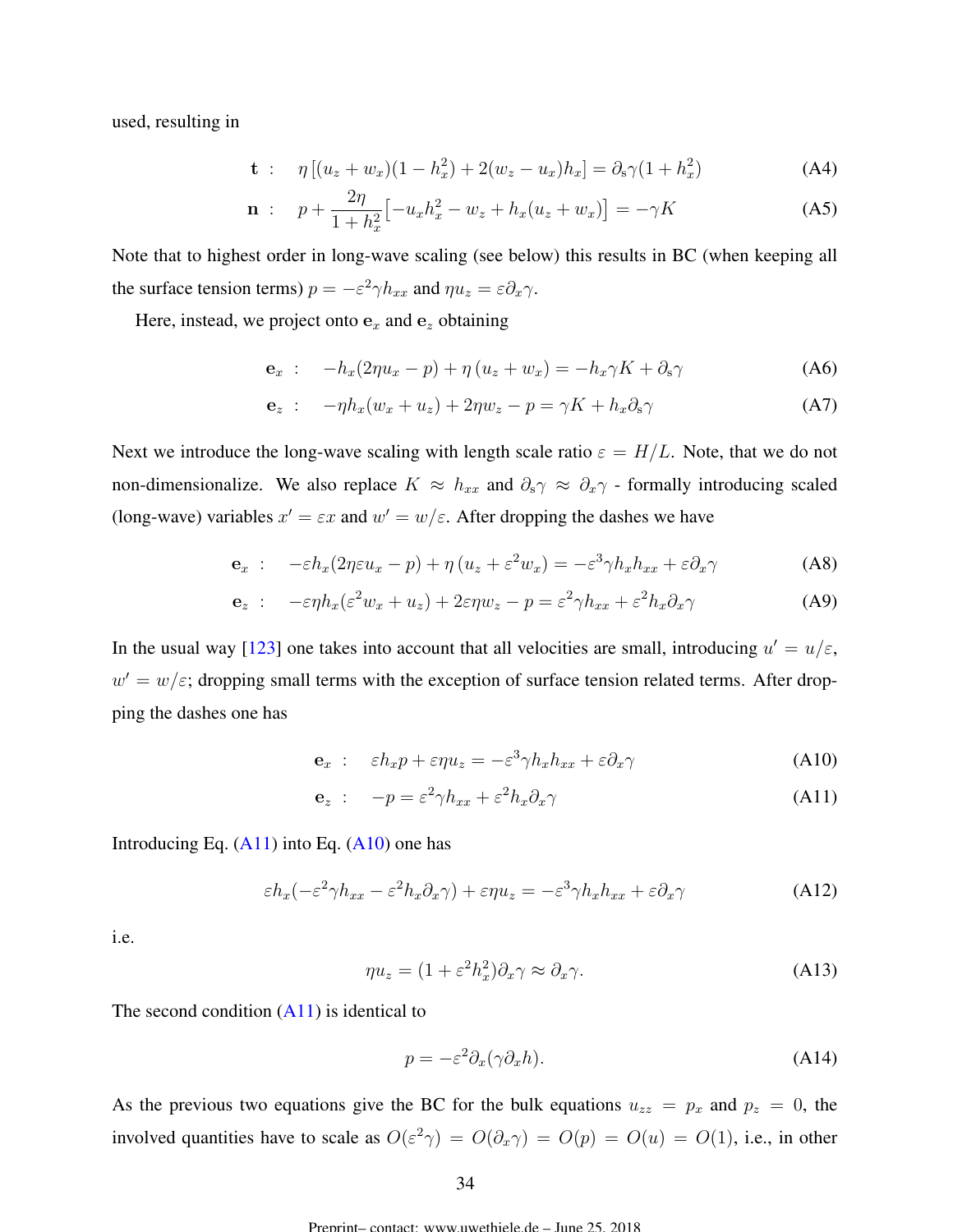<span id="page-34-0"></span>words  $\partial_x(\gamma \partial_x h) \approx \gamma \partial_{xx} h$ . The difference is of higher order in  $\varepsilon$ . Our consideration poses the interesting question whether an asymptotic expansion should in general be done in such a way that it does not break deeper principles. Here the deeper principle is the thermodynamically consistent gradient dynamics formulation required for the description of a relaxational process. Therefore  $\partial_x(\gamma \partial_x h)$  should be preferred over  $\gamma \partial_{xx}h$ .

## Appendix B: Variations in the general case

The free energy  $F[h,\Gamma,\phi]$  for the thin liquid film covered with soluble surfactant (aka film of a mixture with surface active components) is

$$
F\left[h, \frac{\widetilde{\Gamma}}{\xi}, \frac{\psi}{h}\right] = \int \left\{ hf\left(h, \frac{\psi}{h}\right) + g\left(h, \frac{\widetilde{\Gamma}}{\xi}, \frac{\psi}{h}\right) + \xi f_s\left(h, \frac{\widetilde{\Gamma}}{\xi}\right) + h\frac{\kappa}{2}\left(\nabla\frac{\psi}{h}\right)^2 + \frac{\kappa_s}{2}\frac{1}{\xi}\left(\nabla\frac{\widetilde{\Gamma}}{\xi}\right)^2\right\} dA.
$$
\n(B1)

We define

$$
F\left[h, \frac{\widetilde{\Gamma}}{\xi}, \frac{\psi}{h}\right] = F_{\text{bulk}} + F_{\text{wet}} + F_{\text{surf}} + F_{\text{gradbulk}} + F_{\text{gradsurf}} \tag{B2}
$$

and separately calculate the variations of the five terms in the free energy. For simplicity, we only consider the one-dimensional case. An extension to the general two-dimensional case is straightforward. Initially, we keep the full expression  $\xi = \sqrt{1 + (\partial_x h)^2}$  and introduce the longwave approximation for  $\xi$  later on. This implies

$$
\frac{\partial}{\partial h}\xi = 0, \quad \frac{\partial \xi}{\partial (\partial_x h)} = \frac{1}{\xi}\partial_x h, \quad \partial_x \xi = \frac{1}{\xi}(\partial_x h)(\partial_{xx} h) \quad \text{and} \quad \frac{\partial}{\partial (\partial_x h)}\frac{1}{\xi} = -\frac{1}{\xi^3}\partial_x h. \tag{B3}
$$

## 1. Variations with respect to  $h$

$$
\frac{\delta F_{\text{bulk}}}{\delta h} = f + h \partial_h f - \phi \partial_\phi f \tag{B4}
$$

$$
\frac{\delta F_{\text{wet}}}{\delta h} = \partial_h g - \frac{\phi}{h} \partial_\phi g + \frac{d}{dx} \left[ \frac{\Gamma}{\xi^2} (\partial_\Gamma g) \partial_x h \right]
$$
(B5)

Note that the final term was missed in Eq. (A4) of Ref. [\[29\]](#page-39-0). This then also results in amendments in their Eq. (23), namely there is an additional  $-\Gamma \partial_{\Gamma} g$  in the surface tension  $\gamma$  in their Eq. (23) and the Marangoni force is  $\nabla \gamma - (\partial_{\Gamma} g) \nabla \Gamma$  (Note that our g is their f).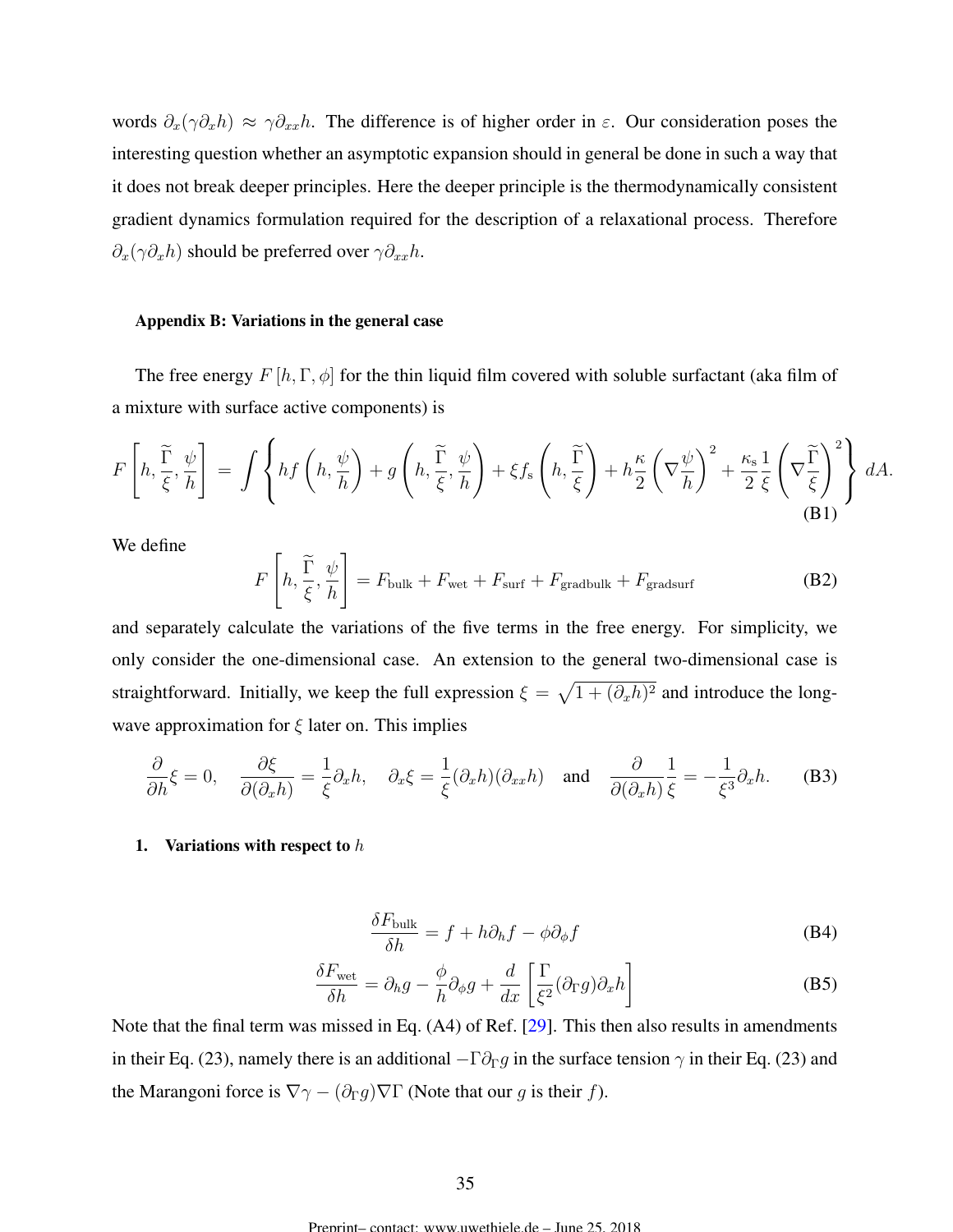Next, we have

$$
\frac{\delta F_{\text{surf}}}{\delta h} = \xi \partial_h f_s - \frac{d}{dx} \left[ \frac{1}{\xi} f_s \partial_x h - \frac{1}{\xi^2} (\partial_\Gamma f_s) \widetilde{\Gamma} \partial_x h \right]
$$
(B6)

$$
= \xi \partial_h f_s - \frac{d}{dx} \left[ \frac{1}{\xi} (f_s - \Gamma \partial_\Gamma f_s) \partial_x h \right]. \tag{B7}
$$

For the next variation we need to use

$$
\frac{\delta(\int \star dx)}{\delta h} = \frac{\partial \star}{\partial h} - \frac{d}{dx} \frac{\partial \star}{\partial(\partial_x h)} + \frac{d^2}{dx^2} \frac{\partial \star}{\partial(\partial_{xx} h)}.
$$
 (B8)

We also need

$$
\partial_x \frac{\widetilde{\Gamma}}{\xi} = \frac{\partial_x \widetilde{\Gamma}}{\xi} - \frac{\widetilde{\Gamma}}{\xi^2} \partial_x \xi \tag{B9}
$$

$$
= \frac{\partial_x \widetilde{\Gamma}}{\xi} - \frac{\widetilde{\Gamma}}{\xi^3} (\partial_x h)(\partial_{xx} h) \tag{B10}
$$

The variations of the gradient terms are then

$$
\frac{\delta F_{\text{gradbulk}}}{\delta h} = \frac{\kappa}{2} \left( \partial_x \frac{\psi}{h} \right)^2 + \kappa \left( \partial_x \frac{\psi}{h} \right) \left[ -\frac{\partial_x \psi}{h} + \frac{2\psi}{h^2} \partial_x h \right] + \frac{d}{dx} \left[ \kappa \frac{\psi}{h} \left( \partial_x \frac{\psi}{h} \right) \right]
$$

$$
= \frac{\kappa}{2} \left( \partial_x \phi \right)^2 + \kappa \frac{\phi}{h} (\partial_x h) \left( \partial_x \phi \right) + \kappa \phi \partial_{xx} \phi \tag{B11}
$$

and

$$
\frac{\delta F_{\text{gradsurf}}}{\delta h} = -\frac{d}{dx} \left[ -\frac{\kappa_{\text{s}}}{2} \left( \partial_x \frac{\tilde{\Gamma}}{\xi} \right)^2 \frac{\partial_x h}{\xi^3} - \frac{\kappa_{\text{s}}}{\xi^4} \left( \partial_x \tilde{\Gamma} \partial_x h + \tilde{\Gamma} \partial_{xx} h - 3 \frac{\tilde{\Gamma}}{\xi^2} (\partial_x h)^2 \partial_{xx} h \right) \partial_x \frac{\tilde{\Gamma}}{\xi} \right]
$$
  
\n
$$
- \frac{d^2}{dx^2} \left[ \frac{\kappa_{\text{s}}}{\xi^4} \left( \partial_x \frac{\tilde{\Gamma}}{\xi} \right) \tilde{\Gamma} \partial_x h \right]
$$
  
\n
$$
= -\frac{d}{dx} \left\{ \frac{\kappa_{\text{s}}}{\xi^3} \left[ -\frac{1}{2} (\partial_x \Gamma)^2 \partial_x h - \left( \partial_x \Gamma \partial_x h + \Gamma \partial_{xx} h - 2 \frac{\Gamma}{\xi^2} (\partial_x h)^2 \partial_{xx} h \right) \partial_x \Gamma \right.
$$
  
\n
$$
- \left( 3 \frac{\Gamma}{\xi^2} (\partial_x h)^2 \partial_{xx} h - \partial_x \Gamma \partial_x h - \Gamma \partial_{xx} h \right) \partial_x \Gamma + \Gamma \partial_x h \partial_{xx} \Gamma \right] \}
$$
  
\n
$$
= \frac{d}{dx} \left\{ \frac{\kappa_{\text{s}}}{\xi^3} \left[ \frac{1}{2} (\partial_x \Gamma)^2 \partial_x h + \frac{\Gamma}{\xi^2} (\partial_x h)^2 (\partial_{xx} h) \partial_x \Gamma - \Gamma \partial_x h \partial_{xx} \Gamma \right] \right\}
$$
(B12)

2. Variations with respect to  $\widetilde{\Gamma}$ 

$$
\frac{\delta F_{\text{bulk}}}{\delta \widetilde{\Gamma}} = 0 \quad \text{and} \quad \frac{\delta F_{\text{gradbulk}}}{\delta \widetilde{\Gamma}} = 0 \tag{B13}
$$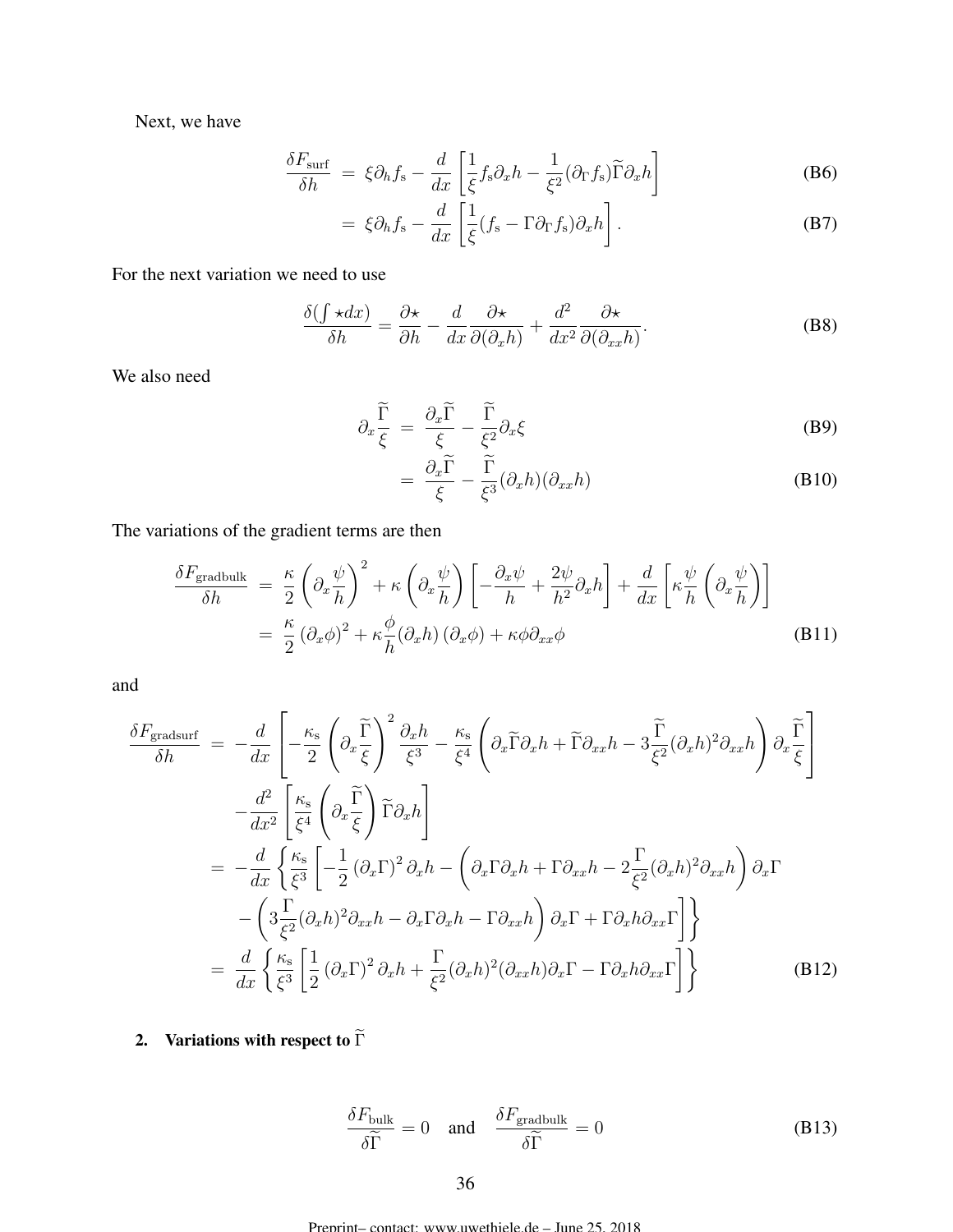$$
\frac{\delta F_{\text{wet}}}{\delta \widetilde{\Gamma}} = \frac{1}{\xi} \partial_{\Gamma} g \tag{B14}
$$

$$
\frac{\delta F_{\rm surf}}{\delta \widetilde{\Gamma}} = \partial_{\Gamma} f_{\rm s} \tag{B15}
$$

$$
\frac{\delta F_{\text{gradsurf}}}{\delta \widetilde{\Gamma}} = -\kappa_{\text{s}} \frac{1}{\xi^{4}} (\partial_{x} \Gamma)(\partial_{x} h)(\partial_{xx} h) - \kappa_{\text{s}} \frac{d}{dx} \left[ \frac{1}{\xi^{2}} \partial_{x} \Gamma \right]
$$
\n
$$
= \kappa_{\text{s}} \frac{1}{\xi^{4}} (\partial_{x} \Gamma)(\partial_{x} h)(\partial_{xx} h) - \kappa_{\text{s}} \frac{1}{\xi^{2}} \partial_{xx} \Gamma
$$
\n(B16)

3. Variations with respect to  $\psi$ 

$$
\frac{\delta F_{\text{surf}}}{\delta \psi} = 0 \quad \text{and} \quad \frac{\delta F_{\text{gradsurf}}}{\delta \psi} = 0 \tag{B17}
$$

$$
\frac{\delta F_{\text{wet}}}{\delta \psi} = \frac{1}{h} \partial_{\phi} g \tag{B18}
$$

$$
\frac{\delta F_{\text{bulk}}}{\delta \psi} = \partial_{\phi} f \tag{B19}
$$

$$
\frac{\delta F_{\text{gradbulk}}}{\delta \psi} = -\kappa \frac{1}{h} (\partial_x \phi)(\partial_x h) - \kappa \partial_{xx} \phi \tag{B20}
$$

# 4. Collecting the terms

The resulting expressions for the variations are

$$
p = \frac{\delta F}{\delta h} = f + h\partial_h f - \phi \partial_\phi f + \partial_h g - \frac{\phi}{h} \partial_\phi g + \xi \partial_h f_s
$$
  
+  $\frac{\kappa}{2} (\partial_x \phi)^2 + \kappa \frac{\phi}{h} (\partial_x h) (\partial_x \phi) + \kappa \phi \partial_{xx} \phi$  (B21)  
-  $\partial_x \left[ \frac{1}{\xi} \left( f_s - \Gamma \partial_\Gamma f_s - \frac{\Gamma}{\xi} \partial_\Gamma g - \frac{\kappa_s}{2\xi^2} (\partial_x \Gamma)^2 + \frac{\kappa_s}{\xi} \Gamma \partial_x \left( \frac{1}{\xi} \partial_x \Gamma \right) \right) \partial_x h \right]$   
 $\delta F$  1<sub>3,3,4</sub>,  $\delta f$  1<sub>3,5</sub>,  $\delta f$  1<sub>3,5</sub>,  $\delta f$  0<sub>3,5</sub> (B22)

$$
\mu_{\rm s} = \frac{\partial F}{\partial \widetilde{\Gamma}} = \frac{1}{\xi} \partial_{\Gamma} g + \partial_{\Gamma} f_{\rm s} - \frac{\kappa_{\rm s}}{\xi} \partial_x \left( \frac{1}{\xi} \partial_x \Gamma \right)
$$
(B22)

$$
\mu = \frac{\delta F}{\delta \psi} = \frac{1}{h} \partial_{\phi} g + \partial_{\phi} f - \frac{\kappa}{h} \partial_{x} (h \partial_{x} \phi) \tag{B23}
$$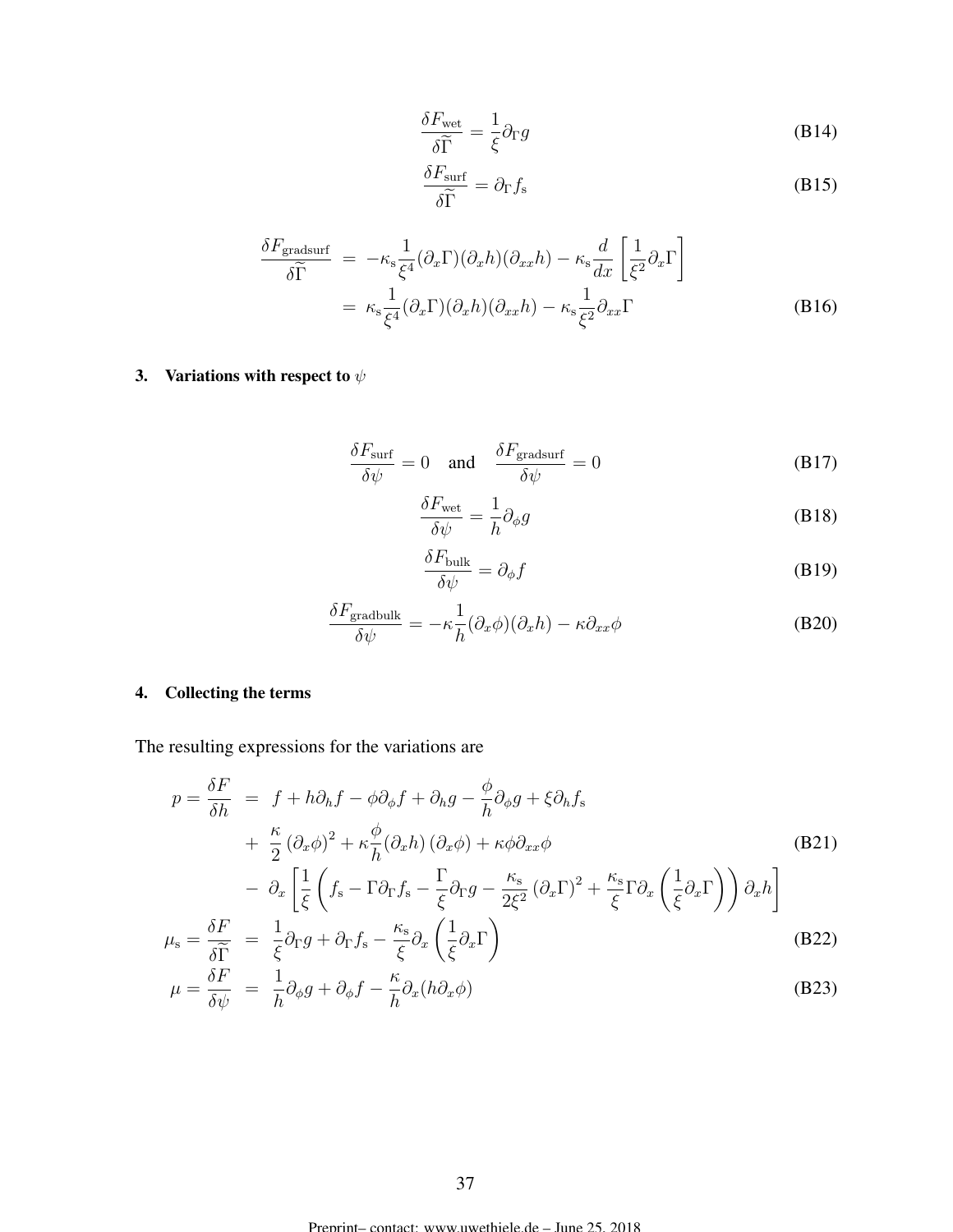<span id="page-37-0"></span>This seems the appropriate stage in the derivation to apply the long-wave approximation, i.e., to use  $(\partial_x h)^2 \sim \varepsilon^2 \ll 1$ . Therefore  $\xi \approx 1 + O(\varepsilon^2)$  and one obtains to highest order

$$
p = \frac{\delta F}{\delta h} = f + h\partial_h f - \phi \partial_\phi f + \partial_h g - \frac{\phi}{h} \partial_\phi g + \partial_h f_s
$$
  
+ 
$$
\frac{\kappa}{2} (\partial_x \phi)^2 + \kappa \frac{\phi}{h} (\partial_x h) (\partial_x \phi) + \kappa \phi \partial_{xx} \phi
$$
  
- 
$$
\partial_x [\tilde{\omega} \partial_x h]
$$
 (B24)

$$
\mu_{\rm s} = \frac{\delta F}{\delta \widetilde{\Gamma}} = \partial_{\Gamma} (f_{\rm s} + g) - \kappa_{\rm s} \partial_{xx} \Gamma
$$
\n(B25)

$$
\mu = \frac{\delta F}{\delta \psi} = \partial_{\phi} f + \frac{1}{h} \partial_{\phi} g - \frac{\kappa}{h} \partial_{x} (h \partial_{x} \phi) \tag{B26}
$$

where we have introduced

$$
\tilde{\gamma} = \tilde{\omega} = f_{\rm s} - \Gamma \partial_{\Gamma} f_{\rm s} - \Gamma \partial_{\Gamma} g - \frac{\kappa_{\rm s}}{2} (\partial_x \Gamma)^2 + \kappa_{\rm s} \Gamma \partial_{xx} \Gamma
$$
 (B27)

corresponding to the surface grand potential density for the nonlocal case. Note that  $\nabla \tilde{\gamma} =$  $-\Gamma \nabla \mu_s - \partial_{\Gamma} \nabla \Gamma$ . The free energy in the general case [\(B1\)](#page-34-0) may be simplified by assuming that cross-couplings between composition and film height are all contained in  $g(h, \Gamma, \phi)$  and do not appear in the bulk and surface energy. The latter are then  $f(\phi)$  and  $f_s(\Gamma)$ , respectively. In consequence,  $\partial_h f = 0$  and  $\partial_h f_s = 0$  Eqs. (B24)-(B26) simplify accordingly. The general expressions for the variations, i.e., Eqs.  $(B24)$  to  $(B26)$  are then introduced into the general gradient dynamics form [\(42\)](#page-15-0)-[\(45\)](#page-15-0). With specific simplifying assumptions for the individual terms of the energy functional, one obtains several models in the literature and all the models introduced above as special cases.

- [1] L. Onsager. Reciprocal relations in irreversible processes. II. *Phys. Rev.*, 38(12):2265–2279, December 1931. [doi:10.1103/PhysRev.38.2265](http://dx.doi.org/10.1103/PhysRev.38.2265).
- [2] L. Onsager. Reciprocal relations in irreversible processes. I. *Phys. Rev.*, 37(4):405–426, February 1931. [doi:10.1103/PhysRev.37.405](http://dx.doi.org/10.1103/PhysRev.37.405).
- [3] M. Doi. Onsager's variational principle in soft matter. *J. Phys.: Condens. Matter*, 23(28):284118, 2011. [doi:10.1088/0953-8984/23/28/284118](http://dx.doi.org/10.1088/0953-8984/23/28/284118).
- [4] A. Oron, S. H. Davis, and S. G. Bankoff. Long-scale evolution of thin liquid films. *Rev. Mod. Phys.*, 69:931–980, 1997. [doi:10.1103/RevModPhys.69.931](http://dx.doi.org/10.1103/RevModPhys.69.931).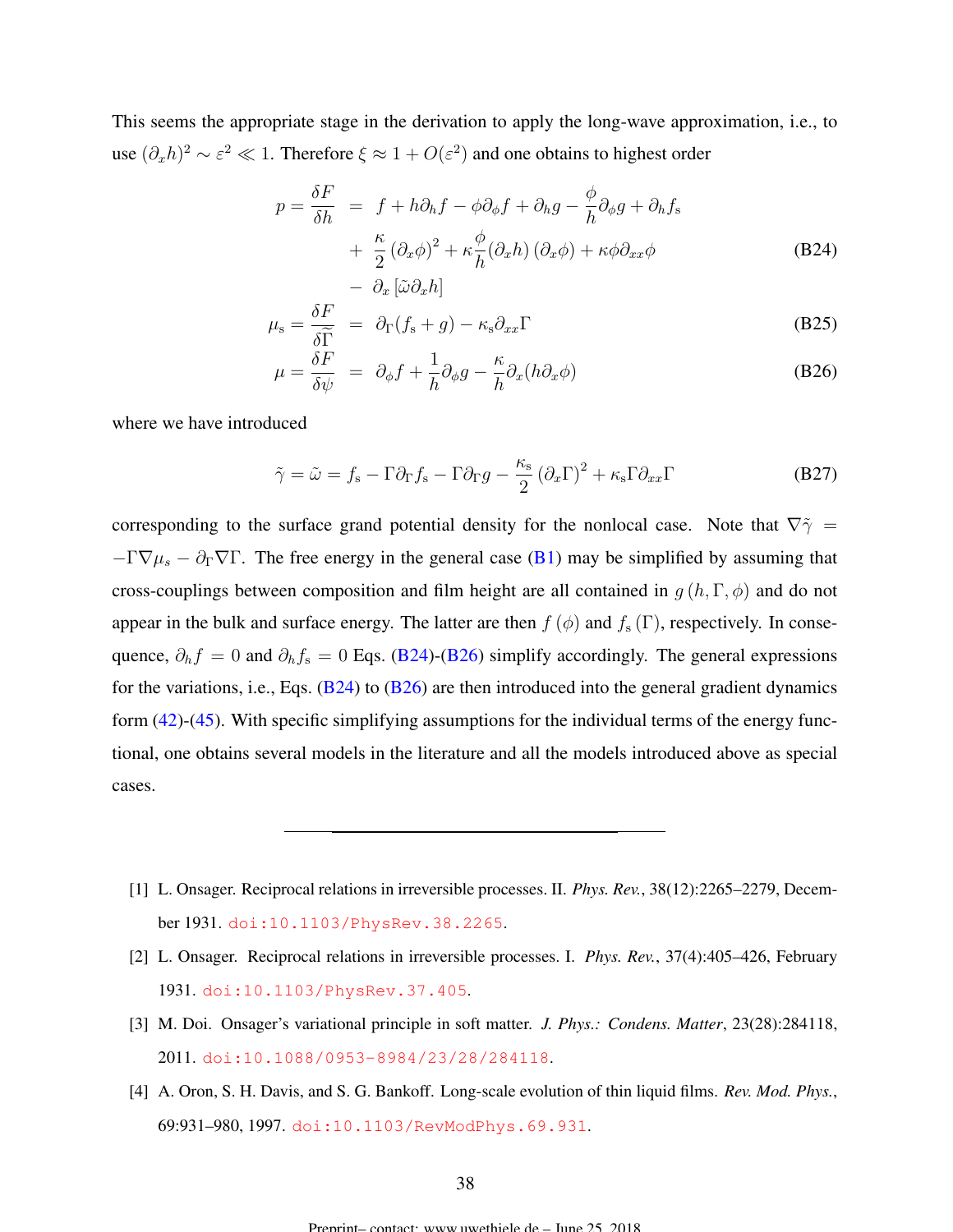- <span id="page-38-0"></span>[5] R. V. Craster and O. K. Matar. Dynamics and stability of thin liquid films. *Rev. Mod. Phys.*, 81:1131– 1198, 2009. [doi:10.1103/RevModPhys.81.1131](http://dx.doi.org/10.1103/RevModPhys.81.1131).
- [6] V. S. Mitlin. Dewetting of solid surface: Analogy with spinodal decomposition. *J. Colloid Interface Sci.*, 156:491–497, 1993. [doi:10.1006/jcis.1993.1142](http://dx.doi.org/10.1006/jcis.1993.1142).
- [7] A. Oron and P. Rosenau. Formation of patterns induced by thermocapillarity and gravity. *J. Physique II France*, 2:131–146, 1992.
- [8] U. Thiele. Thin film evolution equations from (evaporating) dewetting liquid layers to epitaxial growth. *J. Phys.: Condens. Matter*, 22:084019, 2010. [doi:10.1088/0953-8984/22/8/](http://dx.doi.org/10.1088/0953-8984/22/8/084019) [084019](http://dx.doi.org/10.1088/0953-8984/22/8/084019).
- [9] D. Bonn, J. Eggers, J. Indekeu, J. Meunier, and E. Rolley. Wetting and spreading. *Rev. Mod. Phys.*, 81:739–805, 2009. [doi:10.1103/RevModPhys.81.739](http://dx.doi.org/10.1103/RevModPhys.81.739).
- [10] M. Engelnkemper, S.and Wilczek, S. V. Gurevich, and U. Thiele. Morphological transitions of sliding drops - dynamics and bifurcations. 2016. [arXiv:http://arxiv.org/abs/1607.05482](http://arxiv.org/abs/http://arxiv.org/abs/1607.05482).
- [11] J. W. Cahn and J. E. Hilliard. Free energy of a nonuniform system. 1. Interfacual free energy. *J. Chem. Phys.*, 28:258–267, 1958. [doi:10.1063/1.1744102](http://dx.doi.org/10.1063/1.1744102).
- [12] J. W. Cahn. Phase separation by spinodal decomposition in isotropic systems. *J. Chem. Phys.*, 42:93–99, 1965. [doi:10.1063/1.1695731](http://dx.doi.org/10.1063/1.1695731).
- [13] J. S. Langer. An introduction to the kinetics of first-order phase transitions. In C. Godreche, editor, *Solids far from Equilibrium*, pages 297–363. Cambridge University Press, 1992.
- [14] L. M. Pismen and Y. Pomeau. Disjoining potential and spreading of thin liquid layers in the diffuse interface model coupled to hydrodynamics. *Phys. Rev. E*, 62:2480–2492, 2000. [doi:10.1103/](http://dx.doi.org/10.1103/PhysRevE.62.2480) [PhysRevE.62.2480](http://dx.doi.org/10.1103/PhysRevE.62.2480).
- [15] U. Thiele. Patterned deposition at moving contact line. *Adv. Colloid Interface Sci.*, 206:399–413, 2014. [doi:10.1016/j.cis.2013.11.002](http://dx.doi.org/10.1016/j.cis.2013.11.002).
- [16] B. J. Spencer, P. W. Voorhees, and S. H. Davis. Morphological instability in epitaxially strained dislocation-free solid films. *Phys. Rev. Lett.*, 67:3696–3699, 1991.
- [17] A. A. Golovin, S. H. Davis, and A. A. Nepomnyashchy. Model for faceting in a kinetically controlled crystal growth. *Phys. Rev. E*, 59:803–825, 1999.
- [18] A. A. Golovin, M. S. Levine, T. V. Savina, and S. H. Davis. Faceting instability in the presence of wetting interactions: A mechanism for the formation of quantum dots. *Phys. Rev. B*, 70:235342, 2004. [doi:10.1103/PhysRevB.70.235342](http://dx.doi.org/10.1103/PhysRevB.70.235342).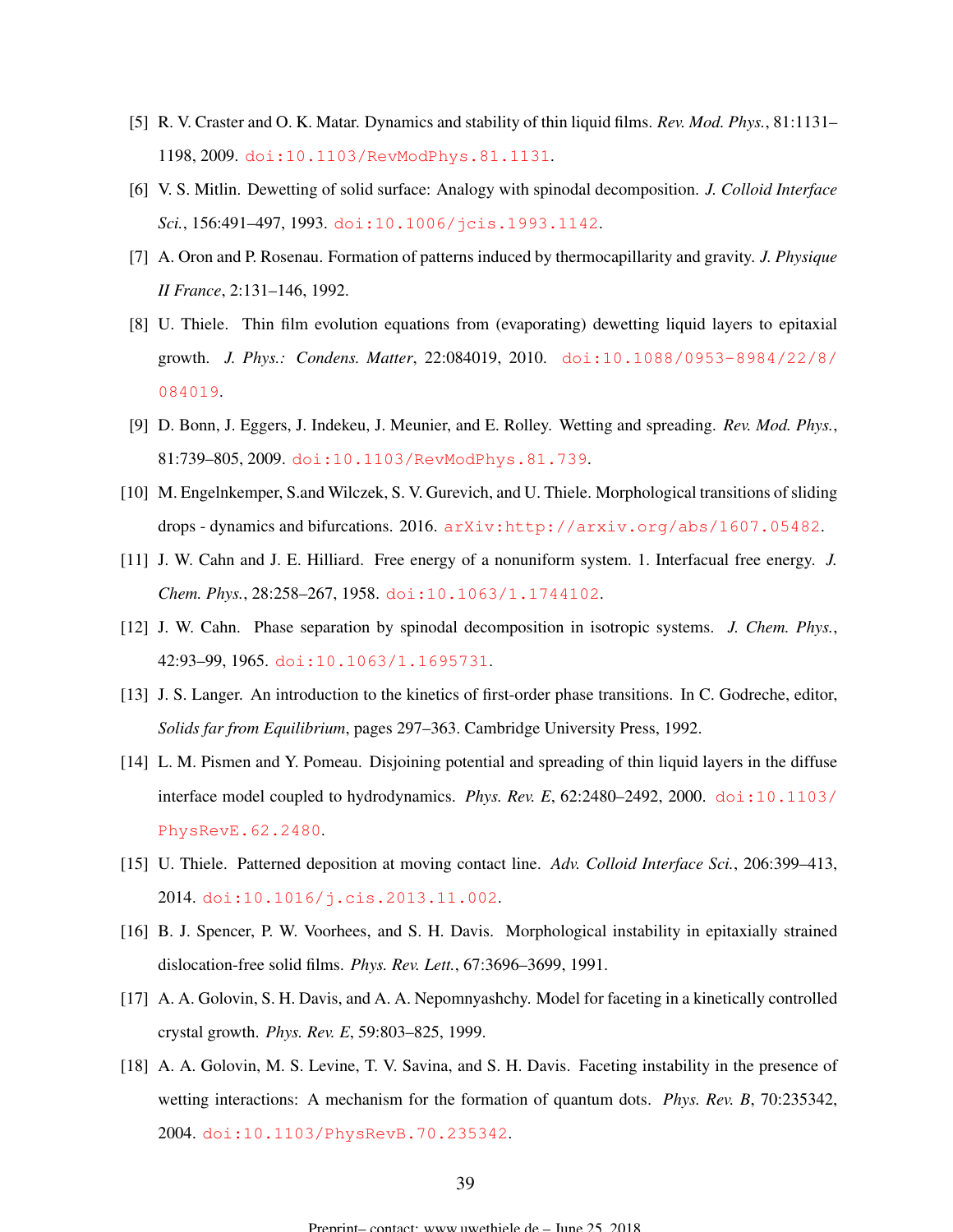- <span id="page-39-0"></span>[19] D. D. Vvedensky. Multiscale modelling of nanostructures. *J. Phys.: Condens. Matter*, 16:R1537– R1576, 2004. [doi:10.1088/0953-8984/16/50/R01](http://dx.doi.org/10.1088/0953-8984/16/50/R01).
- [20] D Gallez, NM Costa Pinto, and PM Bisch. Nonlinear dynamics and rupture of lipid bilayers. *J. Colloid Interface Sci.*, 160:141–148, 1993. [doi:10.1006/jcis.1993.1377](http://dx.doi.org/10.1006/jcis.1993.1377).
- [21] U. M. B. Marconi and P. Tarazona. Dynamic density functional theory of fluids. *J. Chem. Phys.*, 110:8032–8044, 1999.
- [22] U. M. B. Marconi and P. Tarazona. Dynamic density functional theory of fluids. *J. Phys.-Condes. Matter*, 12:A413–A418, 2000. [doi:10.1088/0953-8984/12/8A/356](http://dx.doi.org/10.1088/0953-8984/12/8A/356).
- [23] A. J. Archer and R. Evans. Dynamical density functional theory and its application to spinodal decomposition. *J. Chem. Phys.*, 121:4246–4254, 2004. [doi:10.1063/1.1778374](http://dx.doi.org/10.1063/1.1778374).
- [24] A. J. Archer and M. Rauscher. Dynamical density functional theory for interacting brownian particles: Stochastic or deterministic? *J. Phys. A-Math. Gen.*, 37:9325–9333, 2004. [doi:](http://dx.doi.org/10.1088/0305-4470/37/40/001) [10.1088/0305-4470/37/40/001](http://dx.doi.org/10.1088/0305-4470/37/40/001).
- [25] A. Pototsky, M. Bestehorn, D. Merkt, and U. Thiele. Alternative pathways of dewetting for a thin liquid two-layer film. *Phys. Rev. E*, 70:025201(R), 2004. [doi:10.1103/PhysRevE.70.025201](http://dx.doi.org/10.1103/PhysRevE.70.025201).
- [26] S Jachalski, R Huth, G Kitavtsev, D Peschka, and B Wagner. Stationary solutions of liquid two-layer thin-film models. *SIAM J. Appl. Math.*, 73:1183–1202, 2013. [doi:10.1137/120886613](http://dx.doi.org/10.1137/120886613).
- [27] U. Thiele. Note on thin film equations for solutions and suspensions. *Eur. Phys. J. Special Topics*, 197:213–220, 2011. [doi:10.1140/epjst/e2011-01462-7](http://dx.doi.org/10.1140/epjst/e2011-01462-7).
- [28] U. Thiele, D. V. Todorova, and H. Lopez. Gradient dynamics description for films of mixtures and suspensions: Dewetting triggered by coupled film height and concentration fluctuations. *Phys. Rev. Lett.*, 111:117801, 2013. [doi:10.1103/PhysRevLett.111.117801](http://dx.doi.org/10.1103/PhysRevLett.111.117801).
- [29] U. Thiele, A. J. Archer, and M. Plapp. Thermodynamically consistent description of the hydrodynamics of free surfaces covered by insoluble surfactants of high concentration. *Phys. Fluids*, 24:102107, 2012. [doi:10.1063/1.4758476](http://dx.doi.org/10.1063/1.4758476).
- [30] A. Pototsky, M. Bestehorn, D. Merkt, and U. Thiele. Morphology changes in the evolution of liquid two-layer films. *J. Chem. Phys.*, 122:224711, 2005. [doi:10.1063/1.1927512](http://dx.doi.org/10.1063/1.1927512).
- [31] M. Wilczek, W. B. H. Tewes, S. V. Gurevich, M. H. Köpf, L. Chi, and U. Thiele. Modelling pattern formation in dip-coating experiments. *Math. Model. Nat. Phenom.*, 10:44–60, 2015. [doi:10.](http://dx.doi.org/10.1051/mmnp/201510402) [1051/mmnp/201510402](http://dx.doi.org/10.1051/mmnp/201510402).
- [32] C Sample and AA Golovin. Nonlinear dynamics of a double bilipid membrane. *Phys. Rev. E*,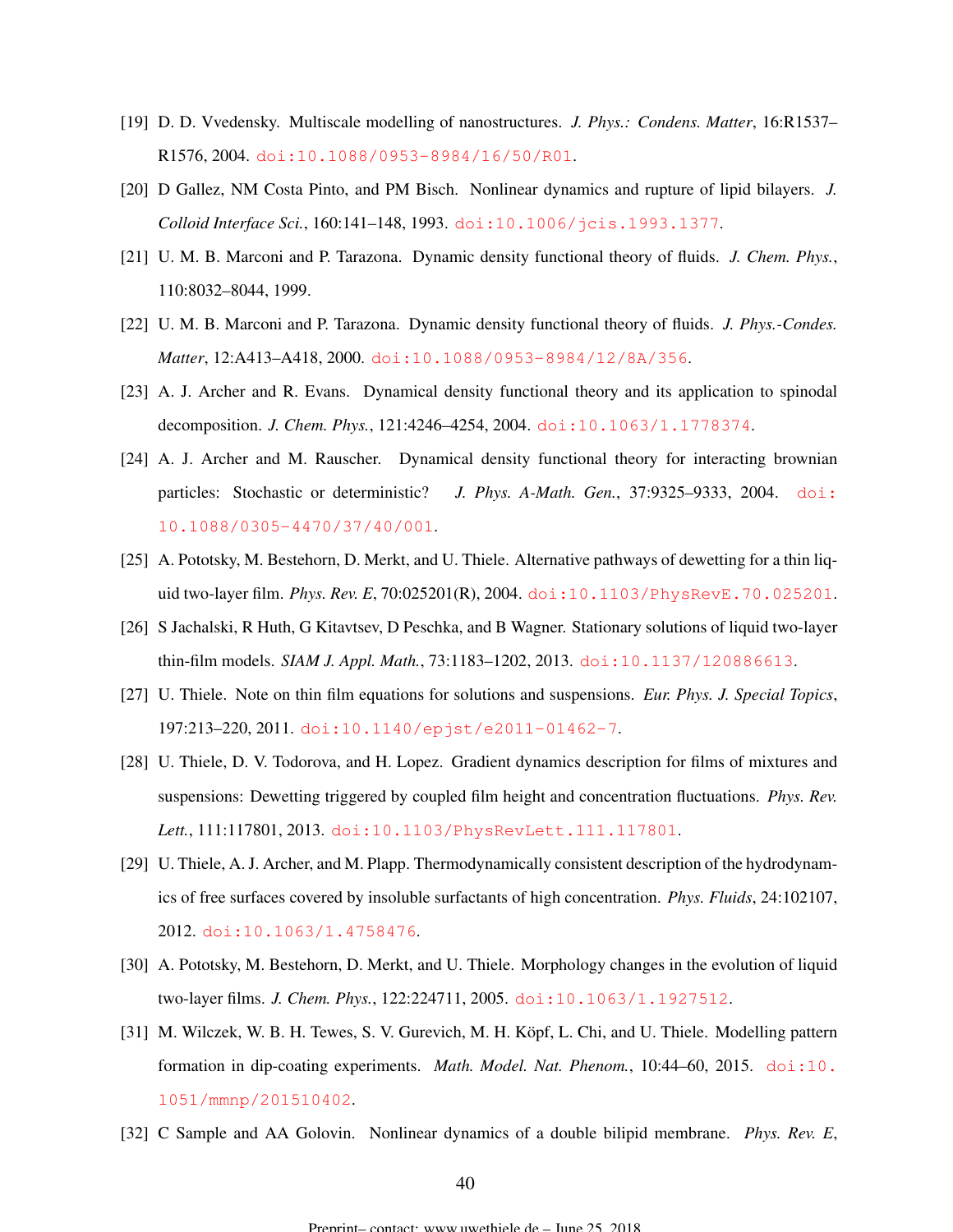76:031925, 2007. [doi:10.1103/PhysRevE.76.031925](http://dx.doi.org/10.1103/PhysRevE.76.031925).

- <span id="page-40-0"></span>[33] Y Hirose, S Komura, and D Andelman. Concentration fluctuations and phase transitions in coupled modulated bilayers. *Phys. Rev. E*, 86:021916, 2012. [doi:10.1103/PhysRevE.86.021916](http://dx.doi.org/10.1103/PhysRevE.86.021916).
- [34] A. J. Archer, M. J. Robbins, and U. Thiele. Dynamical density functional theory for the dewetting of evaporating thin films of nanoparticle suspensions exhibiting pattern formation. *Phys. Rev. E*, 81(2):021602, 2010. [doi:10.1103/PhysRevE.81.021602](http://dx.doi.org/10.1103/PhysRevE.81.021602).
- [35] Andrew J Archer. Dynamical density functional theory: binary phase-separating colloidal fluid in a cavity. *J. Phys.: Condens. Matter*, 17(10):1405, 2005.
- [36] X. Xu, U. Thiele, and T. Qian. A variational approach to thin film hydrodynamics of binary mixtures. *J. Phys.: Condens. Matter*, 27:085005, 2015. [doi:10.1088/0953-8984/27/8/085005](http://dx.doi.org/10.1088/0953-8984/27/8/085005).
- [37] H Emmerich, H Löwen, R Wittkowski, T Gruhn, GI Toth, G Tegze, and L Granasy. Phasefield-crystal models for condensed matter dynamics on atomic length and diffusive time scales: an overview. *Adv. Phys.*, 61:665–743, 2012. [doi:10.1080/00018732.2012.737555](http://dx.doi.org/10.1080/00018732.2012.737555).
- [38] Y Hirose, S Komura, and D Andelman. Coupled modulated bilayers: A phenomenological model. *ChemPhysChem*, 10:2839–2846, 2009. [doi:10.1002/cphc.200900618](http://dx.doi.org/10.1002/cphc.200900618).
- [39] M. Doi. *Soft Matter Physics*. Oxford University Press, Oxford, 2013.
- [40] P.-G. de Gennes. Wetting: Statics and dynamics. *Rev. Mod. Phys.*, 57:827–863, 1985. [doi:](http://dx.doi.org/10.1103/RevModPhys.57.827) [10.1103/RevModPhys.57.827](http://dx.doi.org/10.1103/RevModPhys.57.827).
- [41] J. N. Israelachvili. *Intermolecular and Surface Forces*. Academic Press, London, 3rd edition, 2011.
- [42] S. Kalliadasis and U. Thiele, editors. *Thin Films of Soft Matter*. Springer, Wien, 2007. [doi:](http://dx.doi.org/10.1007/978-3-211-69808-2) [10.1007/978-3-211-69808-2](http://dx.doi.org/10.1007/978-3-211-69808-2).
- [43] N. Tretyakov, M. Müller, D. Todorova, and U. Thiele. Parameter passing between molecular dynamics and continuum models for droplets on solid substrates: The static case. *J. Chem. Phys.*, 138:064905, 2013. [doi:10.1063/1.4790581](http://dx.doi.org/10.1063/1.4790581).
- [44] A. P. Hughes, U. Thiele, and A. J. Archer. Liquid drops on a surface: using density functional theory to calculate the binding potential and drop profiles and comparing with results from mesoscopic modelling. *J. Chem. Phys.*, 142:074702, 2015. [doi:10.1063/1.4907732](http://dx.doi.org/10.1063/1.4907732).
- [45] A. Münch, B. Wagner, and T. P. Witelski. Lubrication models with small to large slip lengths. *J. Eng. Math.*, 53:359–383, 2005. [doi:10.1007/s10665-005-9020-3](http://dx.doi.org/10.1007/s10665-005-9020-3).
- [46] A. V. Lyushnin, A. A. Golovin, and L. M. Pismen. Fingering instability of thin evaporating liquid films. *Phys. Rev. E*, 65:021602, 2002. [doi:10.1103/PhysRevE.65.021602](http://dx.doi.org/10.1103/PhysRevE.65.021602).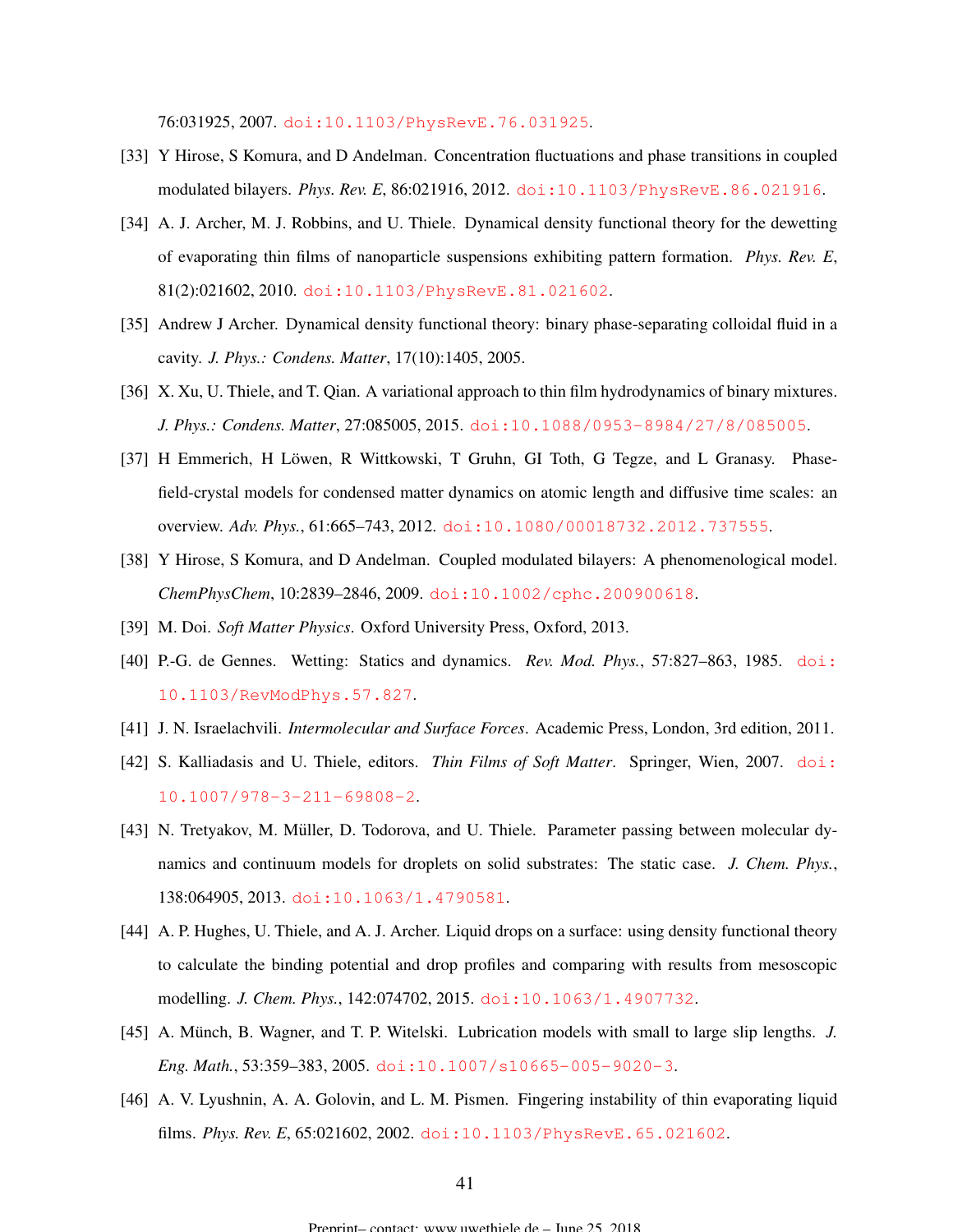- <span id="page-41-0"></span>[47] S Bommer, F Cartellier, S Jachalski, D Peschka, R Seemann, and B Wagner. Droplets on liquids and their journey into equilibrium. *Eur. Phys. J. E.*, 36:87, 2013. [doi:10.1140/epje/](http://dx.doi.org/10.1140/epje/i2013-13087-x) [i2013-13087-x](http://dx.doi.org/10.1140/epje/i2013-13087-x).
- [48] N. Clarke. Toward a model for pattern formation in ultrathin-film binary mixtures. *Macromolecules*, 38:6775–6778, 2005. [doi:10.1021/ma0505777](http://dx.doi.org/10.1021/ma0505777).
- [49] K. R. Thomas, N. Clarke, R. Poetes, M. Morariu, and U. Steiner. Wetting induced instabilities in miscible polymer blends. *Soft Matter*, 6:3517–3523, 2010. [doi:10.1039/c0sm00046a](http://dx.doi.org/10.1039/c0sm00046a).
- [50] A. J. Archer, D. Pini, R. Evans, and L. Reatto. Model colloidal fluid with competing interactions: Bulk and interfacial properties rid e-5709-2011. *J. Chem. Phys.*, 126:014104, 2007. [doi:10.](http://dx.doi.org/10.1063/1.2405355) [1063/1.2405355](http://dx.doi.org/10.1063/1.2405355).
- [51] AJ Archer, C Ionescu, D Pini, and L Reatto. Theory for the phase behaviour of a colloidal fluid with competing interactions. *J. Phys.-Condes. Matter*, 20:415106, 2008. [doi:10.1088/0953-8984/](http://dx.doi.org/10.1088/0953-8984/20/41/415106) [20/41/415106](http://dx.doi.org/10.1088/0953-8984/20/41/415106).
- [52] J.-P. Hansen and I. R. McDonald. *Theory of simple liquids*. Academic Press, London, 3rd edition edition, 2006.
- [53] Y. Pawar and K. J. Stebe. Marangoni effects on drop deformation in an extensional flow: The role of surfactant physical chemistry .1. insoluble surfactants. *Phys. Fluids*, 8:1738–1751, 1996.
- [54] Y. W. Kruijt-Stegeman, F. N. van de Vosse, and H. E. H. Meijer. Droplet behavior in the presence of insoluble surfactants. *Phys. Fluids*, 16:2785–2796, 2004. [doi:10.1063/1.1756168](http://dx.doi.org/10.1063/1.1756168).
- [55] C. D. Eggleton, Y. P. Pawar, and K. J. Stebe. Insoluble surfactants on a drop in an extensional flow: a generalization of the stagnated surface limit to deforming interfaces. *J. Fluid Mech.*, 385:79–99, 1999.
- [56] Note, that formally since  $\psi$  is an effective layer thickness,  $\mu$  is also a pressure a partial pressure of the solute.
- [57] D. Jasnow and J. Viñals. Coarse-grained description of thermo-capillary flow. Phys. Fluids, 8:660– 669, 1996.
- [58] U. Thiele, S. Madruga, and L. Frastia. Decomposition driven interface evolution for layers of binary mixtures: I. Model derivation and stratified base states. *Phys. Fluids*, 19:122106, 2007. [doi:](http://dx.doi.org/10.1063/1.2824404) [10.1063/1.2824404](http://dx.doi.org/10.1063/1.2824404).
- [59] G. L. Leal. *Advanced transport phenomena*. Cambridge University Press, Cambridge, 2007.
- [60] P. Atkins and J. de Paula. *Atkins' Physical Chemistry*. Oxford University Press, Oxford, 9 edition,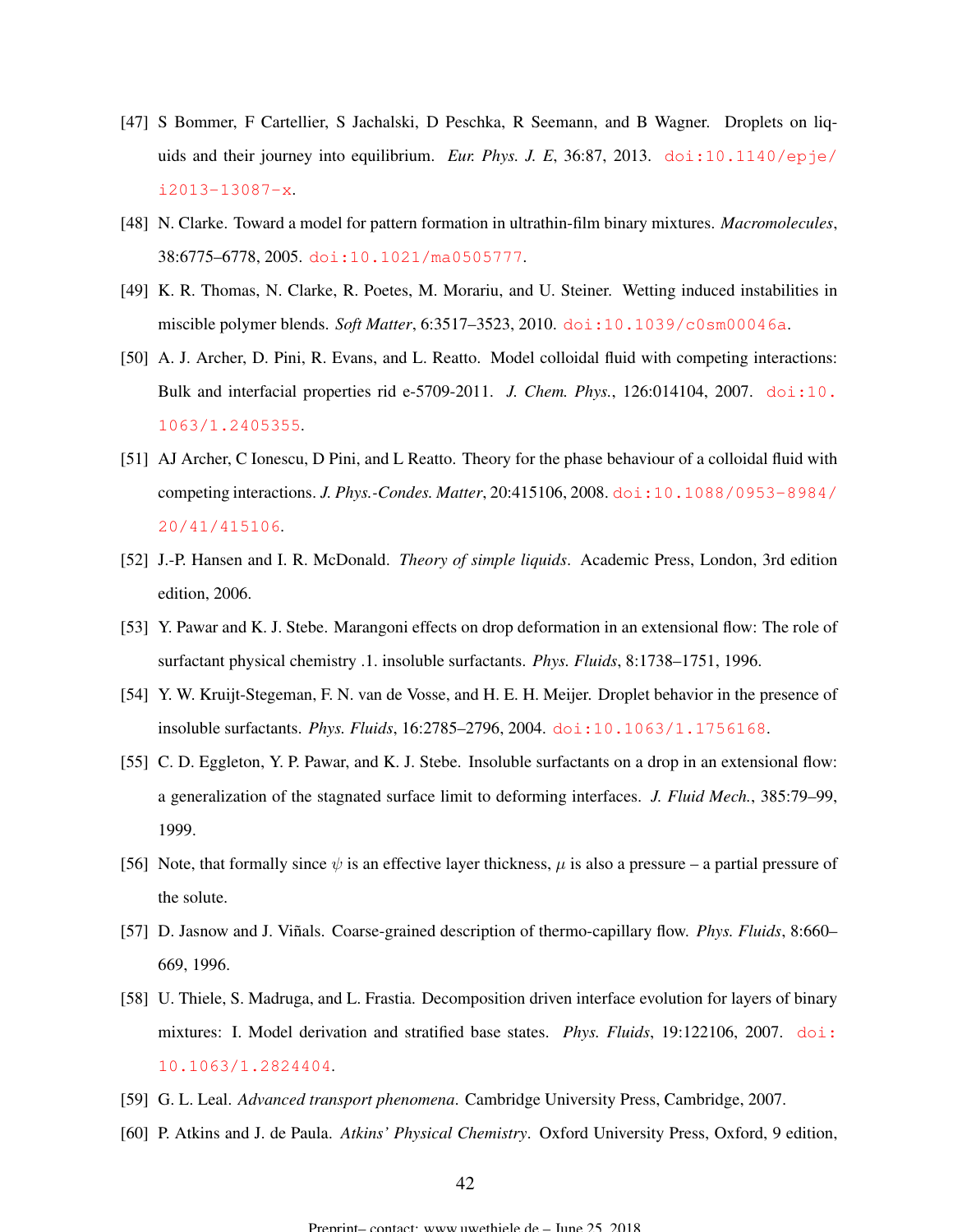2010.

- <span id="page-42-0"></span>[61] A Rednikov and P Colinet. Singularity-free description of moving contact lines for volatile liquids. *Phys. Rev. E*, 87:010401, 2013. [doi:10.1103/PhysRevE.87.010401](http://dx.doi.org/10.1103/PhysRevE.87.010401).
- [62] V. S. Ajaev and G. M. Homsy. Steady vapor bubbles in rectangular microchannels. *J. Colloid Interface Sci.*, 240:259–271, 2001. [doi:10.1006/jcis.2001.7562](http://dx.doi.org/10.1006/jcis.2001.7562).
- [63] V. S. Ajaev. Evolution of dry patches in evaporating liquid films. *Phys. Rev. E*, 72:031605, 2005. [doi:10.1103/PhysRevE.72.031605](http://dx.doi.org/10.1103/PhysRevE.72.031605).
- [64] A. Y. Rednikov and P. Colinet. Vapor-liquid steady meniscus at a superheated wall: Asymptotics in an intermediate zone near the contact line. *Microgravity Sci. Technol.*, 22:249–255, 2010. [doi:](http://dx.doi.org/10.1007/s12217-010-9177-x) [10.1007/s12217-010-9177-x](http://dx.doi.org/10.1007/s12217-010-9177-x).
- [65] H Diamant and D Andelman. Kinetics of surfactant adsorption at fluid-fluid interfaces. *J. Phys. Chem.*, 100:13732–13742, 1996. [doi:10.1021/jp960377k](http://dx.doi.org/10.1021/jp960377k).
- [66] V. B. Fainerman, S. A. Zholob, E. H. Lucassen-Reynders, and R. Miller. Comparison of various models describing the adsorption of surfactant molecules capable of interfacial reorientation. *J. Colloid Interface Sci.*, 261:180–183, 2003. [doi:10.1016/S0021-9797\(02\)00226-6](http://dx.doi.org/10.1016/S0021-9797(02)00226-6).
- [67] J. K. Ferri and K. J. Stebe. Soluble surfactants undergoing surface phase transitions: A Maxwell construction and the dynamic surface tension. *J. Colloid Interface Sci.*, 209:1–9, 1999.
- [68] A Mielke. A gradient structure for reaction-diffusion systems and for energy-drift-diffusion systems. *Nonlinearity*, 24:1329–1346, 2011. [doi:10.1088/0951-7715/24/4/016](http://dx.doi.org/10.1088/0951-7715/24/4/016).
- [69] O. E. Jensen and J. B. Grotberg. The spreading of heat or soluble surfactant along a thin liquid film. *Phys. Fluids A*, 5:58–68, 1993. [doi:10.1063/1.858789](http://dx.doi.org/10.1063/1.858789).
- [70] M. R. E. Warner, R. V. Craster, and O. K. Matar. Surface patterning via evaporation of ultrathin films containing nanoparticles. *J. Colloid Interface Sci.*, 267:92–110, 2003. [doi:10.1016/](http://dx.doi.org/10.1016/S0021-9797(03)00640-4) [S0021-9797\(03\)00640-4](http://dx.doi.org/10.1016/S0021-9797(03)00640-4).
- [71] L. Ó. Náraigh and J. L. Thiffeault. Nonlinear dynamics of phase separation in thin films. Nonlinear*ity*, 23:1559–1583, 2010. [doi:10.1088/0951-7715/23/7/003](http://dx.doi.org/10.1088/0951-7715/23/7/003).
- [72] R Borcia, S Menzel, M Bestehorn, S Karpitschka, and H Riegler. Delayed coalescence of droplets with miscible liquids: Lubrication and phase field theories. *Eur. Phys. J. E.*, 34, 2011. [doi:10.](http://dx.doi.org/10.1140/epje/i2011-11024-9) [1140/epje/i2011-11024-9](http://dx.doi.org/10.1140/epje/i2011-11024-9).
- [73] S Karpitschka and H Riegler. Sharp transition between coalescence and non-coalescence of sessile drops. *J. Fluid Mech.*, 743:R1, 2014. [doi:10.1017/jfm.2014.73](http://dx.doi.org/10.1017/jfm.2014.73).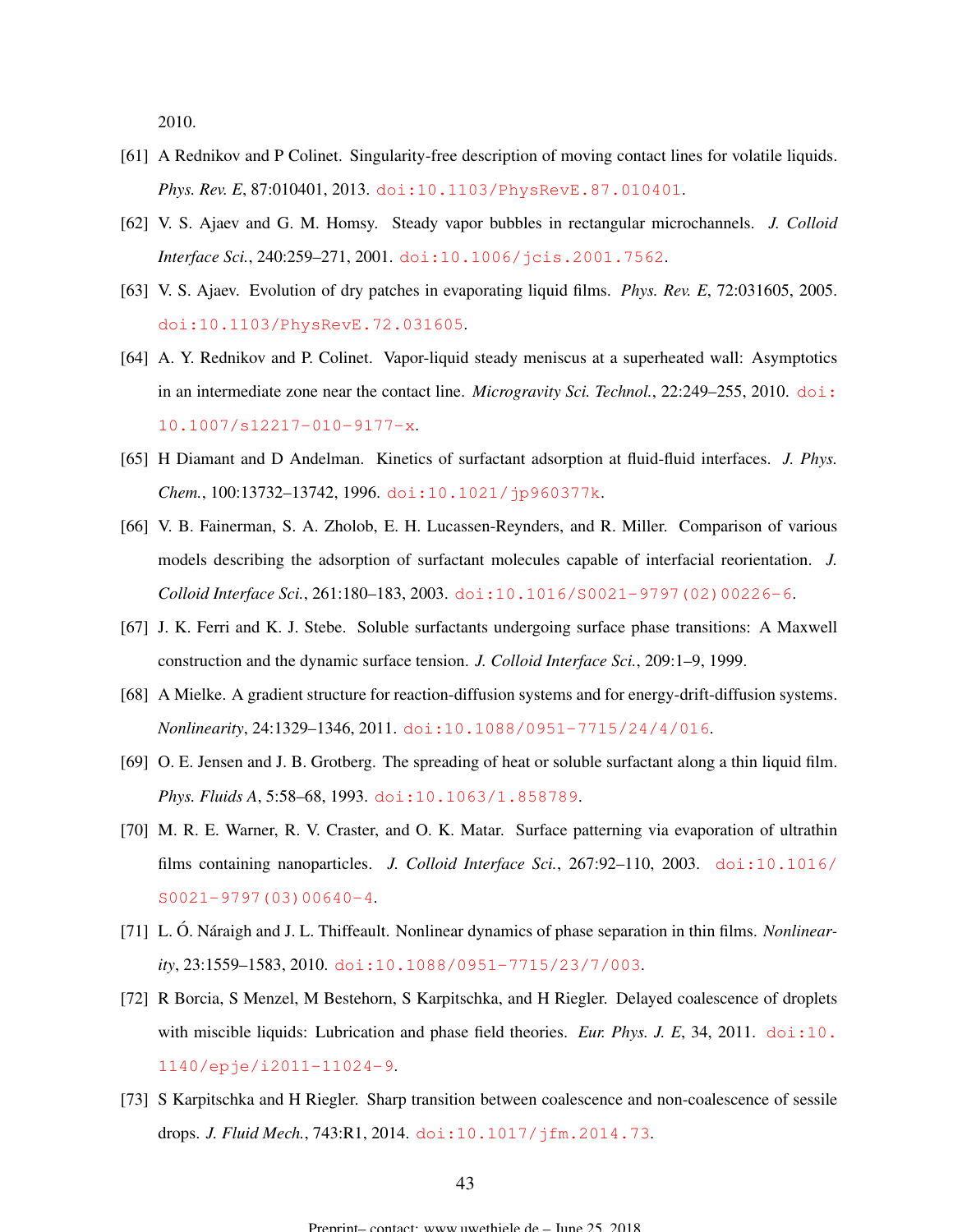- <span id="page-43-0"></span>[74] M. R. E. Warner, R. V. Craster, and O. K. Matar. Fingering phenomena created by a soluble surfactant deposition on a thin liquid film. *Phys. Fluids*, 16:2933–2951, 2004.
- [75] M. S. Borgas and J. B. Grotberg. Monolayer flow on a thin film (lung application). *J. Fluid Mech.*, 193:151–170, 1988. [doi:10.1017/S0022112088002095](http://dx.doi.org/10.1017/S0022112088002095).
- [76] D. P. III Gaver and J. B. Grotberg. The dynamics of a localized surfactant on a thin film. *J. Fluid Mech.*, 213:127–148, 1990. [doi:10.1017/S0022112090002257](http://dx.doi.org/10.1017/S0022112090002257).
- [77] O. K. Matar and R. V. Craster. Models for Marangoni drying. *Phys. Fluids*, 13:1869–1883, 2001. [doi:10.1063/1.1378034](http://dx.doi.org/10.1063/1.1378034).
- [78] M Hanyak, DKN Sinz, and AA Darhuber. Soluble surfactant spreading on spatially confined thin liquid films. *Soft Matter*, 8:7660–7671, 2012. [doi:10.1039/c2sm25484k](http://dx.doi.org/10.1039/c2sm25484k).
- [79] Normally, the equations can still be brought into the gradient dynamics form by suitably modifying the dependence of the molecular diffusivity on concentration.
- [80] M. R. E. Warner, R. V. Craster, and O. K. Matar. Dewetting of ultrathin surfactant-covered films. *Phys. Fluids*, 14:4040–4054, 2002.
- [81] G. H. Hu. Linear stability of ultrathin slipping films with insoluble surfactant. *Phys. Fluids*, 17:088105, 2005. [doi:10.1063/1.2017229](http://dx.doi.org/10.1063/1.2017229).
- [82] L. S. Fisher and A. A. Golovin. Instability of a two-layer thin liquid film with surfactants: Dewetting waves. *J. Colloid Interface Sci.*, 307:203–214, 2007.
- [83] CX Li, K Jiang, and XM Ye. Stability characteristics of thin film dewetting with insoluble surfactant. *Acta Phys. Sin.*, 62:234702, 2013. [doi:10.7498/aps.62.234702](http://dx.doi.org/10.7498/aps.62.234702).
- [84] GH Hu. Influences of oscillatory structural forces on dewetting of nanoparticle-laden ultra-thin films. *Acta Mechanica Sinica*, 28:737–745, 2012. [doi:10.1007/s10409-012-0066-y](http://dx.doi.org/10.1007/s10409-012-0066-y).
- [85] RV Craster and OK Matar. On autophobing in surfactant-driven thin films. *Langmuir*, 23:2588–2601, 2007. [doi:10.1021/la0629936](http://dx.doi.org/10.1021/la0629936).
- [86] R Fondecave and F Brochard-Wyart. Wetting laws for polymer solutions. *Europhys. Lett.*, 37:115– 120, 1997. [doi:10.1209/epl/i1997-00120-y](http://dx.doi.org/10.1209/epl/i1997-00120-y).
- [87] R Fondecave and F Brochard-Wyart. Polymers as dewetting agents. *Macromolecules*, 31:9305–9315, 1998. [doi:10.1021/ma980098q](http://dx.doi.org/10.1021/ma980098q).
- [88] B. V. Derjaguin and N. V. Churaev. Disjoining pressure of thin-layers of binary-solutions. *J. Colloid Interface Sci.*, 62:369–380, 1977.
- [89] M. Geoghegan and G. Krausch. Wetting at polymer surfaces and interfaces. *Prog. Polym. Sci.*,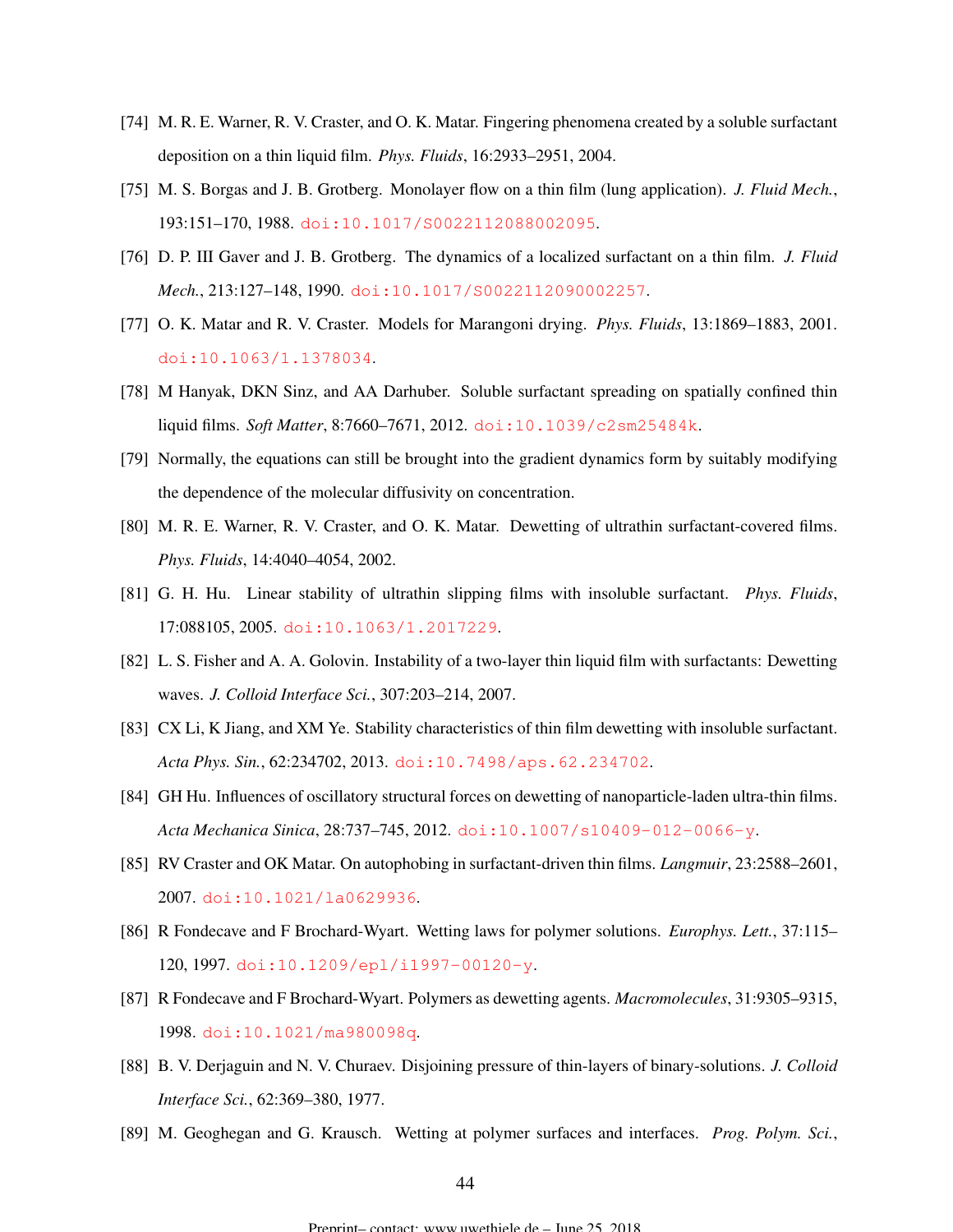28:261–302, 2003. [doi:10.1016/S0079-6700\(02\)00080-1](http://dx.doi.org/10.1016/S0079-6700(02)00080-1).

- <span id="page-44-0"></span>[90] H. Riegler and K. Spratte. Structural-changes in lipid monolayers during the Langmuir-Blodgett transfer due to substrate monolayer interactions. *Thin Solid Films*, 210:9–12, 1992. [doi:10.](http://dx.doi.org/10.1016/0040-6090(92)90153-3) [1016/0040-6090\(92\)90153-3](http://dx.doi.org/10.1016/0040-6090(92)90153-3).
- [91] LQ Li, MH Köpf, SV Gurevich, R Friedrich, and LF Chi. Structure formation by dynamic selfassembly. *Small*, 8:488–503, 2012. [doi:10.1002/smll.201101930](http://dx.doi.org/10.1002/smll.201101930).
- [92] M. H. Köpf, S. V. Gurevich, and R. Friedrich. Thin film dynamics with surfactant phase transition. *Europhys. Lett.*, 86:66003, 2009. [doi:10.1209/0295-5075/86/66003](http://dx.doi.org/10.1209/0295-5075/86/66003).
- [93] M. H. Köpf, S. V. Gurevich, R. Friedrich, and L. F. Chi. Pattern formation in monolayer transfer systems with substrate-mediated condensation. *Langmuir*, 26:10444–10447, 2010. [doi:](http://dx.doi.org/10.1021/la101900z) [10.1021/la101900z](http://dx.doi.org/10.1021/la101900z).
- [94] C. K. Sarika, G. Tomar, J. K. Basu, and U. Thiele. Bimodality of hierarchical self-assembly of polymeric nanoparticles. *Soft Matter*, 11:8975–8980, 2015. [doi:10.1039/c5sm02108a](http://dx.doi.org/10.1039/c5sm02108a).
- [95] DW Fallest, AM Lichtenberger, CJ Fox, and KE Daniels. Fluorescent visualization of a spreading surfactant. *New J. Phys.*, 12:073029, 2010. [doi:10.1088/1367-2630/12/7/073029](http://dx.doi.org/10.1088/1367-2630/12/7/073029).
- [96] SL Strickland, M Hin, MR Sayanagi, C Gaebler, KE Daniels, and R Levy. Self-healing dynamics of surfactant coatings on thin viscous films. *Phys. Fluids*, 26:042109, 2014. [doi:10.1063/1.](http://dx.doi.org/10.1063/1.4872020) [4872020](http://dx.doi.org/10.1063/1.4872020).
- [97] BP Binks. Particles as surfactants similarities and differences. *Curr. Opin. Colloid Interface Sci.*, 7:21–41, 2002. [doi:10.1016/S1359-0294\(02\)00008-0](http://dx.doi.org/10.1016/S1359-0294(02)00008-0).
- [98] V. Garbin, J. C. Crocker, and K. J. Stebe. Forced desorption of nanoparticles from an oil-water interface. *Langmuir*, 28:1663–1667, 2012. [doi:10.1021/la202954c](http://dx.doi.org/10.1021/la202954c).
- [99] C. Honisch, T.-S. Lin, A. Heuer, U. Thiele, and S. V. Gurevich. Instabilities of layers of deposited molecules on chemically stripe patterned substrates: Ridges vs. drops. *Langmuir*, 31:10618–10631, 2015. [doi:10.1021/acs.langmuir.5b02407](http://dx.doi.org/10.1021/acs.langmuir.5b02407).
- [100] B Scheid, J Delacotte, B Dollet, E Rio, F Restagno, EA van Nierop, I Cantat, D Langevin, and HA Stone. The role of surface rheology in liquid film formation. *Europhys. Lett.*, 90:24002, 2010. [doi:10.1209/0295-5075/90/24002](http://dx.doi.org/10.1209/0295-5075/90/24002).
- [101] Y. Sumino, M. Nagayama, H. Kitahata, S. M. Nomura, N. Magome, Y. Mori, and K. Yoshikawa. Chemo-sensitive running droplet. *Phys. Rev. E*, 72:041603, 2005. [doi:10.1103/PhysRevE.](http://dx.doi.org/10.1103/PhysRevE.72.041603) [72.041603](http://dx.doi.org/10.1103/PhysRevE.72.041603).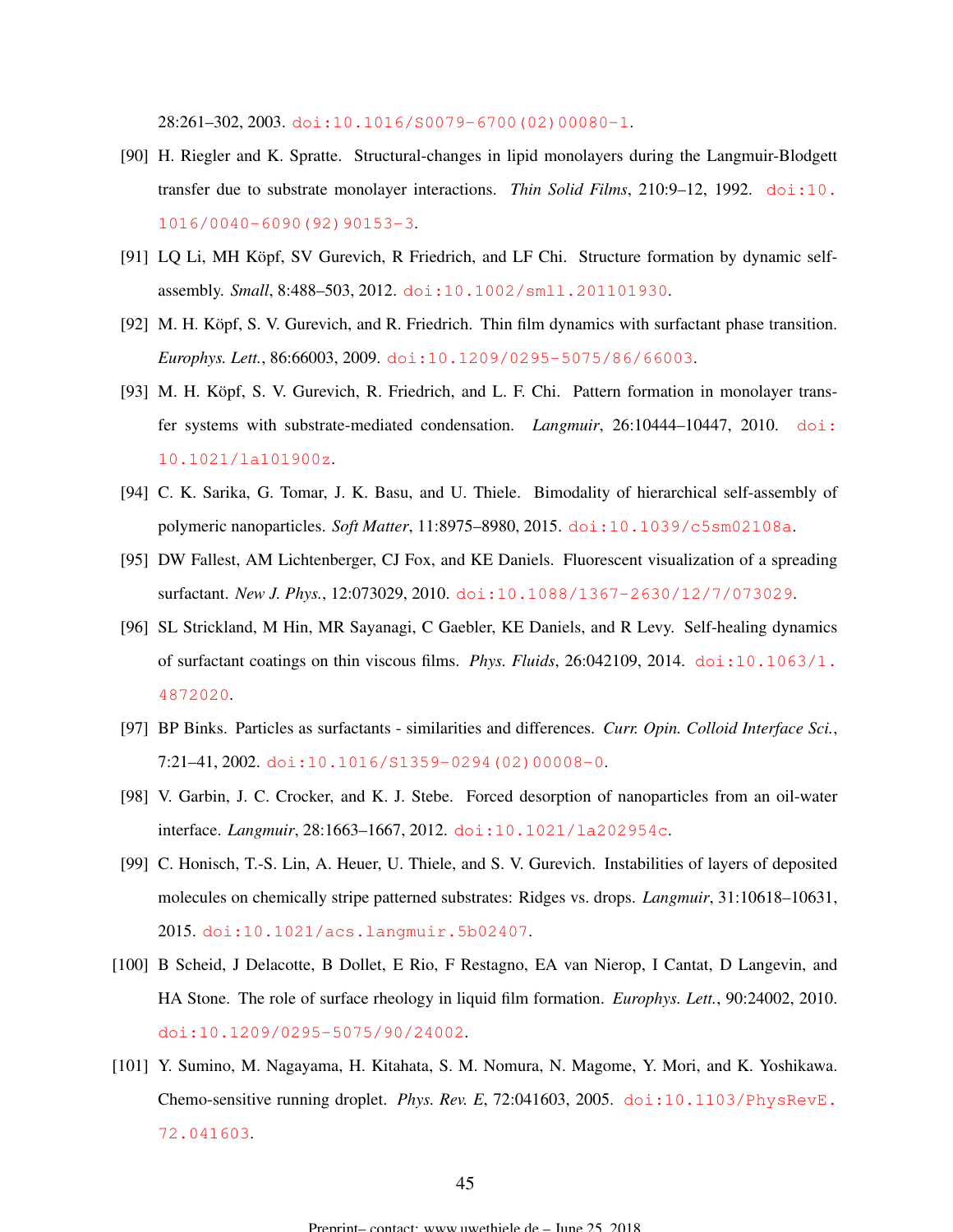- <span id="page-45-0"></span>[102] Y. Sumino, N. Magome, and K. Yoshikawa. An oil droplet that spontaneously climbs up stairs. *Prog. Theor. Phys. Suppl.*, 161:348–351, 2006.
- [103] B Bera, MHG Duits, MAC Stuart, D van den Ende, and F Mugele. Surfactant induced autophobing. *Soft Matter*, 12:4562–4571, 2016. [doi:10.1039/c6sm00128a](http://dx.doi.org/10.1039/c6sm00128a).
- [104] RV Craster and OK Matar. Numerical simulations of fingering instabilities in surfactant-driven thin films. *Phys. Fluids*, 18:032103, 2006. [doi:10.1063/1.2180776](http://dx.doi.org/10.1063/1.2180776).
- [105] BD Edmonstone, RV Craster, and OK Matar. Surfactant-induced fingering phenomena beyond the critical micelle concentration. *J. Fluid Mech.*, 564:105-138, 2006. [doi:10.1017/](http://dx.doi.org/10.1017/S0022112006001352) [S0022112006001352](http://dx.doi.org/10.1017/S0022112006001352).
- [106] G Karapetsas, RV Craster, and OK Matar. On surfactant-enhanced spreading and superspreading of liquid drops on solid surfaces. *J. Fluid Mech.*, 670:5–37, 2011. [doi:10.1017/](http://dx.doi.org/10.1017/S0022112010005495) [S0022112010005495](http://dx.doi.org/10.1017/S0022112010005495).
- [107] A Nikolov and D Wasan. Superspreading mechanisms: An overview. *Eur. Phys. J.-Spec. Top.*, 197:325–341, 2011. [doi:10.1140/epjst/e2011-01476-1](http://dx.doi.org/10.1140/epjst/e2011-01476-1).
- [108] C Maldarelli. On the microhydrodynamics of superspreading. *J. Fluid Mech.*, 670:1–4, 2011. [doi:](http://dx.doi.org/10.1017/S0022112010006531) [10.1017/S0022112010006531](http://dx.doi.org/10.1017/S0022112010006531).
- [109] R Hadgiivanova, H Diamant, and D Andelman. Kinetics of surfactant micellization: A free energy approach. *J. Phys. Chem. B*, 115:7268–7280, 2011. [doi:10.1021/jp1073335](http://dx.doi.org/10.1021/jp1073335).
- [110] DR Beacham, OK Matar, and RV Craster. Surfactant-enhanced rapid spreading of drops on solid surfaces. *Langmuir*, 25:14174–14181, 2009. [doi:10.1021/la9019469](http://dx.doi.org/10.1021/la9019469).
- [111] M. H. Köpf, S. V. Gurevich, R. Friedrich, and U. Thiele. Substrate-mediated pattern formation in monolayer transfer: a reduced model. *New J. Phys.*, 14:023016, 2012. [doi:10.1088/](http://dx.doi.org/10.1088/1367-2630/14/2/023016) [1367-2630/14/2/023016](http://dx.doi.org/10.1088/1367-2630/14/2/023016).
- [112] M. H. Köpf and U. Thiele. Emergence of the bifurcation structure of a Langmuir-Blodgett transfer model. *Nonlinearity*, 27:2711–2734, 2014. [doi:10.1088/0951-7715/27/11/2711](http://dx.doi.org/10.1088/0951-7715/27/11/2711).
- [113] J. H. Snoeijer, J. Ziegler, B. Andreotti, M. Fermigier, and J. Eggers. Thick films of viscous fluid coating a plate withdrawn from a liquid reservoir. *Phys. Rev. Lett.*, 100:244502, 2008. [doi:10.](http://dx.doi.org/10.1103/PhysRevLett.100.244502) [1103/PhysRevLett.100.244502](http://dx.doi.org/10.1103/PhysRevLett.100.244502).
- [114] M Galvagno, D Tseluiko, H Lopez, and U Thiele. Continuous and discontinuous dynamic unbinding transitions in drawn film flow. *Phys. Rev. Lett.*, 112:137803, 2014. [doi:10.1103/](http://dx.doi.org/10.1103/PhysRevLett.112.137803) [PhysRevLett.112.137803](http://dx.doi.org/10.1103/PhysRevLett.112.137803).